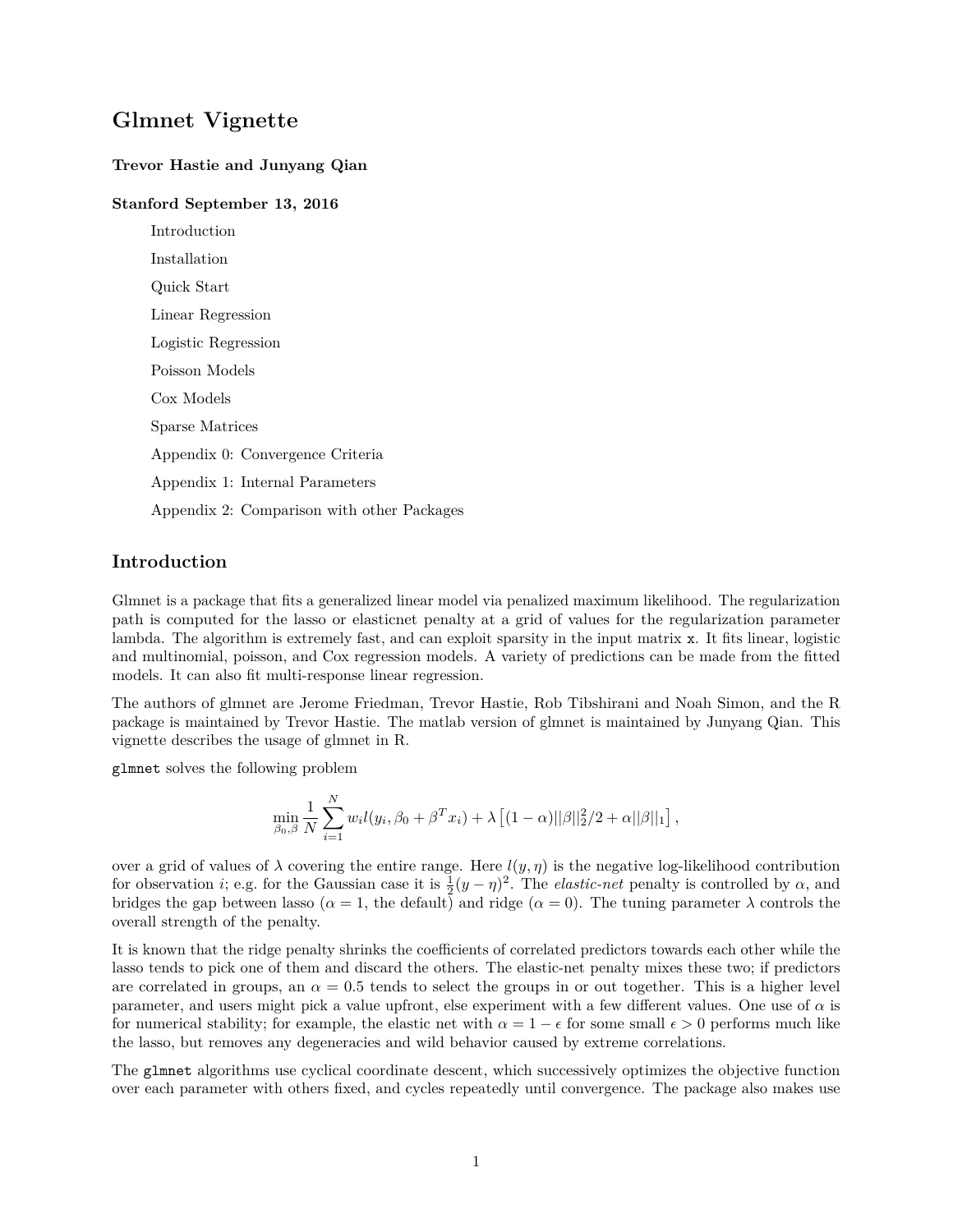of the strong rules for efficient restriction of the active set. Due to highly efficient updates and techniques such as warm starts and active-set convergence, our algorithms can compute the solution path very fast.

The code can handle sparse input-matrix formats, as well as range constraints on coefficients. The core of glmnet is a set of fortran subroutines, which make for very fast execution.

The package also includes methods for prediction and plotting, and a function that performs K-fold crossvalidation.

## **Installation**

Like many other R packages, the simplest way to obtain glmnet is to install it directly from CRAN. Type the following command in R console:

**install.packages**("glmnet", repos = "http://cran.us.r-project.org")

Users may change the repos options depending on their locations and preferences. Other options such as the directories where to install the packages can be altered in the command. For more details, see help(install.packages).

Here the R package has been downloaded and installed to the default directories.

Alternatively, users can download the package source at [http://cran.r-project.org/web/packages/glmnet/](http://cran.r-project.org/web/packages/glmnet/index.html) [index.html](http://cran.r-project.org/web/packages/glmnet/index.html) and type Unix commands to install it to the desired location.

[Back to Top](#page-0-0)

### **Quick Start**

The purpose of this section is to give users a general sense of the package, including the components, what they do and some basic usage. We will briefly go over the main functions, see the basic operations and have a look at the outputs. Users may have a better idea after this section what functions are available, which one to choose, or at least where to seek help. More details are given in later sections.

First, we load the glmnet package:

**library**(glmnet)

```
## Loading required package: Matrix
## Loading required package: foreach
## Loaded glmnet 2.0-7
```
The default model used in the package is the Guassian linear model or "least squares", which we will demonstrate in this section. We load a set of data created beforehand for illustration. Users can either load their own data or use those saved in the workspace.

```
data(QuickStartExample)
```
The command loads an input matrix x and a response vector y from this saved R data archive.

We fit the model using the most basic call to glmnet.

```
fit = glmnet(x, y)
```
"fit" is an object of class glmnet that contains all the relevant information of the fitted model for further use. We do not encourage users to extract the components directly. Instead, various methods are provided for the object such as plot, print, coef and predict that enable us to execute those tasks more elegantly.

We can visualize the coefficients by executing the **plot** function: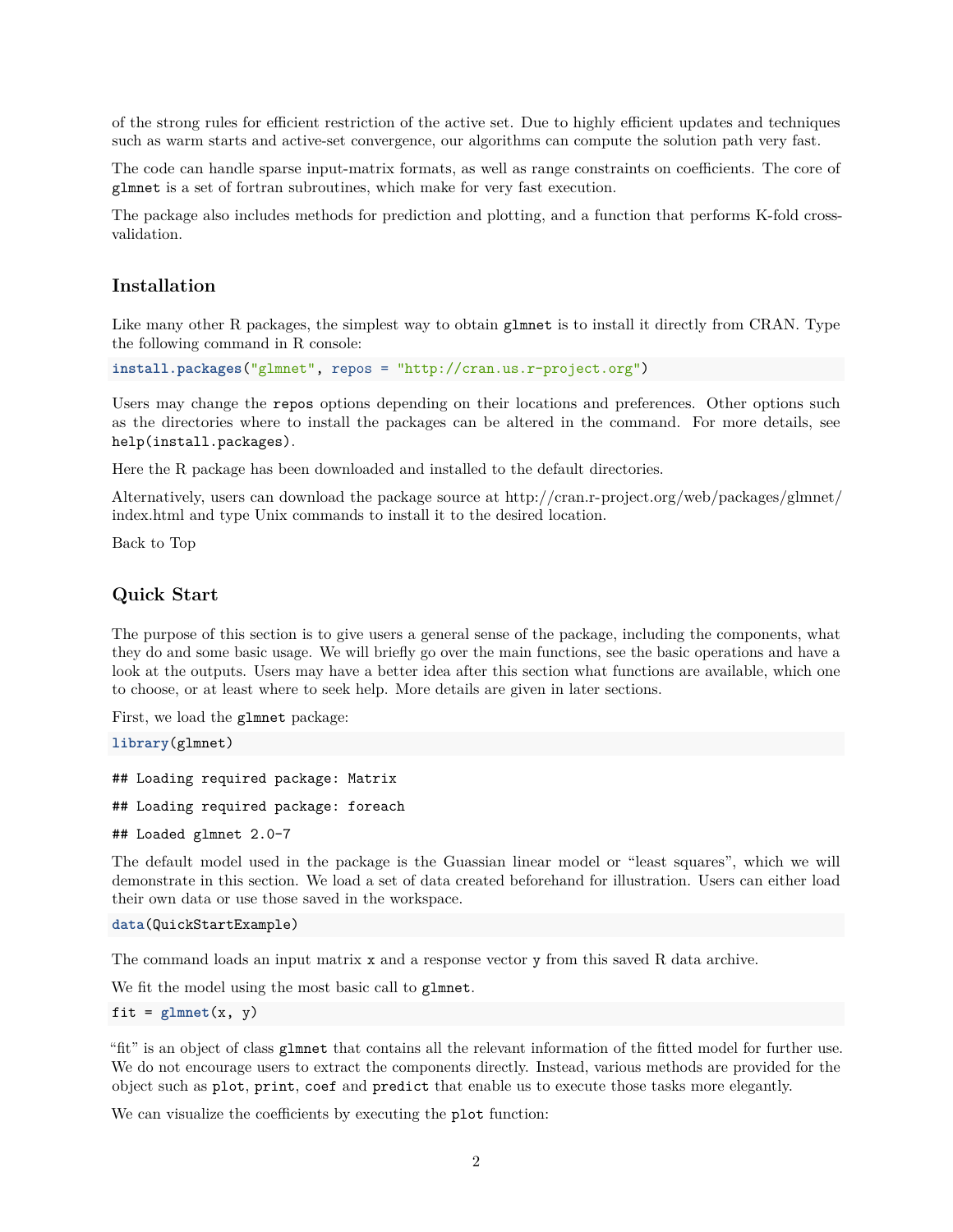

L1 Norm

Each curve corresponds to a variable. It shows the path of its coefficient against the  $\ell_1$ -norm of the whole coefficient vector at as  $\lambda$  varies. The axis above indicates the number of nonzero coefficients at the current  $\lambda$ , which is the effective degrees of freedom (*df*) for the lasso. Users may also wish to annotate the curves; this can be done by setting label = TRUE in the plot command.

A summary of the glmnet path at each step is displayed if we just enter the object name or use the print function:

### **print**(fit)

```
##
## Call: glmnet(x = x, y = y)##
## Df %Dev Lambda
## [1,] 0 0.00000 1.631000
## [2,] 2 0.05528 1.486000
## [3,] 2 0.14590 1.354000
## [4,] 2 0.22110 1.234000
## [5,] 2 0.28360 1.124000
## [6,] 2 0.33540 1.024000
## [7,] 4 0.39040 0.933200
## [8,] 5 0.45600 0.850300
## [9,] 5 0.51540 0.774700
## [10,] 6 0.57350 0.705900
## [11,] 6 0.62550 0.643200
## [12,] 6 0.66870 0.586100
## [13,] 6 0.70460 0.534000
## [14,] 6 0.73440 0.486600
## [15,] 7 0.76210 0.443300
```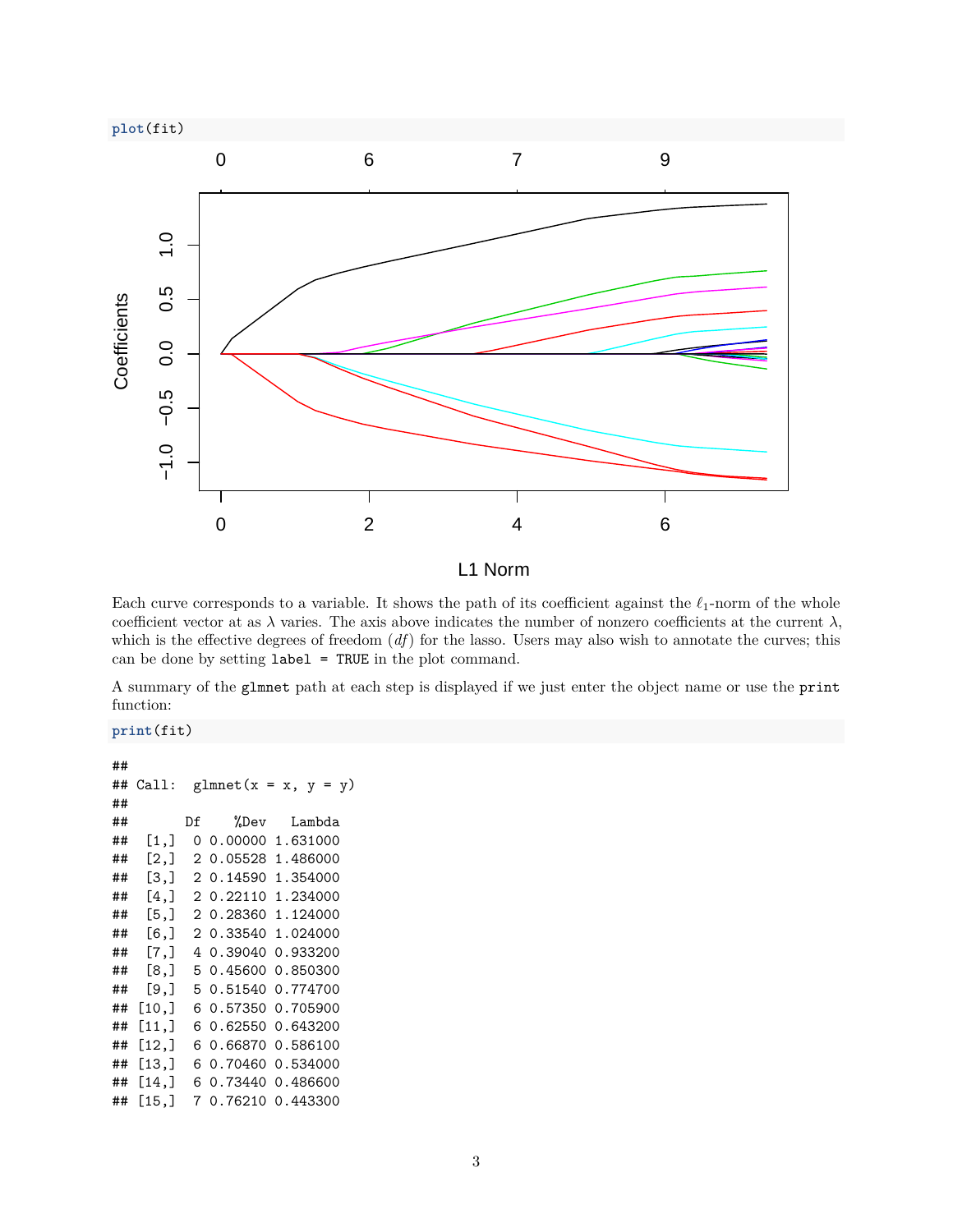| ## | [16,]           | 7        | 0.78570            | 0.404000             |
|----|-----------------|----------|--------------------|----------------------|
| ## | [17,]           | 7        | 0.80530            | 0.368100             |
| ## | [18,]           | 7        | 0.82150            | 0.335400             |
| ## | [19,]           | 7        | 0.83500            | 0.305600             |
| ## | [20,]           | 7        | 0.84620            | 0.278400             |
| ## | [21, ]          | 7        | 0.85550            | 0.253700             |
| ## | [22,]           | 7        | 0.86330            | 0.231200             |
| ## | [23,]           | 8        | 0.87060            | 0.210600             |
| ## | [24,]           | 8        | 0.87690            | 0.191900             |
| ## | [25,]           | 8        | 0.88210            | 0.174900             |
| ## | [26, ]          | 8        | 0.88650            | 0.159300             |
| ## | [27,]           | 8        | 0.89010            | 0.145200             |
| ## | [28, ]          | 8        | 0.89310            | 0.132300             |
| ## | [29,]           | 8        | 0.89560            | 0.120500             |
| ## | [30, ]          | 8        | 0.89760            | 0.109800             |
| ## | [31,]           | 9        | 0.89940            | 0.100100             |
| ## | [32,]           | 9        | 0.90100            | 0.091170             |
| ## | [33,]           | 9        | 0.90230            | 0.083070             |
| ## | [34,]           | 9        | 0.90340            | 0.075690             |
| ## | [35,]           | 10       | 0.90430            | 0.068970             |
| ## | [36, ]          | 11       | 0.90530            | 0.062840             |
| ## | [37,]           | 11       | 0.90620            | 0.057260             |
| ## | [38, ]          | 12       | 0.90700            | 0.052170             |
| ## | [39,]           | 15       | 0.90780            | 0.047540             |
| ## | [40, ]          | 16       | 0.90860            | 0.043310             |
| ## | [41, ]          | 16       | 0.90930            | 0.039470             |
| ## | [42,]           | 16       | 0.90980            | 0.035960             |
| ## | [43,]           | 17       | 0.91030            | 0.032770             |
| ## | [44,]           | 17       | 0.91070            | 0.029850             |
| ## | [45, ]          | 18       | 0.91110            | 0.027200             |
| ## | [46,]           | 18       | 0.91140            | 0.024790             |
| ## | [47,]           | 19       | 0.91170            | 0.022580             |
| ## | [48,]           | 19       | 0.91200            | 0.020580             |
| ## | [49,]           | 19       | 0.91220            | 0.018750             |
| ## | [50,            | 19       | 0.91240            | 0.017080             |
| ## | [51,]           | 19       | 0.91250            | 0.015570             |
| ## | [52,]           | 19       | 0.91260            | 0.014180             |
| ## | [53,]           |          | 0.91270            |                      |
| ## | [54,]           | 19<br>19 | 0.91280            | 0.012920<br>0.011780 |
| ## | [55,]           | 19       | 0.91290            | 0.010730             |
| ## | [56, ]          | 19       | 0.91290            | 0.009776             |
| ## | [57,]           | 19       | 0.91300            | 0.008908             |
| ## | [58,]           | 19       | 0.91300            | 0.008116             |
| ## | [59,]           |          | 0.91310            |                      |
|    |                 | 19       |                    | 0.007395             |
| ## | [60, ]<br>[61,] | 19       | 0.91310<br>0.91310 | 0.006738<br>0.006140 |
| ## |                 | 19       |                    |                      |
| ## | [62,]           | 20       | 0.91310            | 0.005594             |
| ## | [63,]           | 20       | 0.91310            | 0.005097             |
| ## | $[64,$ ]        | 20       | 0.91310            | 0.004644             |
| ## | [65,]           | 20       | 0.91320            | 0.004232             |
| ## | $[66,$ ]        | 20       | 0.91320            | 0.003856             |
| ## | [67,            | 20       | 0.91320            | 0.003513             |

It shows from left to right the number of nonzero coefficients (Df), the percent (of null) deviance explained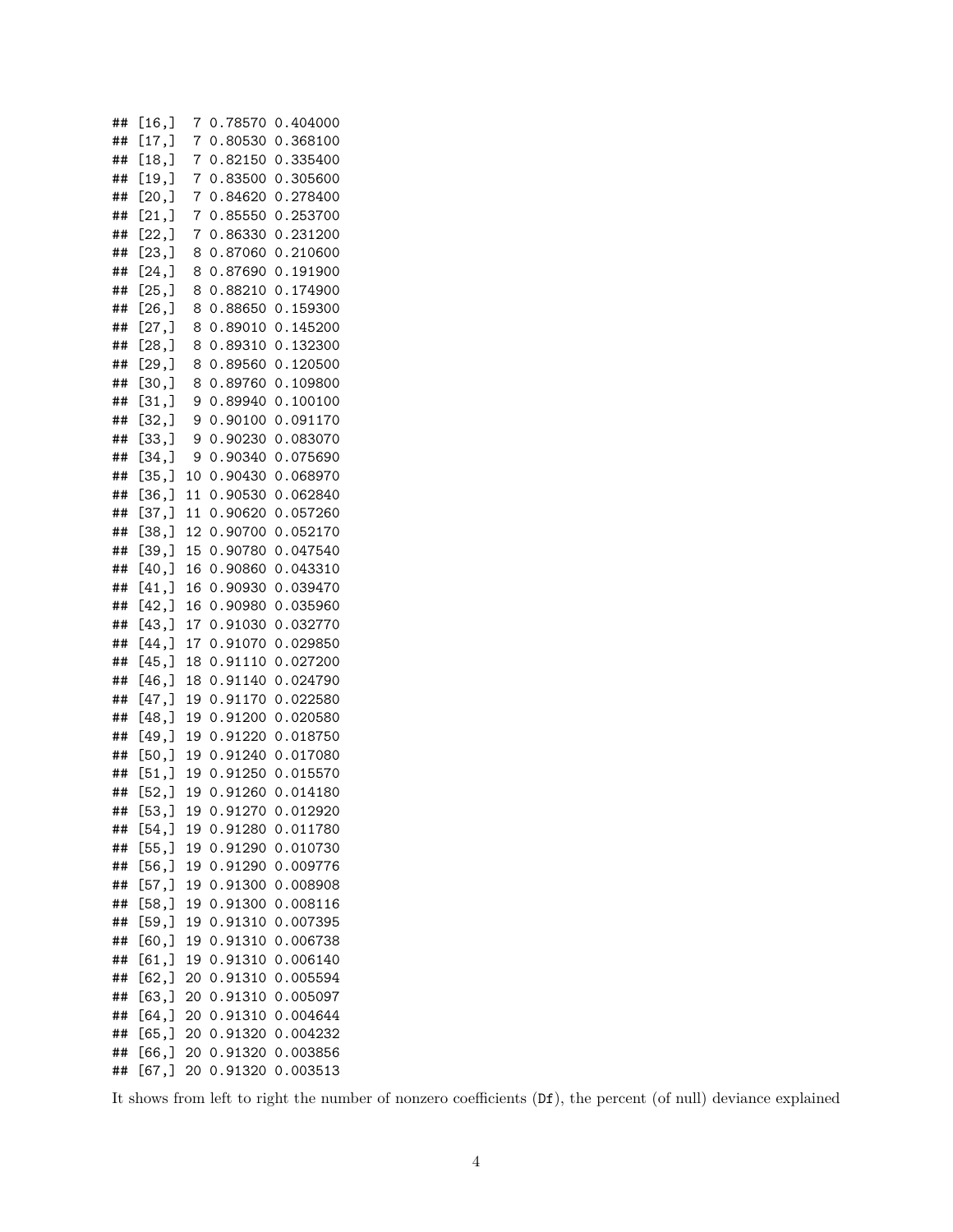(%dev) and the value of  $\lambda$  (Lambda). Although by default glmnet calls for 100 values of lambda the program stops early if '%dev% does not change sufficently from one lambda to the next (typically near the end of the path.)

We can obtain the actual coefficients at one or more  $\lambda$ 's within the range of the sequence:

**coef**(fit,s=0.1)

```
## 21 x 1 sparse Matrix of class "dgCMatrix"
\# \# \qquad \qquad \qquad \qquad \qquad \qquad \qquad \qquad \qquad \qquad \qquad \qquad \qquad \qquad \qquad \qquad \qquad \qquad \qquad \qquad \qquad \qquad \qquad \qquad \qquad \qquad \qquad \qquad \qquad \qquad \qquad \qquad \qquad \qquad \qquad ## (Intercept) 0.150928072
## V1 1.320597195
## V2 .
## V3 0.675110234
## V4 .
## V5 -0.817411518
## V6 0.521436671
## V7 0.004829335
## V8 0.319415917
## V9 .
## V10
## V11 0.142498519
## V12
## V13
## V14 -1.059978702
## V15
## V16
## V17
## V18
## V19
## V20 -1.021873704
```
(why s and not lambda? In case later we want to allow one to specify the model size in other ways.) Users can also make predictions at specific  $\lambda$ 's with new input data:

```
nx = matrix(rnorm(10*20),10,20)
predict(fit,newx=nx,s=c(0.1,0.05))
```

```
\# \# \frac{1}{2} \frac{2}{2}## [1,] -2.9711660 -3.02789573
## [2,] -0.1289952 -0.05492672
## [3,] 4.5982719 4.86504579
## [4,] 0.4800248 0.60627416
## [5,] -3.0982791 -3.28262363
## [6,] -2.3301500 -2.43007690
## [7,] -3.4844096 -3.65984899
## [8,] 1.3959784 1.32479350
## [9,] -1.7620186 -1.82509972
## [10,] 1.5227165 1.51418778
```
The function glmnet returns a sequence of models for the users to choose from. In many cases, users may prefer the software to select one of them. Cross-validation is perhaps the simplest and most widely used method for that task.

cv.glmnet is the main function to do cross-validation here, along with various supporting methods such as plotting and prediction. We still act on the sample data loaded before.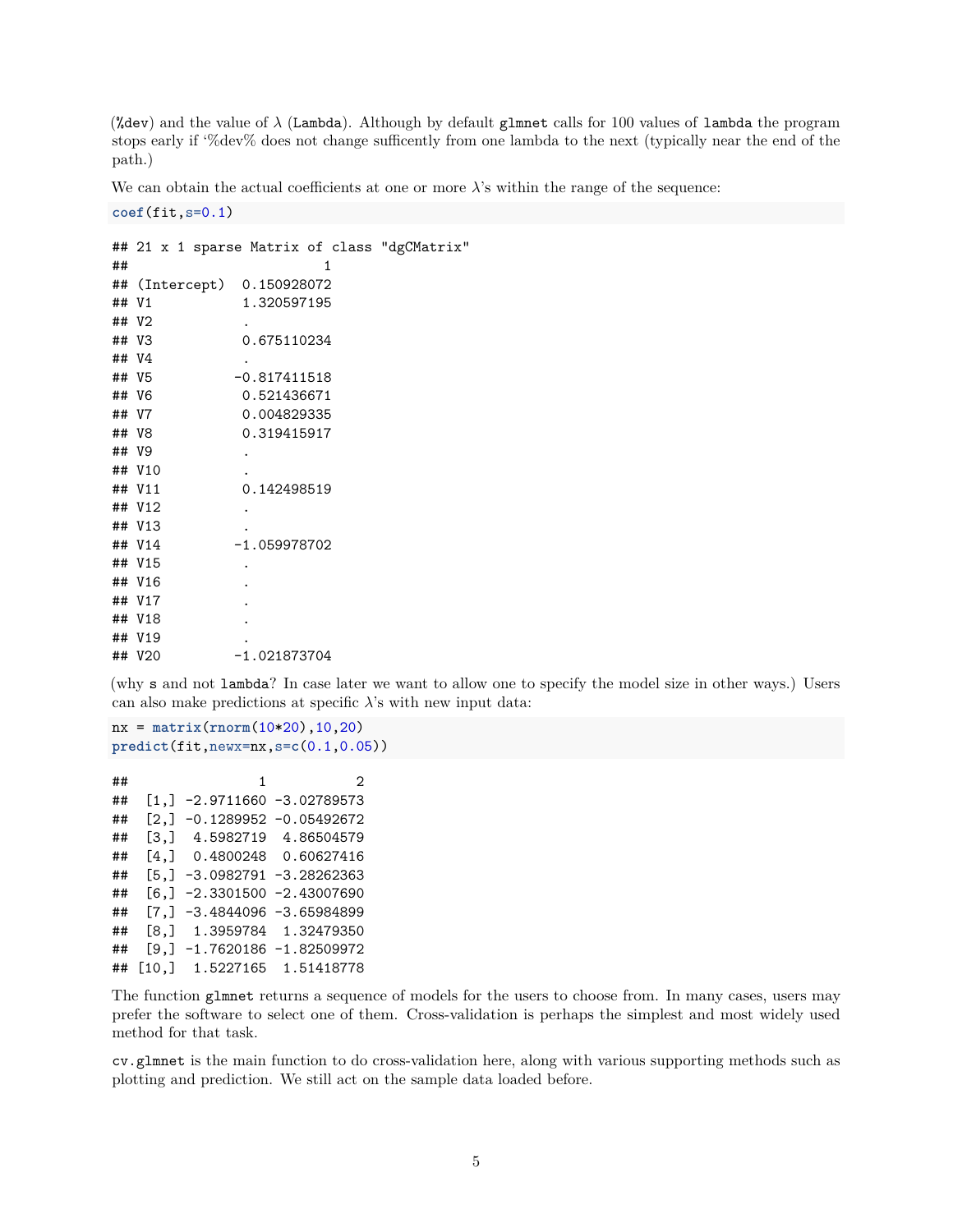#### $\text{c}\text{v}\text{fit} = \text{cv}\text{.glmnet}(x, y)$

cv.glmnet returns a cv.glmnet object, which is "cvfit" here, a list with all the ingredients of the crossvalidation fit. As for glmnet, we do not encourage users to extract the components directly except for viewing the selected values of  $\lambda$ . The package provides well-designed functions for potential tasks.

We can plot the object.

#### **plot**(cvfit)



It includes the cross-validation curve (red dotted line), and upper and lower standard deviation curves along the  $\lambda$  sequence (error bars). Two selected  $\lambda$ 's are indicated by the vertical dotted lines (see below).

We can view the selected  $\lambda$ 's and the corresponding coefficients. For example,

#### cvfit\$lambda.min

#### ## [1] 0.08307327

lambda.min is the value of  $\lambda$  that gives minimum mean cross-validated error. The other  $\lambda$  saved is lambda.1se, which gives the most regularized model such that error is within one standard error of the minimum. To use that, we only need to replace lambda.min with lambda.1se above.

```
coef(cvfit, s = "lambda.min")
```
## 21 x 1 sparse Matrix of class "dgCMatrix"  $\#$   $\#$   $\qquad$   $\qquad$   $\qquad$   $\qquad$   $\qquad$   $\qquad$   $\qquad$   $\qquad$   $\qquad$   $\qquad$   $\qquad$   $\qquad$   $\qquad$   $\qquad$   $\qquad$   $\qquad$   $\qquad$   $\qquad$   $\qquad$   $\qquad$   $\qquad$   $\qquad$   $\qquad$   $\qquad$   $\qquad$   $\qquad$   $\qquad$   $\qquad$   $\qquad$   $\qquad$   $\qquad$   $\qquad$   $\qquad$   $\qquad$   $\qquad$  ## (Intercept) 0.14936467 ## V1 1.32975267 ## V2 . ## V3 0.69096092 ## V4 . ## V5 -0.83122558 ## V6 0.53669611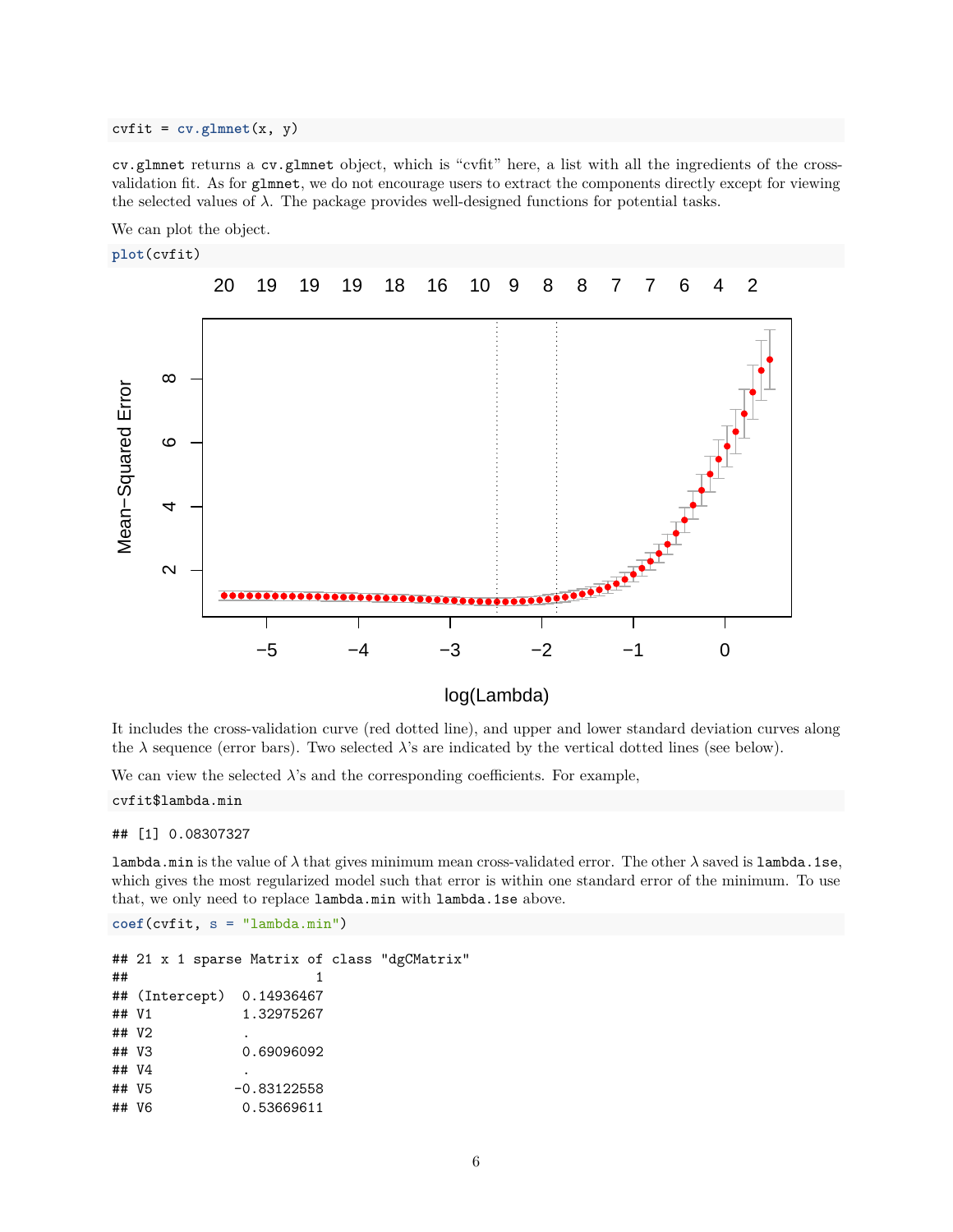| ## V7  | 0.02005438    |
|--------|---------------|
| ## V8  | 0.33193760    |
| ## V9  |               |
| ## V10 |               |
| ## V11 | 0.16239419    |
| ## V12 |               |
| ## V13 |               |
| ## V14 | $-1.07081121$ |
| ## V15 |               |
| ## V16 |               |
| ## V17 |               |
| ## V18 |               |
| ## V19 |               |
| ## V20 | $-1.04340741$ |

Note that the coefficients are represented in the sparse matrix format. The reason is that the solutions along the regularization path are often sparse, and hence it is more efficient in time and space to use a sparse format. If you prefer non-sparse format, pipe the output through as.matrix().

Predictions can be made based on the fitted cv.glmnet object. Let's see a toy example.

 $predict(cvfit, newx = x[1:5,], s = "lambda.min")$ 

```
\# \# \qquad \qquad \qquad \qquad \qquad \qquad \qquad \qquad \qquad \qquad \qquad \qquad \qquad \qquad \qquad \qquad \qquad \qquad \qquad \qquad \qquad \qquad \qquad \qquad \qquad \qquad \qquad \qquad \qquad \qquad \qquad \qquad \qquad \qquad \qquad ## [1,] -1.3647490
## [2,] 2.5686013
## [3,] 0.5705879
## [4,] 1.9682289
## [5,] 1.4964211
```
news is for the new input matrix and  $s$ , as before, is the value(s) of  $\lambda$  at which predictions are made.

That is the end of glmnet 101. With the tools introduced so far, users are able to fit the entire elastic net family, including ridge regression, using squared-error loss. In the package, there are many more options that give users a great deal of flexibility. To learn more, move on to later sections.

[Back to Top](#page-0-0)

### **Linear Regression**

Linear regression here refers to two families of models. One is gaussian, the Gaussian family, and the other is mgaussian, the multiresponse Gaussian family. We first discuss the ordinary Gaussian and the multiresponse one after that.

#### **Gaussian Family**

gaussian is the default family option in the function glmnet. Suppose we have observations  $x_i \in \mathbb{R}^p$  and the responses  $y_i \in \mathbb{R}, i = 1, \ldots, N$ . The objective function for the Gaussian family is

$$
\min_{(\beta_0,\beta)\in\mathbb{R}^{p+1}} \frac{1}{2N} \sum_{i=1}^N (y_i - \beta_0 - x_i^T \beta)^2 + \lambda \left[ (1-\alpha) ||\beta||_2^2 / 2 + \alpha ||\beta||_1 \right],
$$

where  $\lambda \geq 0$  is a complexity parameter and  $0 \leq \alpha \leq 1$  is a compromise between ridge  $(\alpha = 0)$  and lasso  $(\alpha = 1).$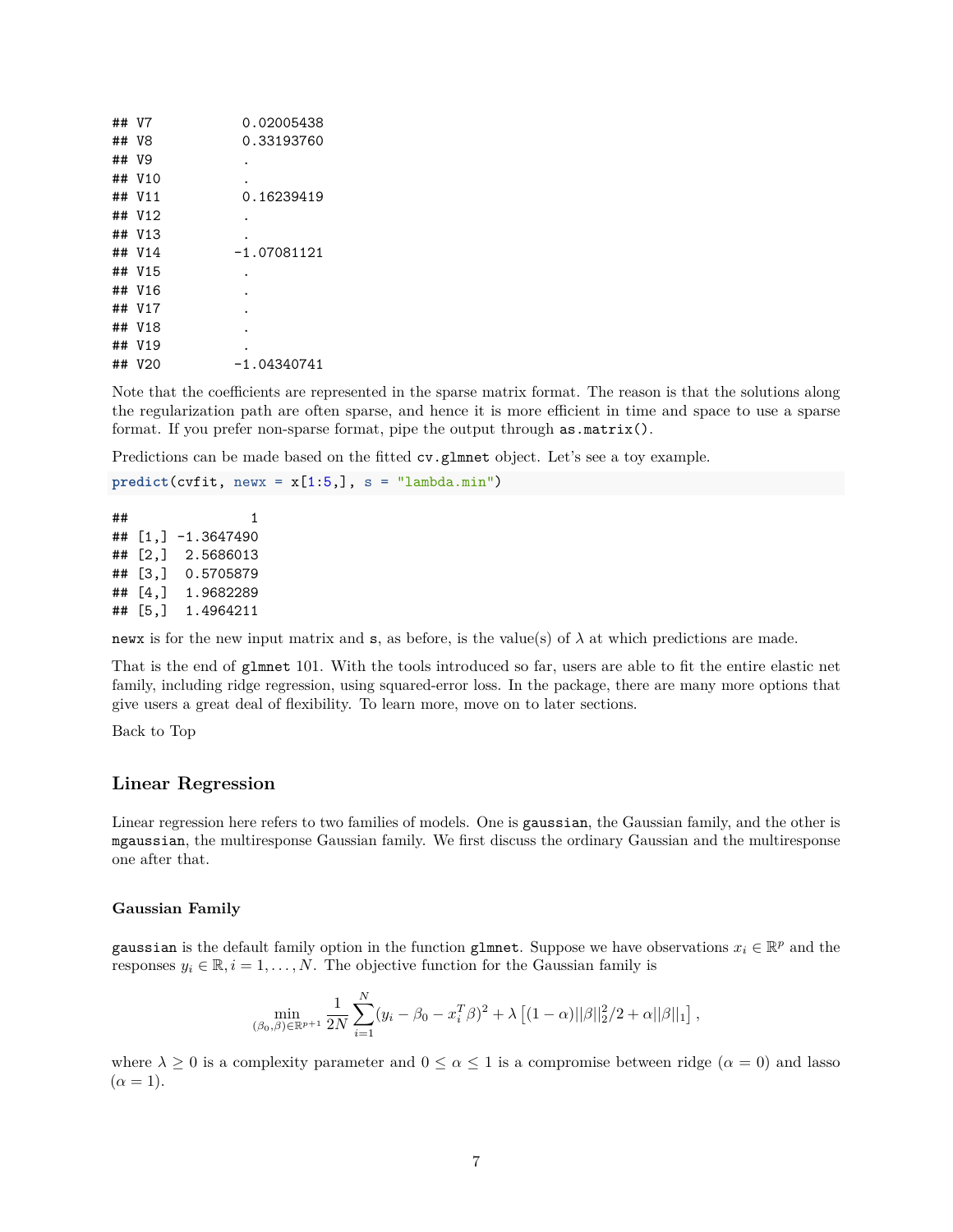Coordinate descent is applied to solve the problem. Specifically, suppose we have current estimates  $\tilde{\beta}_0$  and  $\tilde{\beta}_\ell$  $\forall j \in [1, \dots, p]$ . By computing the gradient at  $\beta_j = \tilde{\beta}_j$  and simple calculus, the update is

$$
\tilde{\beta}_j \leftarrow \frac{S(\frac{1}{N}\sum_{i=1}^N x_{ij}(y_i - \tilde{y}_i^{(j)}), \lambda \alpha)}{1 + \lambda(1 - \alpha)},
$$

where  $\tilde{y}_i^{(j)} = \tilde{\beta}_0 + \sum_{\ell \neq j} x_{i\ell} \tilde{\beta}_\ell$ , and  $S(z, \gamma)$  is the soft-thresholding operator with value sign(*z*)(|*z*| –  $\gamma$ )<sub>+</sub>.

This formula above applies when the x variables are standardized to have unit variance (the default); it is slightly more complicated when they are not. Note that for "family=gaussian", glmnet standardizes  $y$  to have unit variance before computing its lambda sequence (and then unstandardizes the resulting coefficients); if you wish to reproduce/compare results with other software, best to supply a standardized *y* first (Using the "1/N" variance formula).

glmnet provides various options for users to customize the fit. We introduce some commonly used options here and they can be specified in the glmnet function.

- alpha is for the elastic-net mixing parameter  $\alpha$ , with range  $\alpha \in [0,1]$ .  $\alpha = 1$  is the lasso (default) and  $\alpha = 0$  is the ridge.
- weights is for the observation weights. Default is 1 for each observation. (Note: glmnet rescales the weights to sum to N, the sample size.)
- nlambda is the number of  $\lambda$  values in the sequence. Default is 100.
- lambda can be provided, but is typically not and the program constructs a sequence. When automatically generated, the  $\lambda$  sequence is determined by  $\lambda$  nambda.max and  $\lambda$  ambda.min.ratio. The latter is the ratio of smallest value of the generated  $\lambda$  sequence (say  $lambda.min$ ) to  $lambda.max$ . The program then generated nlambda values linear on the log scale from lambda.max down to lambda.min. lambda.max is not given, but easily computed from the input *x* and *y*; it is the smallest value for lambda such that all the coefficients are zero. For alpha=0 (ridge) lambda.max would be  $\infty$ ; hence for this case we pick a value corresponding to a small value for alpha close to zero.)
- standardize is a logical flag for x variable standardization, prior to fitting the model sequence. The coefficients are always returned on the original scale. Default is standardize=TRUE.

For more information, type help(glmnet) or simply ?glmnet.

As an example, we set  $\alpha = 0.2$  (more like a ridge regression), and give double weights to the latter half of the observations. To avoid too long a display here, we set nlambda to 20. In practice, however, the number of values of  $\lambda$  is recommended to be 100 (default) or more. In most cases, it does not come with extra cost because of the warm-starts used in the algorithm, and for nonlinear models leads to better convergence properties.

```
fit = glmnet(x, y, alpha = 0.2, weights = c(rep(1,50),rep(2,50)), nlambda = 20)
```
We can then print the glmnet object.

#### **print**(fit)

## ## Call: glmnet( $x = x$ ,  $y = y$ , weights = c(rep(1, 50), rep(2, 50)), alpha = 0.2, nlambda = 20) ## ## Df %Dev Lambda ## [1,] 0 0.0000 7.939000 ## [2,] 4 0.1789 4.889000 ## [3,] 7 0.4445 3.011000 ## [4,] 7 0.6567 1.854000 ## [5,] 8 0.7850 1.142000 ## [6,] 9 0.8539 0.703300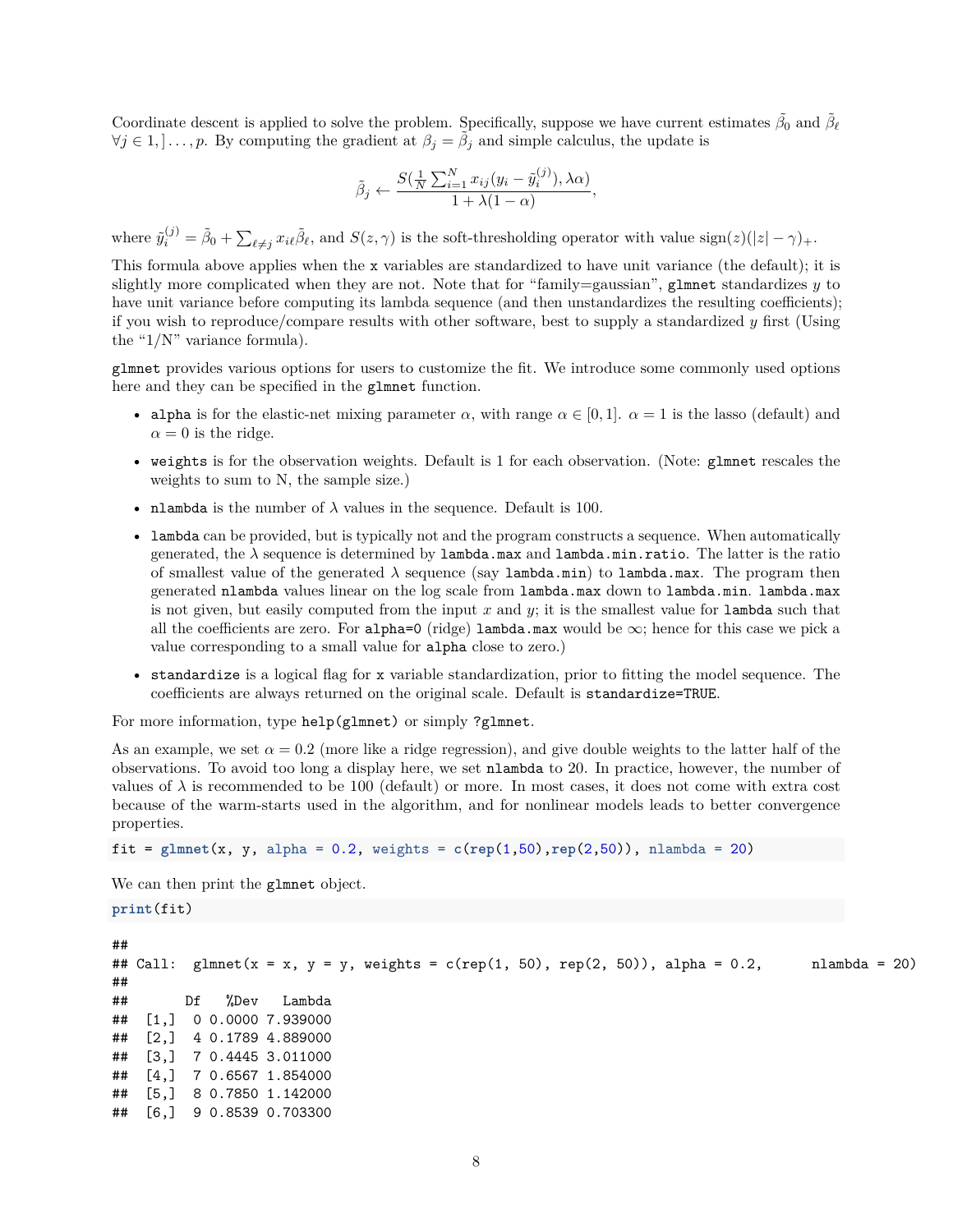| ## | [7.]                 |  | 10 0.8867 0.433100 |
|----|----------------------|--|--------------------|
| ## | [8,]                 |  | 11 0.9025 0.266700 |
| ## | $[9,$ ]              |  | 14 0.9101 0.164300 |
| ## | $\lceil 10.1 \rceil$ |  | 17 0.9138 0.101200 |
| ## | [11,]                |  | 17 0.9154 0.062300 |
| ## | [12,]                |  | 17 0.9160 0.038370 |
| ## | [13.1]               |  | 19 0.9163 0.023630 |
| ## | [14.1]               |  | 20 0.9164 0.014550 |
| ## | [15,]                |  | 20 0.9164 0.008962 |
| ## | [16.1]               |  | 20 0.9165 0.005519 |
| ## | [17.1]               |  | 20 0.9165 0.003399 |

This displays the call that produced the object fit and a three-column matrix with columns Df (the number of nonzero coefficients), %dev (the percent deviance explained) and Lambda (the corresponding value of *λ*).

(Note that the digits option can used to specify significant digits in the printout.)

Here the actual number of  $\lambda$ 's here is less than specified in the call. The reason lies in the stopping criteria of the algorithm. According to the default internal settings, the computations stop if either the fractional change in deviance down the path is less than 10−<sup>5</sup> or the fraction of explained deviance reaches 0*.*999. From the last few lines , we see the fraction of deviance does not change much and therefore the computation ends when meeting the stopping criteria. We can change such internal parameters. For details, see the Appendix section or type help(glmnet.control).

We can plot the fitted object as in the previous section. There are more options in the plot function.

Users can decide what is on the X-axis. xvar allows three measures: "norm" for the  $\ell_1$ -norm of the coefficients (default), "lambda" for the log-lambda value and "dev" for %deviance explained.

Users can also label the curves with variable sequence numbers simply by setting label = TRUE.

Let's plot "fit" against the log-lambda value and with each curve labeled.



**plot**(fit, xvar = "lambda", label = TRUE)

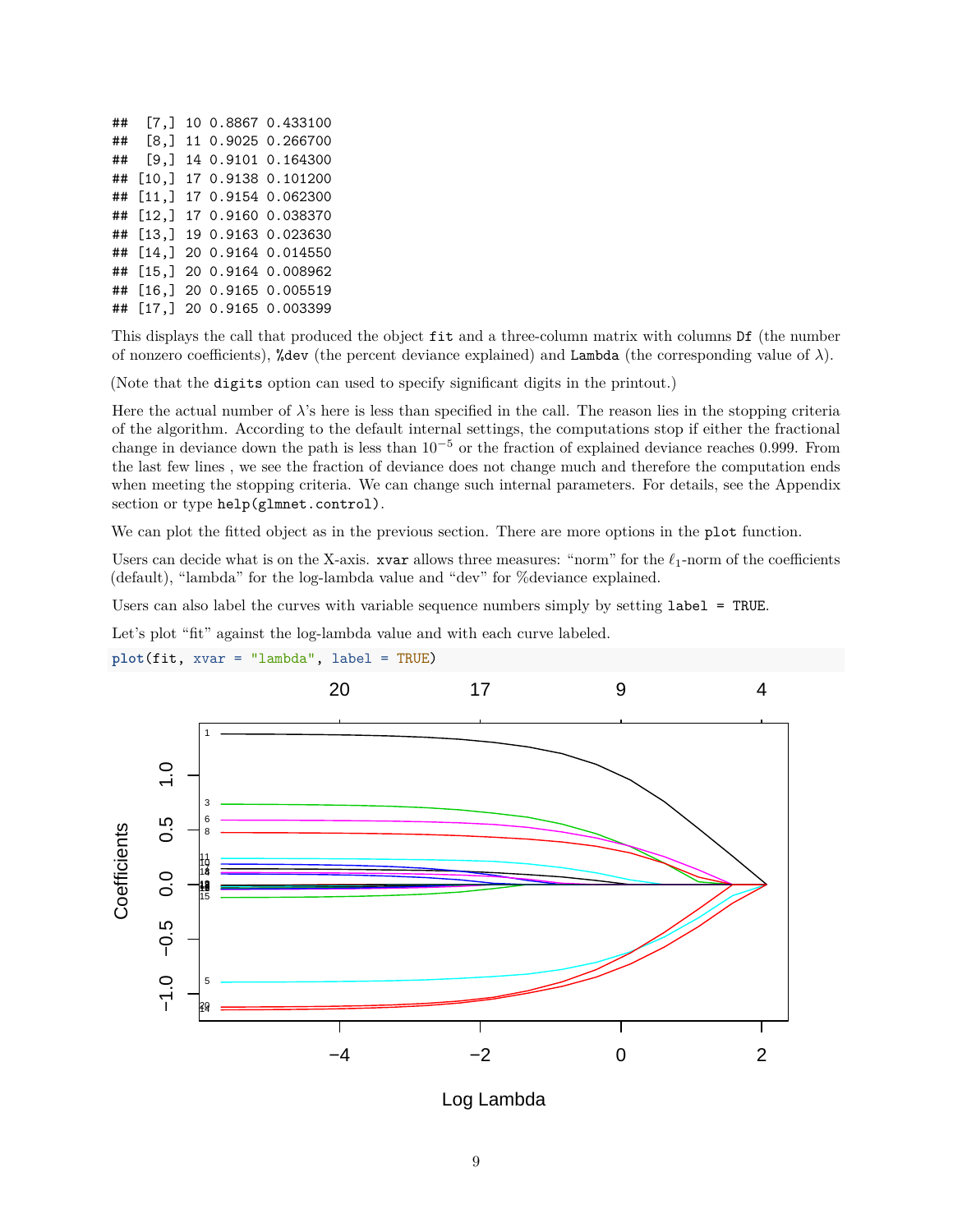Now when we plot against %deviance we get a very different picture. This is percent deviance explained on the training data. What we see here is that toward the end of the path this value are not changing much, but the coefficients are "blowing up" a bit. This lets us focus attention on the parts of the fit that matter. This will especially be true for other models, such as logistic regression.







We can extract the coefficients and make predictions at certain values of  $\lambda$ . Two commonly used options are:

- s specifies the value(s) of  $\lambda$  at which extraction is made.
- exact indicates whether the exact values of coefficients are desired or not. That is, if exact = TRUE, and predictions are to be made at values of s not included in the original fit, these values of s are merged with object\$lambda, and the model is refit before predictions are made. If exact=FALSE (default), then the predict function uses linear interpolation to make predictions for values of s that do not coincide with lambdas used in the fitting algorithm.

A simple example is:

```
any(fit$lambda == 0.5)
## [1] FALSE
\text{coeff}.\text{exact} = \text{coeff}(\text{fit}, s = 0.5, \text{exact} = \text{TRUE})\text{coeff}.apprx = \text{coeff}(\text{fit}, s = 0.5, \text{exact} = \text{FALSE})cbind2(coef.exact, coef.apprx)
## 21 x 2 sparse Matrix of class "dgCMatrix"
\# \# 1 1 1
## (Intercept) 0.19657091 0.199098747
## V1 1.17495906 1.174650452
## V2
## V3 0.52934375 0.531934651
## V4
```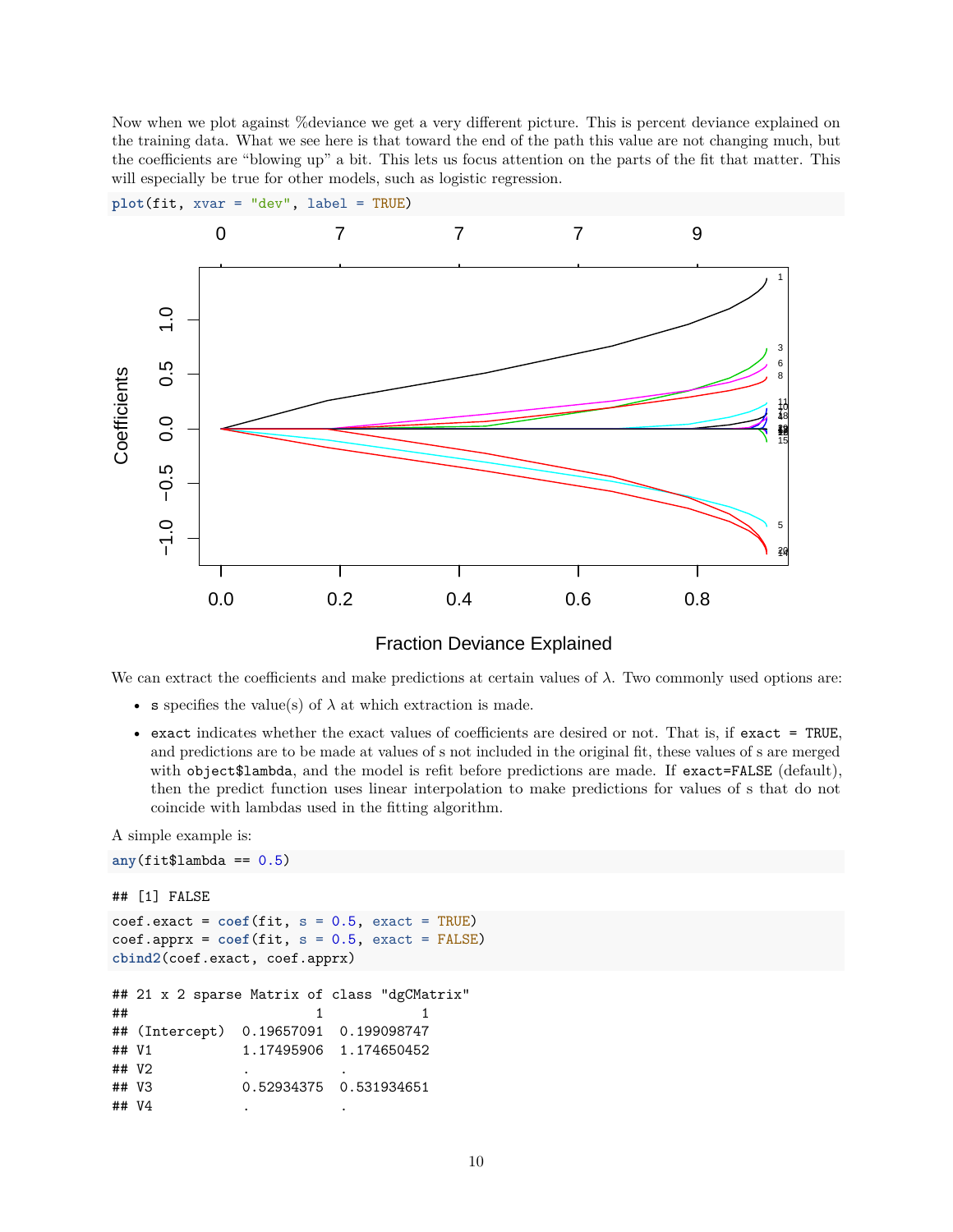| ## V5 |        |            | $-0.76126245 -0.760959480$ |
|-------|--------|------------|----------------------------|
|       | ## V6  | 0.46627405 | 0.468209413                |
| ## V7 |        | 0.06148079 | 0.061926756                |
|       | ## V8  | 0.38048793 | 0.380301491                |
| ## V9 |        |            |                            |
|       | ## V10 |            |                            |
|       | ## V11 | 0.14213614 | 0.143260991                |
|       | ## V12 |            |                            |
|       | ## V13 |            |                            |
|       | ## V14 |            | $-0.91090226 -0.911207368$ |
|       | ## V15 |            |                            |
|       | ## V16 |            |                            |
|       | ## V17 |            |                            |
|       | ## V18 |            | 0.009196628                |
| ##    | V19    |            |                            |
|       | ## V20 |            | $-0.86099392 -0.863117051$ |

The left column is for exact = TRUE and the right for FALSE. We see from the above that 0.01 is not in the sequence and that hence there are some difference, though not much. Linear interpolation is mostly enough if there are no special requirements.

Users can make predictions from the fitted object. In addition to the options in coef, the primary argument is newx, a matrix of new values for x. The type option allows users to choose the type of prediction: \* "link" gives the fitted values

- "response" the sames as "link" for "gaussian" family.
- "coefficients" computes the coefficients at values of s
- "nonzero" retuns a list of the indices of the nonzero coefficients for each value of s.

#### For example,

```
predict(fit, newx = x[1:5,], type = "response", s = 0.05)
```
 $\#$   $\#$   $\qquad$   $\qquad$   $\qquad$   $\qquad$   $\qquad$   $\qquad$   $\qquad$   $\qquad$   $\qquad$   $\qquad$   $\qquad$   $\qquad$   $\qquad$   $\qquad$   $\qquad$   $\qquad$   $\qquad$   $\qquad$   $\qquad$   $\qquad$   $\qquad$   $\qquad$   $\qquad$   $\qquad$   $\qquad$   $\qquad$   $\qquad$   $\qquad$   $\qquad$   $\qquad$   $\qquad$   $\qquad$   $\qquad$   $\qquad$   $\qquad$  ## [1,] -0.9802591 ## [2,] 2.2992453 ## [3,] 0.6010886 ## [4,] 2.3572668 ## [5,] 1.7520421

gives the fitted values for the first 5 observations at  $\lambda = 0.05$ . If multiple values of **s** are supplied, a matrix of predictions is produced.

Users can customize K-fold cross-validation. In addition to all the glmnet parameters, cv.glmnet has its special parameters including nfolds (the number of folds), foldid (user-supplied folds), type.measure(the loss used for cross-validation): \* "deviance" or "mse" uses squared loss

• "mae" uses mean absolute error

As an example,

cvfit = **cv.glmnet**(x, y, type.measure = "mse", nfolds = 20)

does 20-fold cross-validation, based on mean squared error criterion (default though).

Parallel computing is also supported by  $cv$ .glmnet. To make it work, users must register parallel beforehand. We give a simple example of comparison here.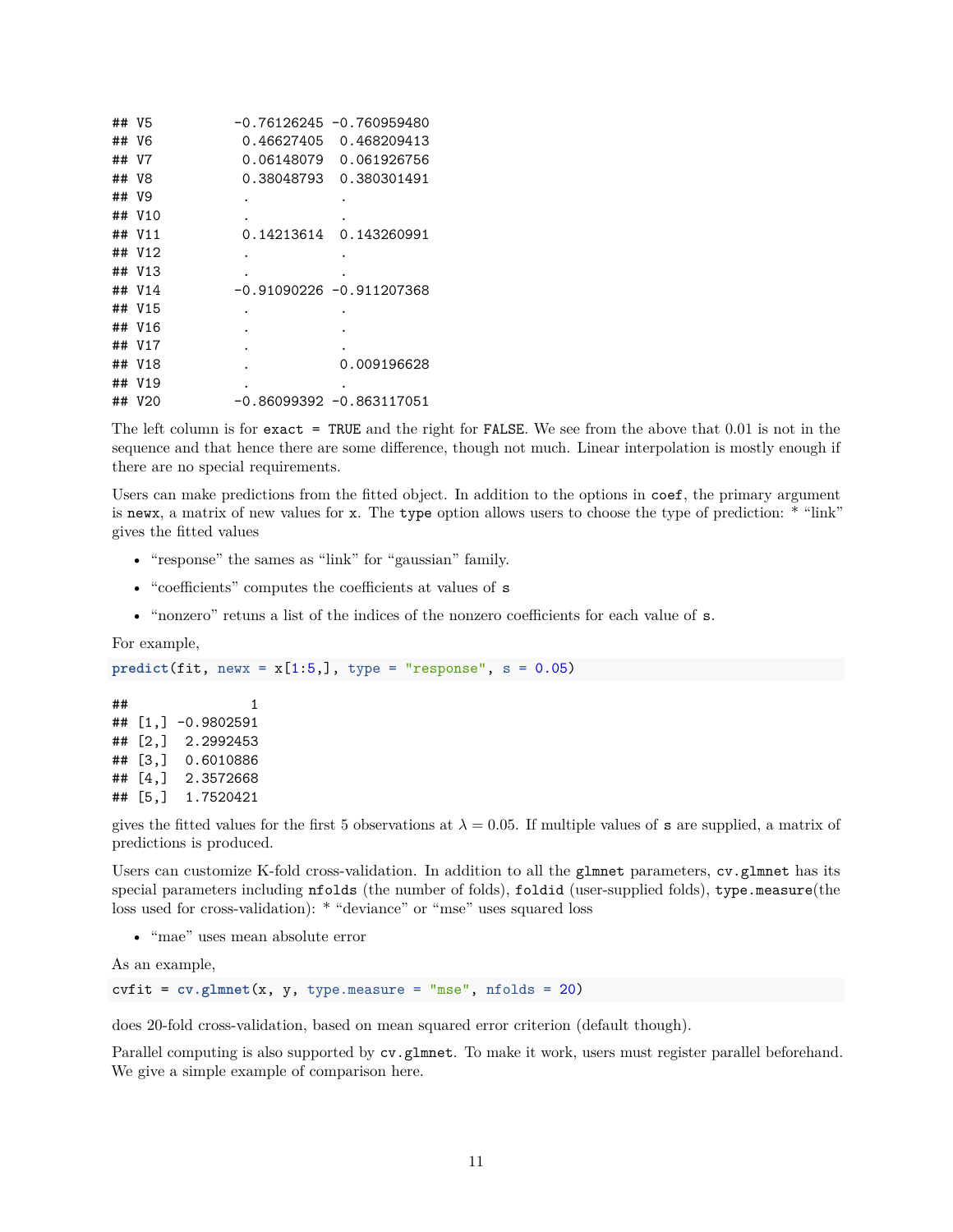**require**(doMC)

```
## Loading required package: doMC
## Loading required package: iterators
## Loading required package: parallel
registerDoMC(cores=2)
X = matrix(rnorm(1e4 * 200), 1e4, 200)
Y = rnorm(1e4)system.time(cv.glmnet(X, Y))
## user system elapsed
## 3.173 0.097 3.275
system.time(cv.glmnet(X, Y, parallel = TRUE))
## user system elapsed
## 0.429 0.061 1.475
```
As suggested from the above, parallel computing can significantly speed up the computation process especially for large-scale problems.

Functions coef and predict on cv.glmnet object are similar to those for a glmnet object, except that two special strings are also supported by s (the values of  $\lambda$  requested): \* "lambda.1se": the largest  $\lambda$  at which the MSE is within one standard error of the minimal MSE.

• "lambda.min": the  $\lambda$  at which the minimal MSE is achieved.

```
cvfit$lambda.min
## [1] 0.07569327
coef(cvfit, s = "lambda.min")
## 21 x 1 sparse Matrix of class "dgCMatrix"
\# \# \qquad \qquad \qquad \qquad \qquad \qquad \qquad \qquad \qquad \qquad \qquad \qquad \qquad \qquad \qquad \qquad \qquad \qquad \qquad \qquad \qquad \qquad \qquad \qquad \qquad \qquad \qquad \qquad \qquad \qquad \qquad \qquad \qquad \qquad \qquad ## (Intercept) 0.14867414
## V1 1.33377821
## V2 .
## V3 0.69787701
## V4 .
## V5 -0.83726751
## V6 0.54334327
## V7 0.02668633
## V8 0.33741131
## V9 .
## V10 .
## V11 0.17105029
## V12 .
## V13
## V14 -1.07552680
## V15 .
## V16 .
## V17 .
## V18 .
## V19 .
## V20 -1.05278699
```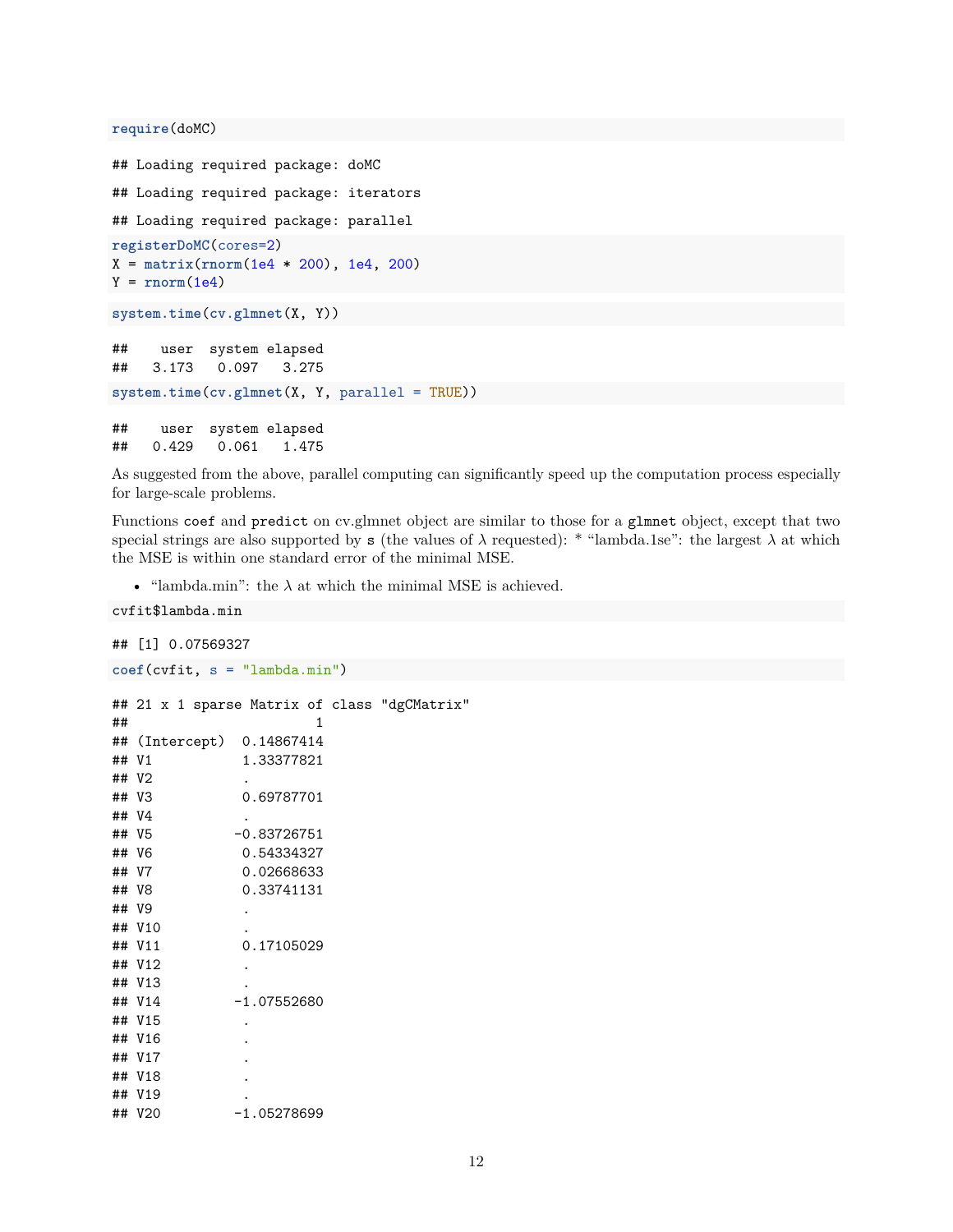$predict(cvfit, newx = x[1:5,], s = "lambda.min")$ 

 $\#$   $\#$   $\qquad$   $\qquad$   $\qquad$   $\qquad$   $\qquad$   $\qquad$   $\qquad$   $\qquad$   $\qquad$   $\qquad$   $\qquad$   $\qquad$   $\qquad$   $\qquad$   $\qquad$   $\qquad$   $\qquad$   $\qquad$   $\qquad$   $\qquad$   $\qquad$   $\qquad$   $\qquad$   $\qquad$   $\qquad$   $\qquad$   $\qquad$   $\qquad$   $\qquad$   $\qquad$   $\qquad$   $\qquad$   $\qquad$   $\qquad$   $\qquad$  ## [1,] -1.3638848 ## [2,] 2.5713428 ## [3,] 0.5729785 ## [4,] 1.9881422 ## [5,] 1.5179882

Users can control the folds used. Here we use the same folds so we can also select a value for *α*.

```
foldid=sample(1:10,size=length(y),replace=TRUE)
cv1=cv.glmnet(x,y,foldid=foldid,alpha=1)
cv.5=cv.glmnet(x,y,foldid=foldid,alpha=.5)
cv0=cv.glmnet(x,y,foldid=foldid,alpha=0)
```
There are no built-in plot functions to put them all on the same plot, so we are on our own here:



We see that lasso (alpha=1) does about the best here. We also see that the range of lambdas used differs with alpha.

## **Coefficient upper and lower bounds**

These are recently added features that enhance the scope of the models. Suppose we want to fit our model,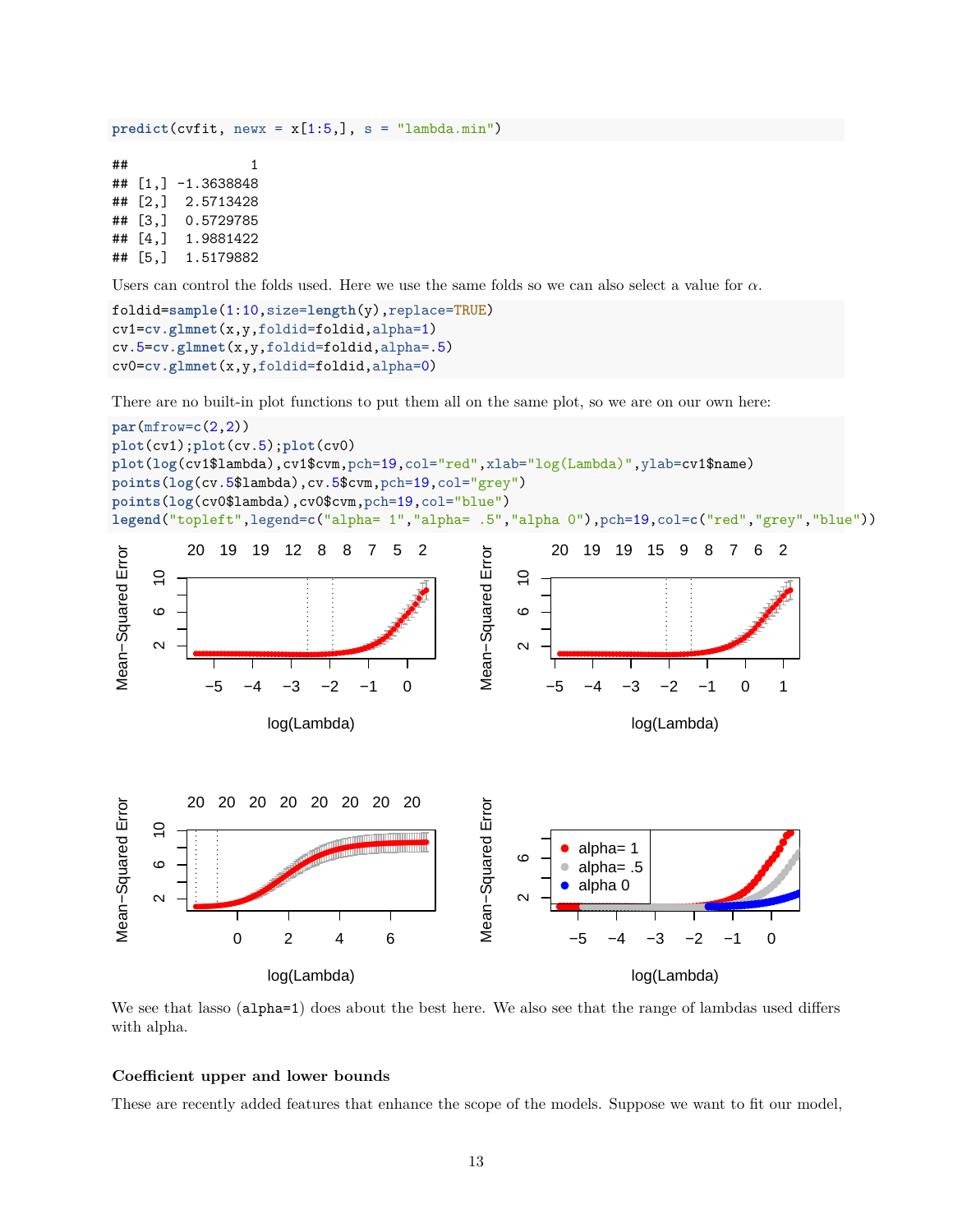but limit the coefficients to be bigger than -0.7 and less than 0.5. This is easily achieved via the upper.limits and lower.limits arguments:

```
tfit=glmnet(x,y,lower=-.7,upper=.5)
plot(tfit)
```


L1 Norm

These are rather arbitrary limits; often we want the coefficients to be positive, so we can set only lower.limit to be 0. (Note, the lower limit must be no bigger than zero, and the upper limit no smaller than zero.) These bounds can be a vector, with different values for each coefficient. If given as a scalar, the same number gets recycled for all.

#### **Penalty factors**

This argument allows users to apply separate penalty factors to each coefficient. Its default is 1 for each parameter, but other values can be specified. In particular, any variable with penalty.factor equal to zero is not penalized at all! Let  $v_j$  denote the penalty factor for  $j$  th variable. The penalty term becomes

$$
\lambda \sum_{j=1}^p v_j P_\alpha(\beta_j) = \lambda \sum_{j=1}^p v_j \left[ (1-\alpha) \frac{1}{2} \beta_j^2 + \alpha |\beta_j| \right].
$$

Note the penalty factors are internally rescaled to sum to nvars.

This is very useful when people have prior knowledge or preference over the variables. In many cases, some variables may be so important that one wants to keep them all the time, which can be achieved by setting corresponding penalty factors to 0:

```
p.fac = rep(1, 20)
p.fac[c(5, 10, 15)] = 0
pfit = glmnet(x, y, penalty.factor = p.fac)
plot(pfit, label = TRUE)
```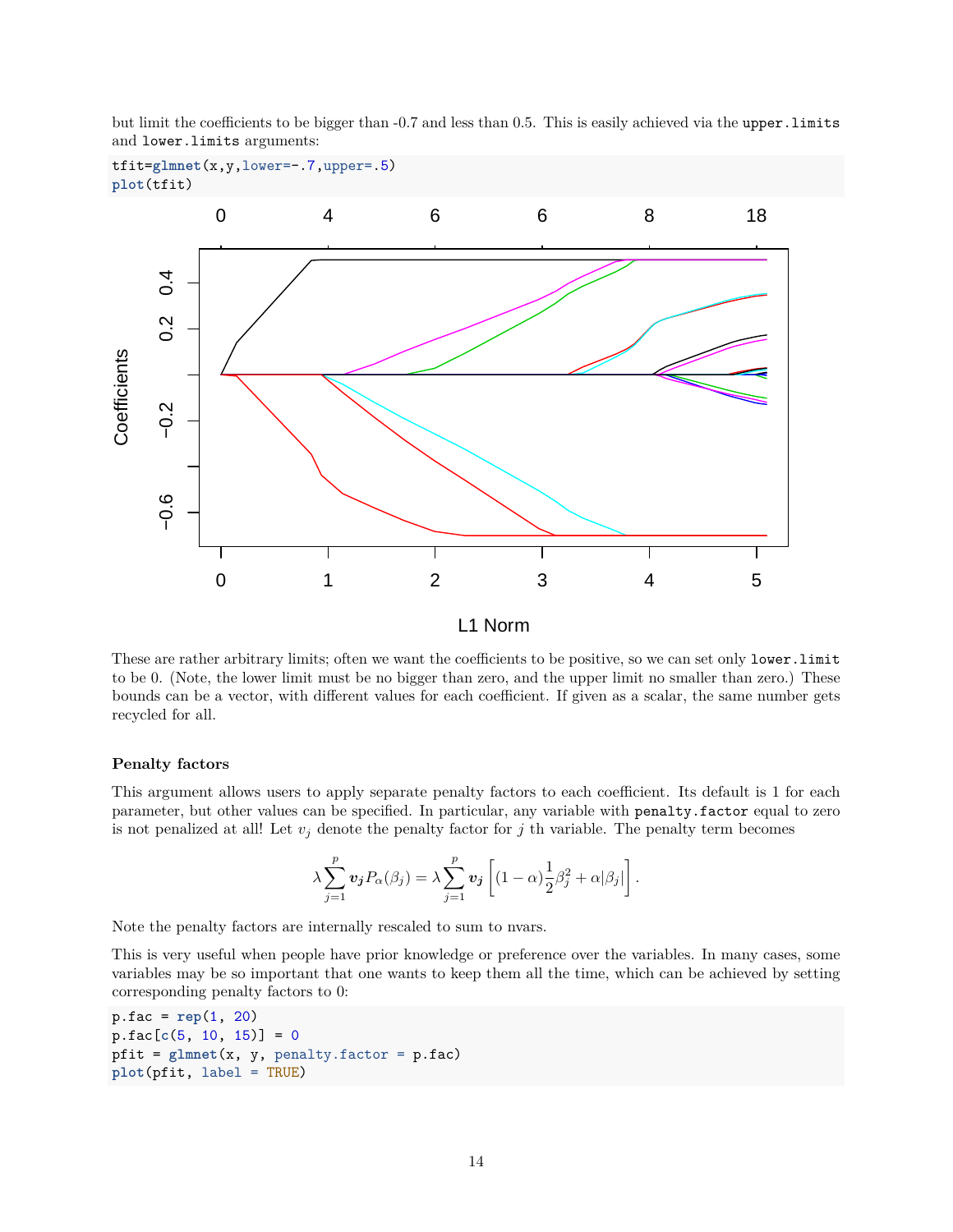

We see from the labels that the three variables with 0 penalty factors always stay in the model, while the others follow typical regularization paths and shrunken to 0 eventually.

Some other useful arguments. exclude allows one to block certain variables from being the model at all. Of course, one could simply subset these out of x, but sometimes exclude is more useful, since it returns a full vector of coefficients, just with the excluded ones set to zero. There is also an intercept argument which defaults to TRUE; if FALSE the intercept is forced to be zero.

### **Customizing plots**

Sometimes, especially when the number of variables is small, we want to add variable labels to a plot. Since glmnet is intended primarily for wide data, this is not supprted in plot.glmnet. However, it is easy to do, as the following little toy example shows.

We first generate some data, with 10 variables, and for lack of imagination and ease we give them simple character names. We then fit a glmnet model, and make the standard plot.

```
set.seed(101)
x=matrix(rnorm(1000),100,10)
y=rnorm(100)
vn=paste("var",1:10)
fit=glmnet(x,y)
plot(fit)
```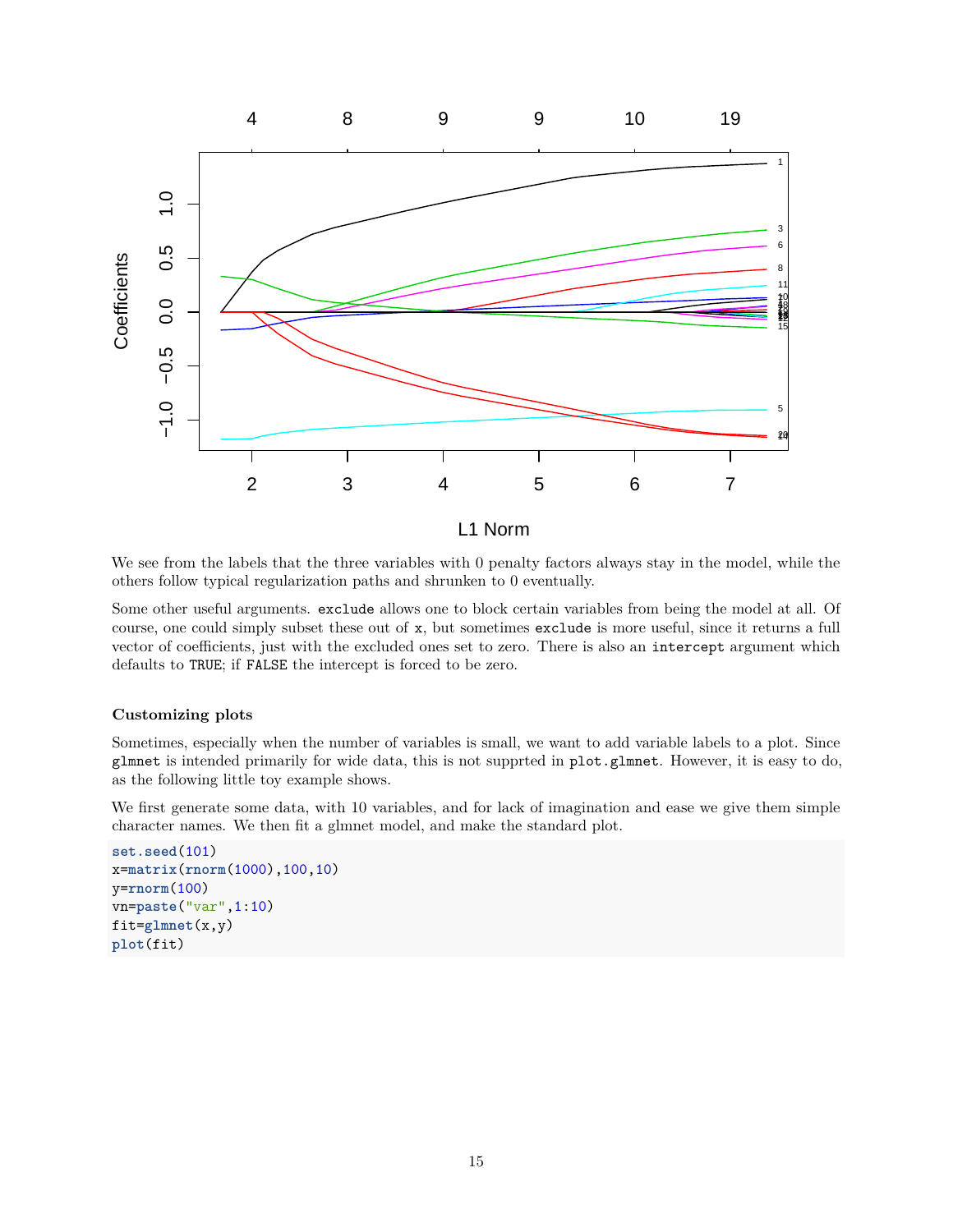

We wish to label the curves with the variable names. Here s a simple way to do this, using the axis command in R (and a little research into how to customize it). We need to have the positions of the coefficients at the end of the path, and we need to make some space using the par command, so that our labels will fit in. This requires knowing how long your labels are, but here they are all quite short.

```
par(mar=c(4.5,4.5,1,4))
plot(fit)
vnat=coef(fit)
vnat=vnat[-1,ncol(vnat)] # remove the intercept, and get the coefficients at the end of the path
axis(4, at=vnat,line=-.5,label=vn,las=1,tick=FALSE, cex.axis=0.5)
```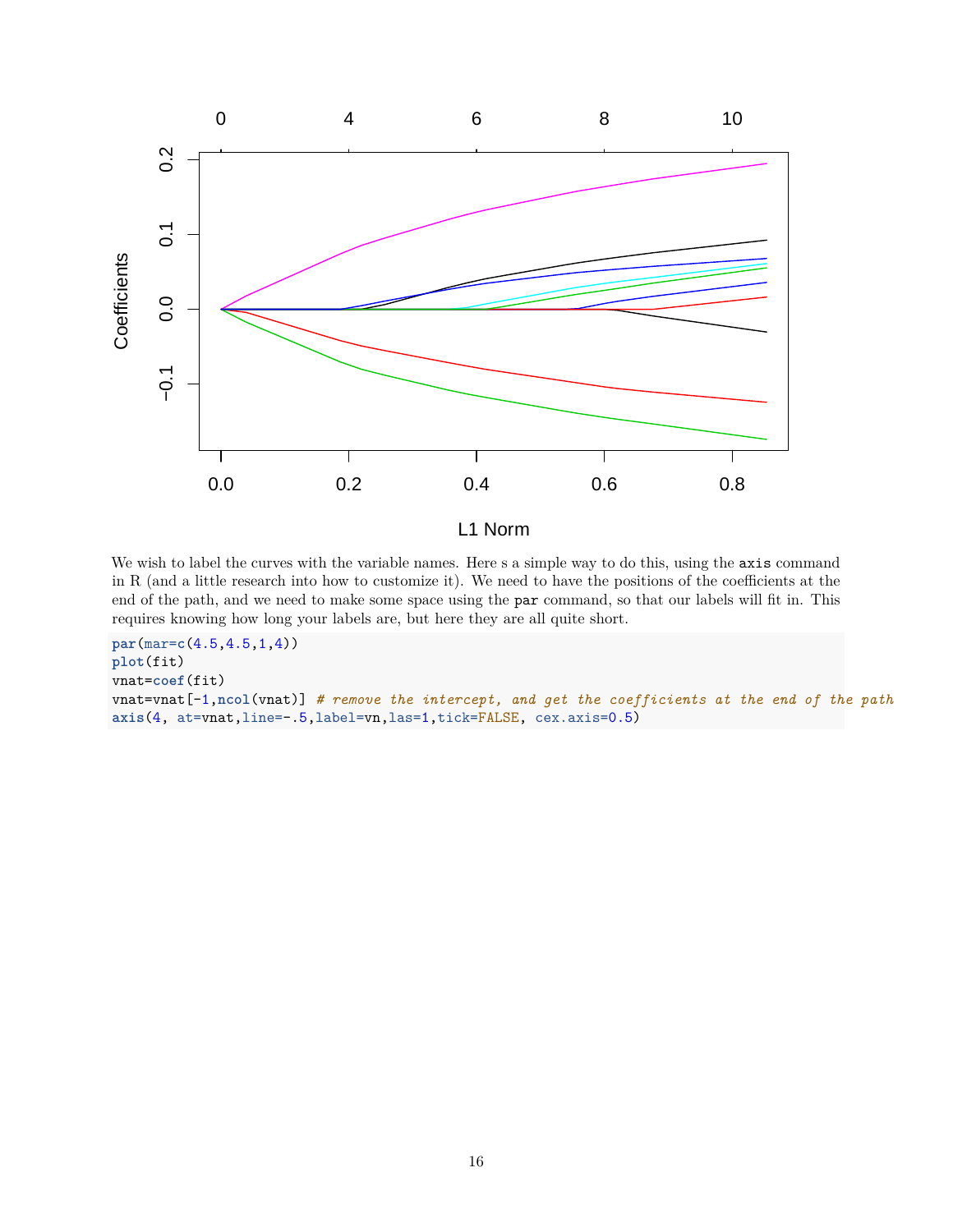

We have done nothing here to avoid overwriting of labels, in the event that they are close together. This would be a bit more work, but perhaps best left alone, anyway.

#### **Multiresponse Gaussian Family**

The multiresponse Gaussian family is obtained using family = "mgaussian" option in glmnet. It is very similar to the single-response case above. This is useful when there are a number of (correlated) responses the so-called "multi-task learning" problem. Here the sharing involves which variables are selected, since when a variable is selected, a coefficient is fit for each response. Most of the options are the same, so we focus here on the differences with the single response model.

Obviously, as the name suggests, *y* is not a vector, but a matrix of quantitative responses in this section. The coefficients at each value of lambda are also a matrix as a result.

Here we solve the following problem:

$$
\min_{(\beta_0,\beta)\in\mathbb{R}^{(p+1)\times K}}\frac{1}{2N}\sum_{i=1}^N||y_i-\beta_0-\beta^Tx_i||_F^2+\lambda\left[(1-\alpha)||\beta||_F^2/2+\alpha\sum_{j=1}^p||\beta_j||_2\right].
$$

Here  $\beta_j$  is the jth row of the  $p \times K$  coefficient matrix  $\beta$ , and we replace the absolute penalty on each single coefficient by a group-lasso penalty on each coefficient K-vector  $\beta_j$  for a single predictor  $x_j$ .

We use a set of data generated beforehand for illustration.

```
data(MultiGaussianExample)
```
We fit the data, with an object "mfit" returned.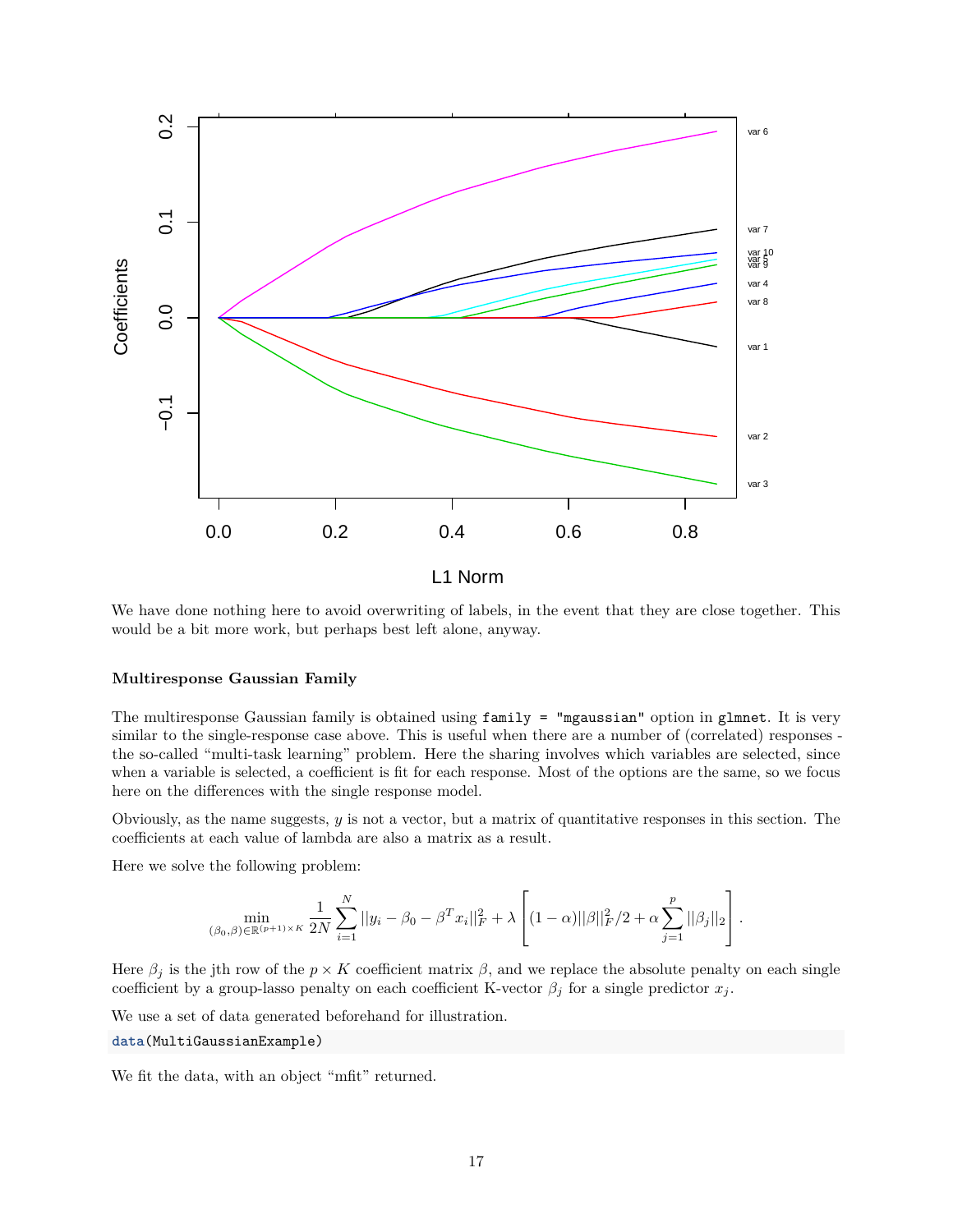mfit = **glmnet**(x, y, family = "mgaussian")

For multiresponse Gaussian, the options in glmnet are almost the same as the single-response case, such as alpha, weights, nlambda, standardize. A exception to be noticed is that standardize.response is only for mgaussian family. The default value is FALSE. If standardize.response = TRUE, it standardizes the response variables.

To visualize the coefficients, we use the plot function.



Log Lambda

Note that we set type.coef = "2norm". Under this setting, a single curve is plotted per variable, with value equal to the  $\ell_2$  norm. The default setting is type.coef = "coef", where a coefficient plot is created for each response (multiple figures).

xvar and label are two other options besides ordinary graphical parameters. They are the same as the single-response case.

We can extract the coefficients at requested values of  $\lambda$  by using the function coef and make predictions by predict. The usage is similar and we only provide an example of predict here.

**predict(mfit, newx =**  $x[1:5,], s = c(0.1, 0.01))$ 

```
## , , 1
##
## y1 y2 y3 y4
## [1,] -4.7106263 -1.1634574 0.6027634 3.740989
## [2,] 4.1301735 -3.0507968 -1.2122630 4.970141
## [3,] 3.1595229 -0.5759621 0.2607981 2.053976
## [4,] 0.6459242 2.1205605 -0.2252050 3.146286
## [5,] -1.1791890 0.1056262 -7.3352965 3.248370
##
## , , 2
```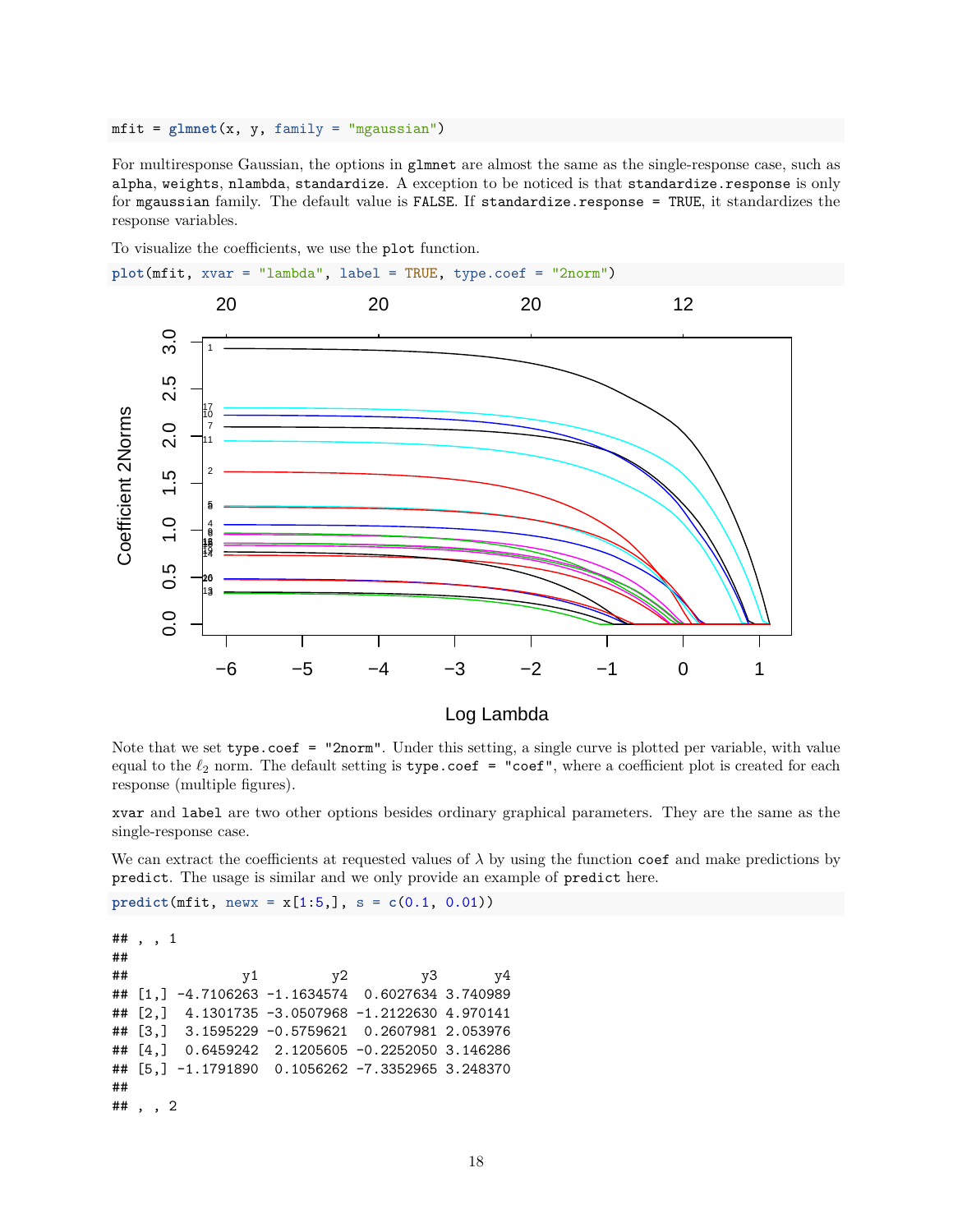## ## y1 y2 y3 y4 ## [1,] -4.6415158 -1.2290282 0.6118289 3.779521 ## [2,] 4.4712843 -3.2529658 -1.2572583 5.266039 ## [3,] 3.4735228 -0.6929231 0.4684037 2.055574 ## [4,] 0.7353311 2.2965083 -0.2190297 2.989371 ## [5,] -1.2759930 0.2892536 -7.8259206 3.205211

The prediction result is saved in a three-dimensional array with the first two dimensions being the prediction matrix for each response variable and the third indicating the response variables.

We can also do k-fold cross-validation. The options are almost the same as the ordinary Gaussian family and we do not expand here.

cvmfit = **cv.glmnet**(x, y, family = "mgaussian")

We plot the resulting  $cv$  glmnet object "cvmfit".





To show explicitly the selected optimal values of  $\lambda$ , type

| cvmfit\$lambda.min |
|--------------------|
|--------------------|

## [1] 0.04731812

cvmfit\$lambda.1se

### ## [1] 0.1316655

As before, the first one is the value at which the minimal mean squared error is achieved and the second is for the most regularized model whose mean squared error is within one standard error of the minimal.

Prediction for cv.glmnet object works almost the same as for glmnet object. We omit the details here.

[Back to Top](#page-0-0)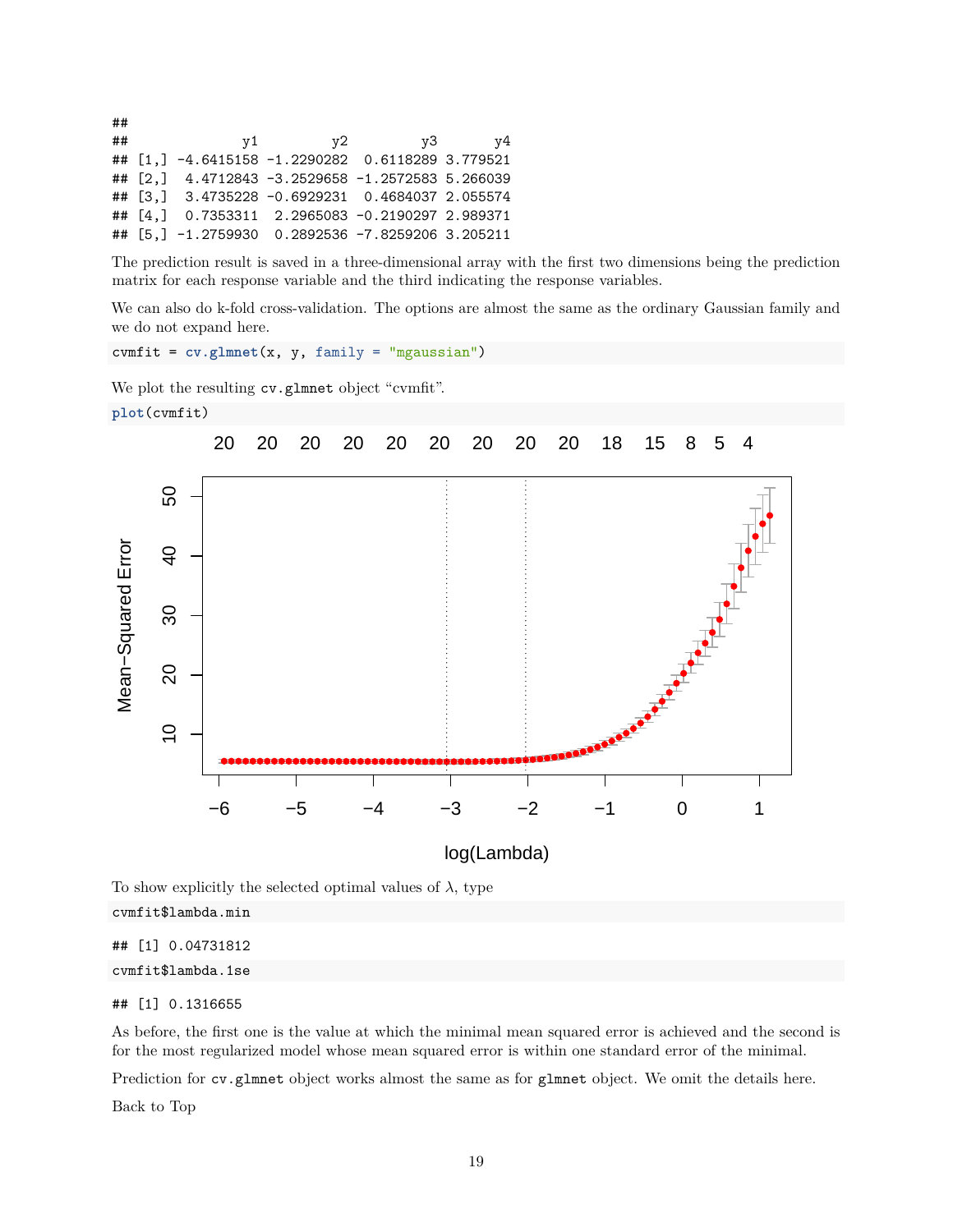### **Logistic Regression**

Logistic regression is another widely-used model when the response is categorical. If there are two possible outcomes, we use the binomial distribution, else we use the multinomial.

#### **Binomial Models**

For the binomial model, suppose the response variable takes value in  $\mathcal{G} = \{1, 2\}$ . Denote  $y_i = I(g_i = 1)$ . We model  $\Delta T$ 

$$
\Pr(G = 2|X = x) + \frac{e^{\beta_0 + \beta^T x}}{1 + e^{\beta_0 + \beta^T x}},
$$

which can be written in the following form

$$
\log \frac{\Pr(G=2|X=x)}{\Pr(G=1|X=x)} = \beta_0 + \beta^T x,
$$

the so-called "logistic" or log-odds transformation.

The objective function for the penalized logistic regression uses the negative binomial log-likelihood, and is

$$
\min_{(\beta_0,\beta)\in\mathbb{R}^{p+1}} - \left[ \frac{1}{N} \sum_{i=1}^N y_i \cdot (\beta_0 + x_i^T \beta) - \log(1 + e^{(\beta_0 + x_i^T \beta)}) \right] + \lambda \left[ (1-\alpha) ||\beta||_2^2 / 2 + \alpha ||\beta||_1 \right].
$$

Logistic regression is often plagued with degeneracies when *p > N* and exhibits wild behavior even when *N* is close to *p*; the elastic-net penalty alleviates these issues, and regularizes and selects variables as well.

Our algorithm uses a quadratic approximation to the log-likelihood, and then coordinate descent on the resulting penalized weighted least-squares problem. These constitute an outer and inner loop.

For illustration purpose, we load pre-generated input matrix x and the response vector y from the data file. **data**(BinomialExample)

The input matrix *x* is the same as other families. For binomial logistic regression, the response variable *y* should be either a factor with two levels, or a two-column matrix of counts or proportions.

Other optional arguments of glmnet for binomial regression are almost same as those for Gaussian family. Don't forget to set family option to "binomial".

fit = **glmnet**(x, y, family = "binomial")

Like before, we can print and plot the fitted object, extract the coefficients at specific  $\lambda$ 's and also make predictions. For plotting, the optional arguments such as xvar and label are similar to the Gaussian. We plot against the deviance explained and show the labels.

**plot**(fit, xvar = "dev", label = TRUE)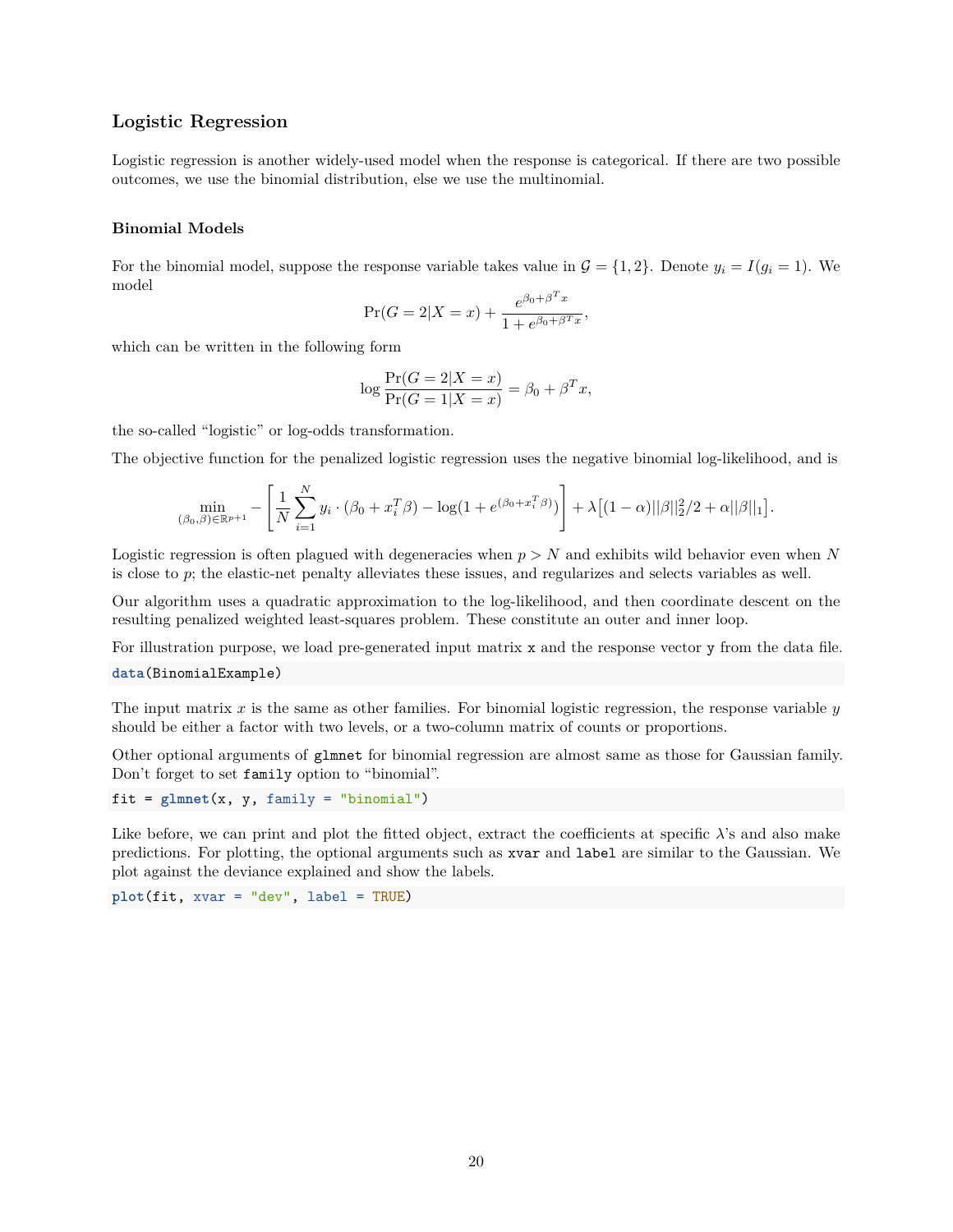

Prediction is a little different for logistic from Gaussian, mainly in the option type. "link" and "response" are never equivalent and "class" is only available for logistic regression. In summary, \* "link" gives the linear predictors

- "response" gives the fitted probabilities
- "class" produces the class label corresponding to the maximum probability.
- "coefficients" computes the coefficients at values of s
- "nonzero" retuns a list of the indices of the nonzero coefficients for each value of s.

For "binomial" models, results ("link", "response", "coefficients", "nonzero") are returned only for the class corresponding to the second level of the factor response.

In the following example, we make prediction of the class labels at  $\lambda = 0.05, 0.01$ .

**predict(fit, newx =**  $x[1:5,]$ **, type = "class", s =**  $c(0.05, 0.01)$ **)** 

## 1 2 ## [1,] "0" "0" ## [2,] "1" "1" ## [3,] "1" "1" ## [4,] "0" "0" ## [5,] "1" "1"

For logistic regression, cv.glmnet has similar arguments and usage as Gaussian. nfolds, weights, lambda, parallel are all available to users. There are some differences in type.measure: "deviance" and "mse" do not both mean squared loss and "class" is enabled. Hence,  $*$  "mse" uses squared loss.

- "deviance" uses actual deviance.
- "mae" uses mean absolute error.
- "class" gives misclassification error.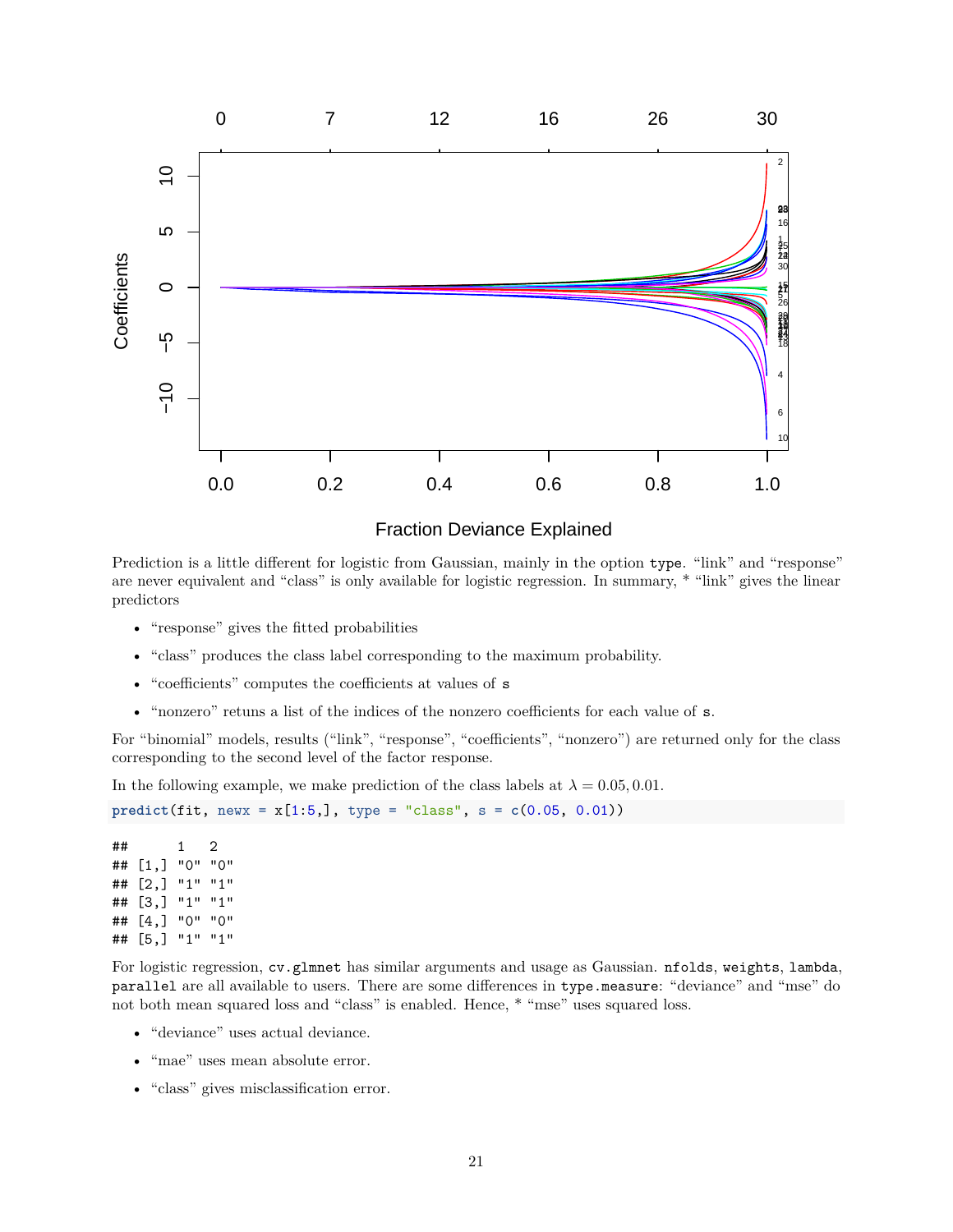• "auc" (for two-class logistic regression ONLY) gives area under the ROC curve.

For example,

cvfit = **cv.glmnet**(x, y, family = "binomial", type.measure = "class")

It uses misclassification error as the criterion for 10-fold cross-validation.

We plot the object and show the optimal values of  $\lambda$ .





log(Lambda)

cvfit\$lambda.min

## [1] 0.0147554

cvfit\$lambda.1se

## [1] 0.02578548

coef and predict are simliar to the Gaussian case and we omit the details. We review by some examples.

```
coef(cvfit, s = "lambda.min")
```
## 31 x 1 sparse Matrix of class "dgCMatrix"  $\#$   $\#$   $\qquad$   $\qquad$   $\qquad$   $\qquad$   $\qquad$   $\qquad$   $\qquad$   $\qquad$   $\qquad$   $\qquad$   $\qquad$   $\qquad$   $\qquad$   $\qquad$   $\qquad$   $\qquad$   $\qquad$   $\qquad$   $\qquad$   $\qquad$   $\qquad$   $\qquad$   $\qquad$   $\qquad$   $\qquad$   $\qquad$   $\qquad$   $\qquad$   $\qquad$   $\qquad$   $\qquad$   $\qquad$   $\qquad$   $\qquad$   $\qquad$  ## (Intercept) 0.24371065 ## V1 0.06897051 ## V2 0.66252343 ## V3 -0.54275157 ## V4 -1.13692797 ## V5 -0.19143183 ## V6 -0.95852340 ## V7 . ## V8 -0.56528880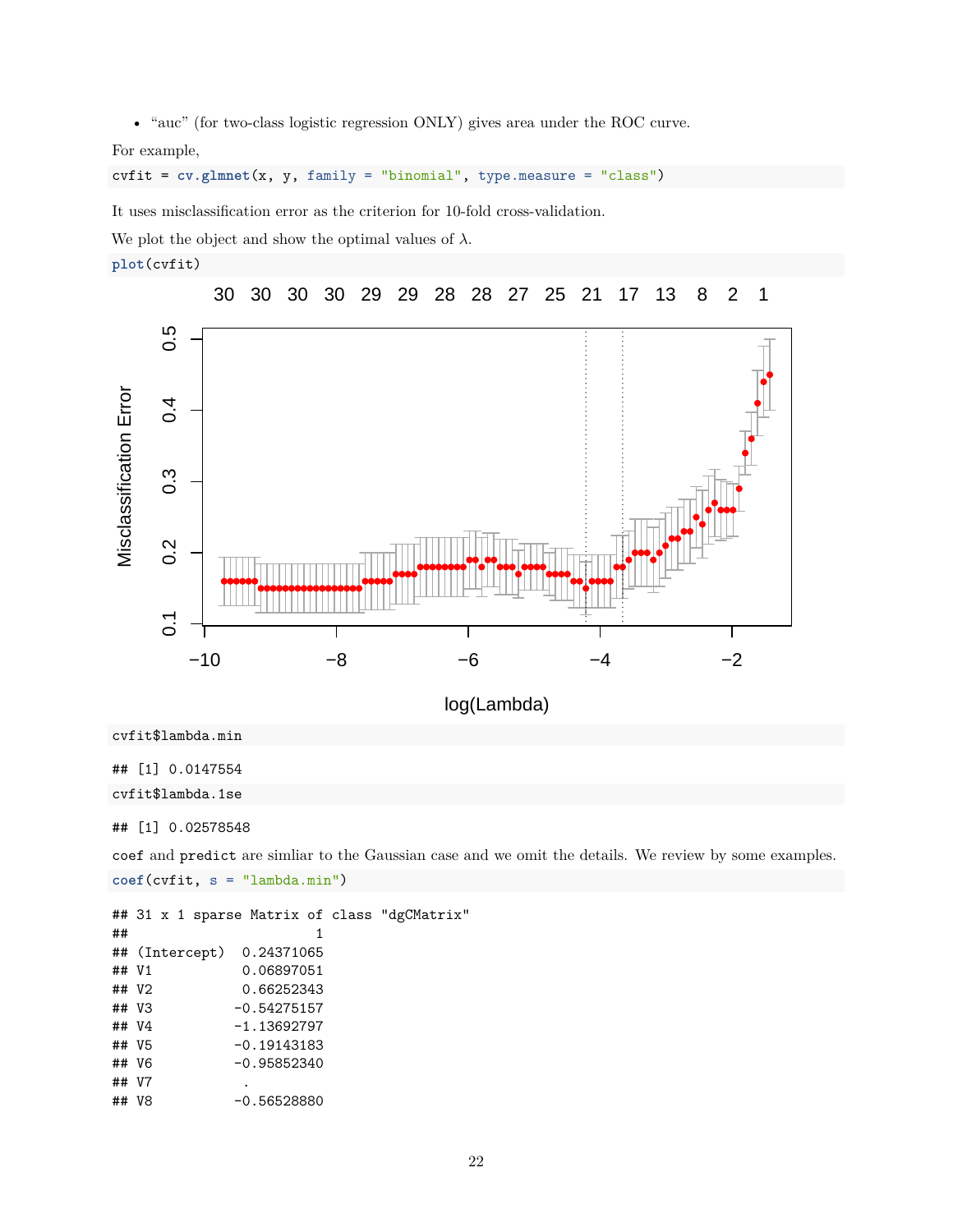| ## | V9              | 0.77454157    |
|----|-----------------|---------------|
| ## | V10             | $-1.45079395$ |
| ## | V11             | $-0.04363484$ |
| ## | V <sub>12</sub> | -0.06893736   |
| ## | V13             |               |
| ## | V14             |               |
| ## | <b>V15</b>      |               |
| ## | V <sub>16</sub> | 0.36685293    |
| ## | V <sub>17</sub> |               |
| ## | V18             | $-0.04013948$ |
| ## | V19             |               |
| ## | V20             |               |
| ## | V <sub>21</sub> |               |
| ## | V22             | 0.20882114    |
| ## | V <sub>23</sub> | 0.34014021    |
| ## | V24             |               |
| ## | V25             | 0.66310204    |
| ## | V26             | $-0.33695819$ |
| ## | V27             | $-0.10570477$ |
| ## | <b>V28</b>      | 0.24317817    |
| ## | V <sub>29</sub> | $-0.22445233$ |
| ## | V30             | 0.11091002    |

As mentioned previously, the results returned here are only for the second level of the factor response.

 $predict(cvfit, newx = x[1:10,], s = "lambda.min", type = "class")$ 

## 1 ## [1,] "0" ## [2,] "1" ## [3,] "1" ## [4,] "0" ## [5,] "1" ## [6,] "0" ## [7,] "0" ## [8,] "0" ## [9,] "1" ## [10,] "1"

Like other GLMs, glmnet allows for an "offset". This is a fixed vector of N numbers that is added into the linear predictor. For example, you may have fitted some other logistic regression using other variables (and data), and now you want to see if the present variables can add anything. So you use the predicted logit from the other model as an offset in.

#### **Multinomial Models**

For the multinomial model, suppose the response variable has *K* levels  $\mathcal{G} = \{1, 2, ..., K\}$ . Here we model

$$
\Pr(G = k | X = x) = \frac{e^{\beta_{0k} + \beta_k^T x}}{\sum_{\ell=1}^K e^{\beta_{0\ell} + \beta_\ell^T x}}.
$$

Let *Y* be the  $N \times K$  indicator response matrix, with elements  $y_{i\ell} = I(g_i = \ell)$ . Then the elastic-net penalized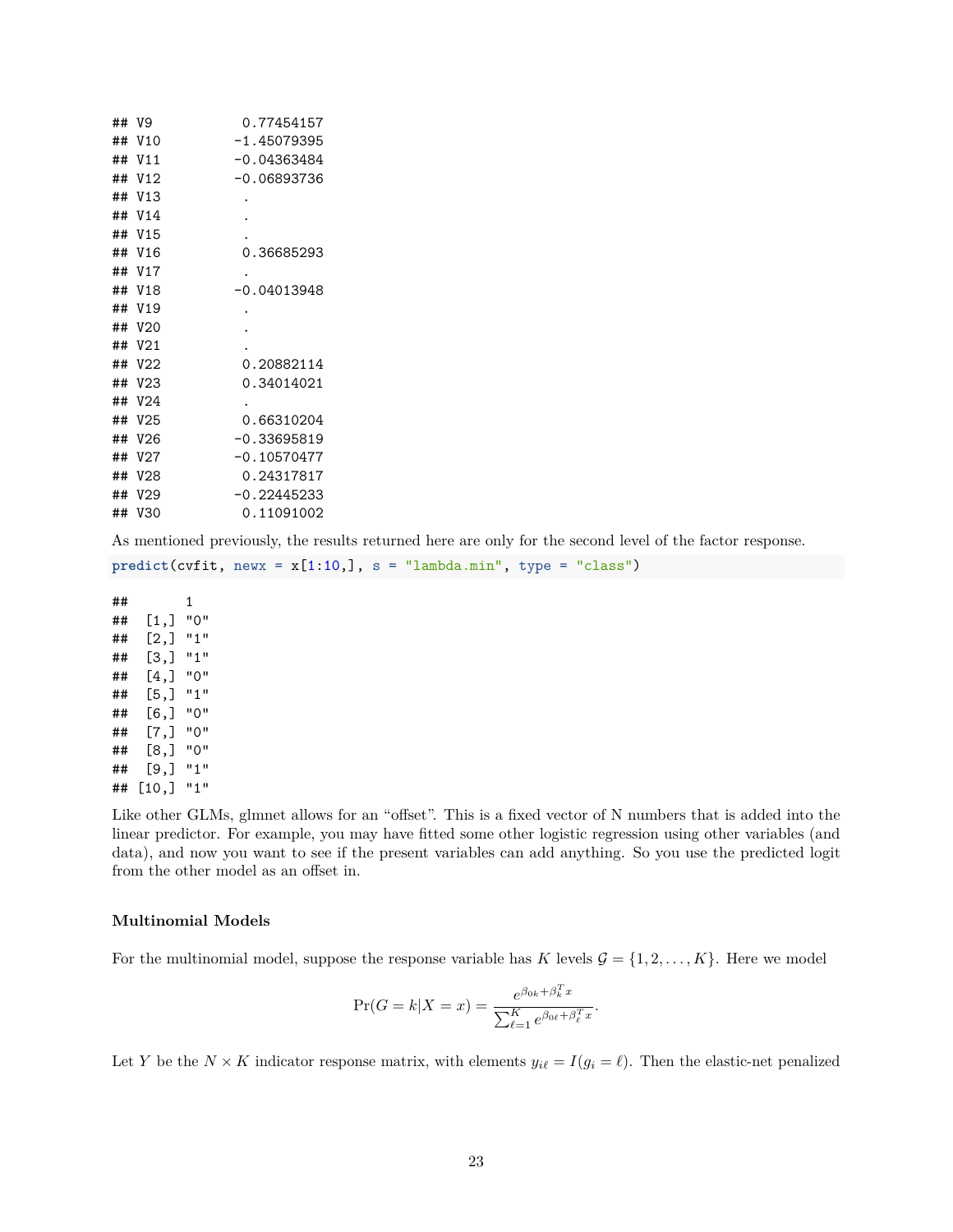negative log-likelihood function becomes

$$
\ell(\{\beta_{0k}, \beta_k\}_{1}^K) = -\left[\frac{1}{N} \sum_{i=1}^N \left(\sum_{k=1}^K y_{il}(\beta_{0k} + x_i^T \beta_k) - \log\left(\sum_{k=1}^K e^{\beta_{0k} + x_i^T \beta_k}\right)\right)\right] + \lambda \left[ (1-\alpha) ||\beta||_F^2 / 2 + \alpha \sum_{j=1}^p ||\beta_j||_q \right].
$$

Here we really abuse notation!  $\beta$  is a  $p \times K$  matrix of coefficients.  $\beta_k$  refers to the kth column (for outcome category k), and  $\beta_i$  the jth row (vector of K coefficients for variable j). The last penalty term is  $||\beta_i||_q$ , we have two options for q:  $q \in \{1, 2\}$ . When q=1, this is a lasso penalty on each of the parameters. When q=2, this is a grouped-lasso penalty on all the K coefficients for a particular variables, which makes them all be zero or nonzero together.

The standard Newton algorithm can be tedious here. Instead, we use a so-called partial Newton algorithm by making a partial quadratic approximation to the log-likelihood, allowing only  $(\beta_{0k}, \beta_k)$  to vary for a single class at a time. For each value of  $\lambda$ , we first cycle over all classes indexed by  $k$ , computing each time a partial quadratic approximation about the parameters of the current class. Then the inner procedure is almost the same as for the binomial case. This is the case for lasso  $(q=1)$ . When  $q=2$ , we use a different approach, which we wont dwell on here.

For the multinomial case, the usage is similar to logistic regression, and we mainly illustrate by examples and address any differences. We load a set of generated data.

```
data(MultinomialExample)
```
The optional arguments in glmnet for multinomial logistic regression are mostly similar to binomial regression except for a few cases.

The response variable can be a  $nc \ge 2$  level factor, or a  $nc$ -column matrix of counts or proportions. Internally glmnet will make the rows of this matrix sum to 1, and absorb the total mass into the weight for that observation.

offset should be a nobs x nc matrix if there is one.

A special option for multinomial regression is type.multinomial, which allows the usage of a grouped lasso penalty if type.multinomial = "grouped". This will ensure that the multinomial coefficients for a variable are all in or out together, just like for the multi-response Gaussian.

```
fit = glmnet(x, y, family = "multinomial", type.multinomial = "grouped")
```
We plot the resulting object "fit".

```
plot(fit, xvar = "lambda", label = TRUE, type.coef = "2norm")
```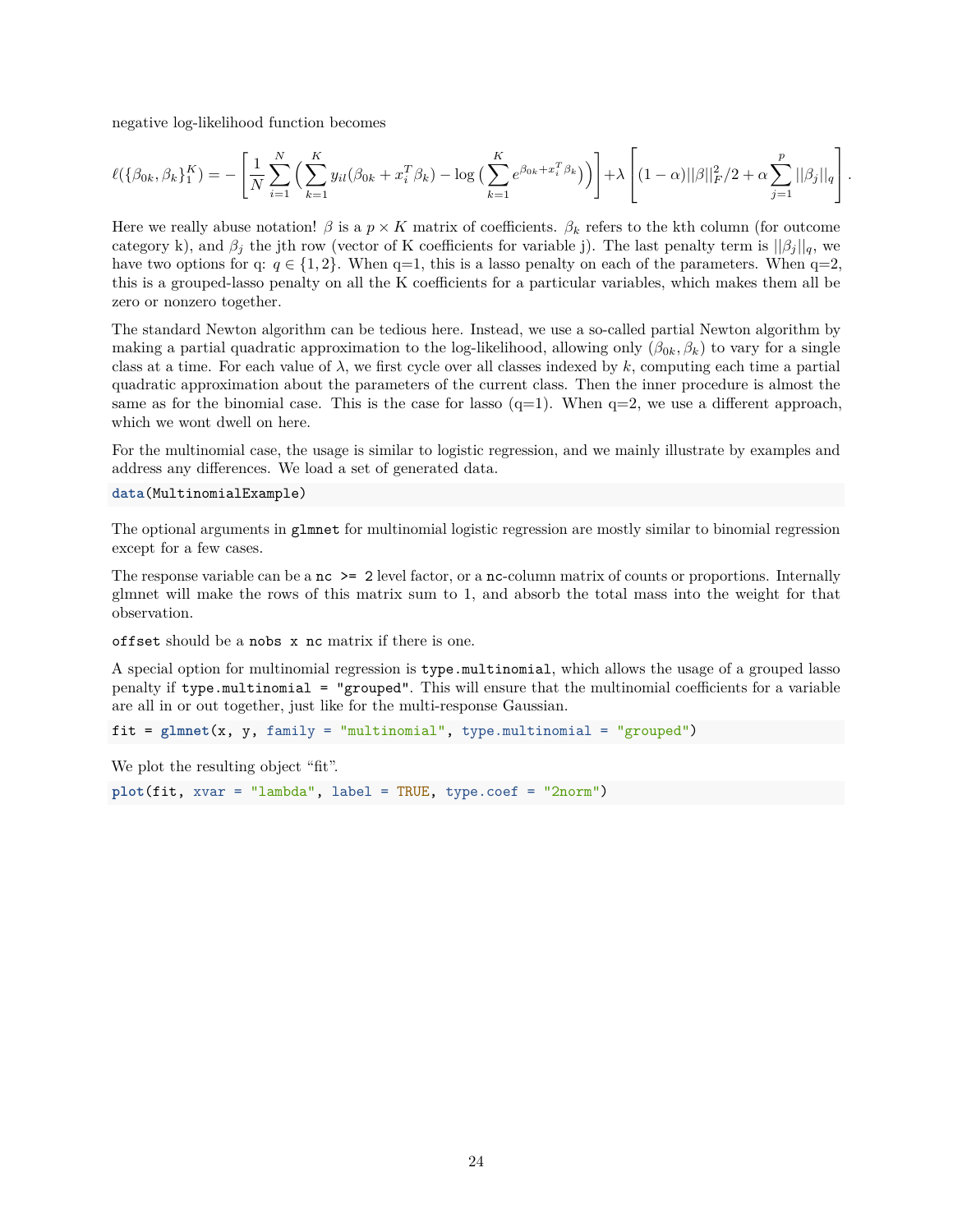

The options are xvar, label and type.coef, in addition to other ordinary graphical parameters.

xvar and label are the same as other families while type.coef is only for multinomial regression and multiresponse Gaussian model. It can produce a figure of coefficients for each response variable if type.coef = "coef" or a figure showing the  $\ell_2$ -norm in one figure if type.coef = "2norm"

We can also do cross-validation and plot the returned object.

cvfit=**cv.glmnet**(x, y, family="multinomial", type.multinomial = "grouped", parallel = TRUE) **plot**(cvfit)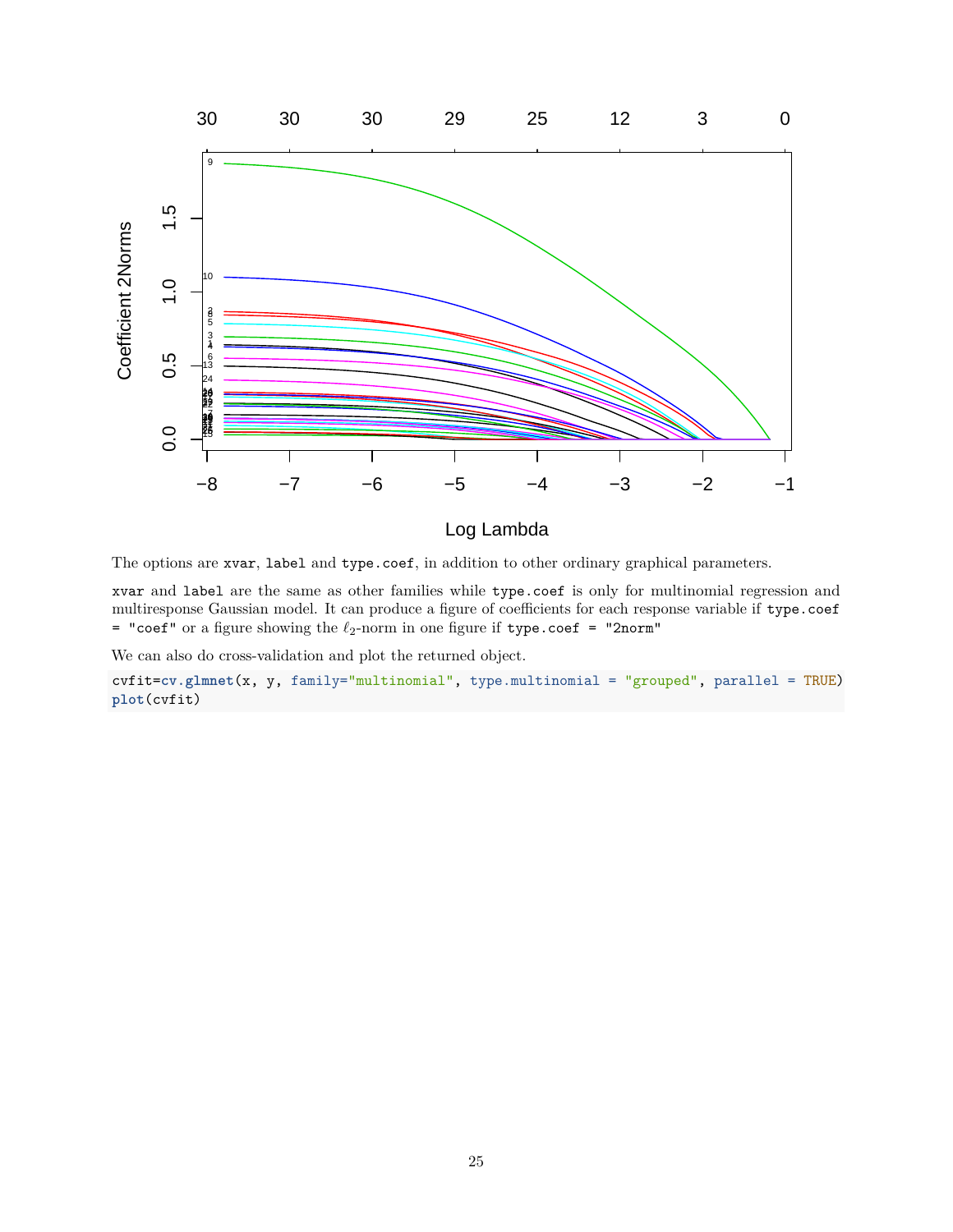

Note that although type.multinomial is not a typical argument in cv.glmnet, in fact any argument that can be passed to glmnet is valid in the argument list of cv.glmnet. We also use parallel computing to accelerate the calculation.

Users may wish to predict at the optimally selected  $\lambda$ :

 $predict(cvfit, newx = x[1:10,], s = "lambda.min", type = "class")$ 

## 1 ## [1,] "3" ## [2,] "2" ## [3,] "2" ## [4,] "1" ## [5,] "1" ## [6,] "3" ## [7,] "3" ## [8,] "1" ## [9,] "1" ## [10,] "2"

[Back to Top](#page-0-0)

## **Poisson Models**

Poisson regression is used to model count data under the assumption of Poisson error, or otherwise nonnegative data where the mean and variance are proportional. Like the Gaussian and binomial model, the Poisson is a member of the exponential family of distributions. We usually model its positive mean on the log scale:  $\log \mu(x) = \beta_0 + \beta' x$ . The log-likelihood for observations  $\{x_i, y_i\}_1^N$  is given my

$$
l(\beta|X,Y) = \sum_{i=1}^{N} (y_i(\beta_0 + \beta'x_i) - e^{\beta_0 + \beta^T x_i}.
$$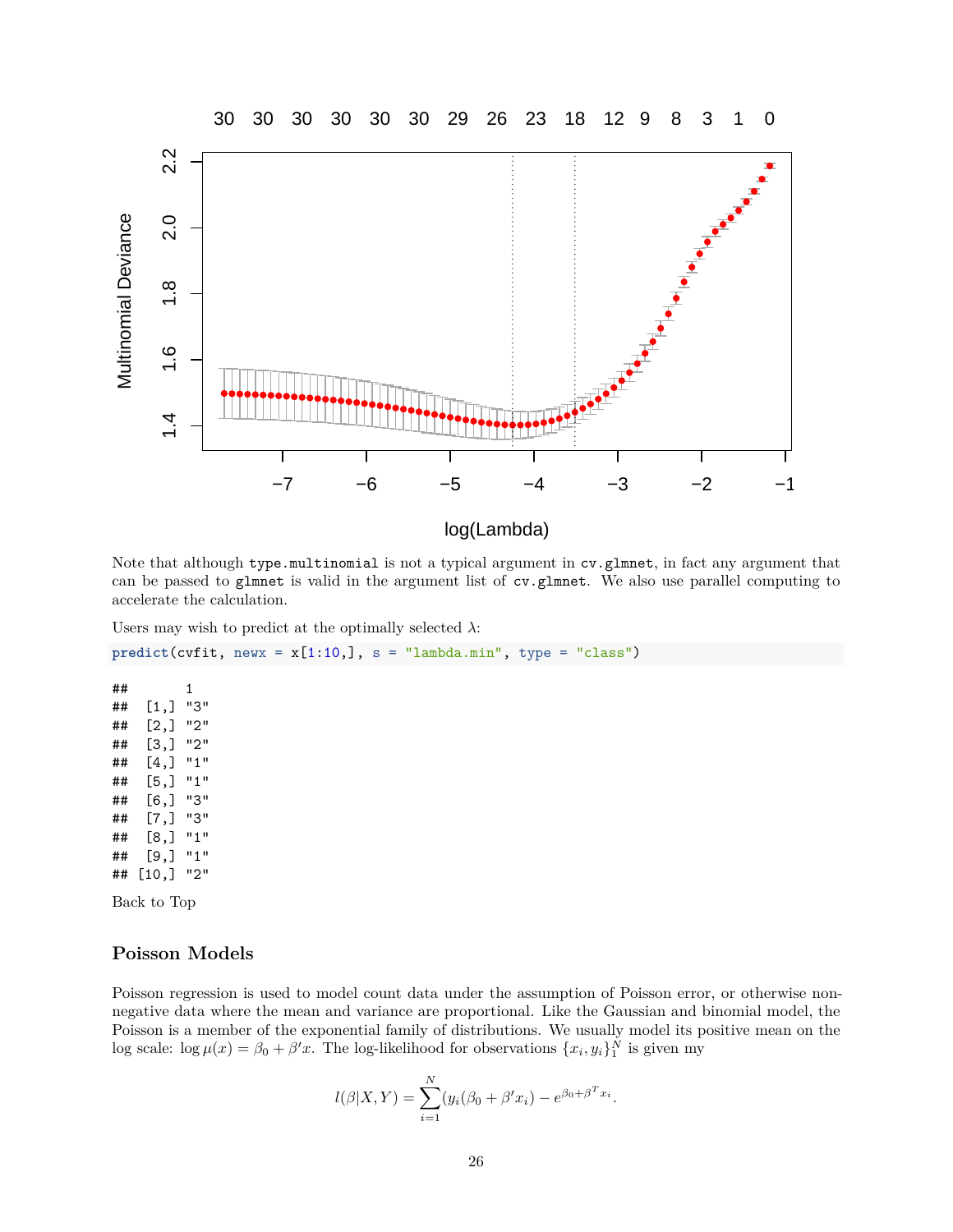As before, we optimize the penalized log-lielihood:

$$
\min_{\beta_0, \beta} -\frac{1}{N} l(\beta | X, Y) + \lambda \left( (1 - \alpha) \sum_{i=1}^N \beta_i^2/2 \right) + \alpha \sum_{i=1}^N |\beta_i| \right).
$$

Glmnet uses an outer Newton loop, and an inner weighted least-squares loop (as in logistic regression) to optimize this criterion.

First, we load a pre-generated set of Poisson data.

**data**(PoissonExample)

We apply the function glmnet with the "poisson" option.

 $fit = glmnet(x, y, family = "poisson")$ 

The optional input arguments of glmnet for "poisson" family are similar to those for others.

offset is a useful argument particularly in Poisson models.

When dealing with rate data in Poisson models, the counts collected are often based on different exposures, such as length of time observed, area and years. A poisson rate  $\mu(x)$  is relative to a unit exposure time, so if an observation  $y_i$  was exposed for  $E_i$  units of time, then the expected count would be  $E_i\mu(x)$ , and the log mean would be  $\log(E_i) + \log(\mu(x))$ . In a case like this, we would supply an *offset*  $\log(E_i)$  for each observation. Hence offset is a vector of length nobs that is included in the linear predictor. Other families can also use options, typically for different reasons.

(Warning: if offset is supplied in glmnet, offsets must also also be supplied to predict to make reasonable predictions.)

Again, we plot the coefficients to have a first sense of the result.





L1 Norm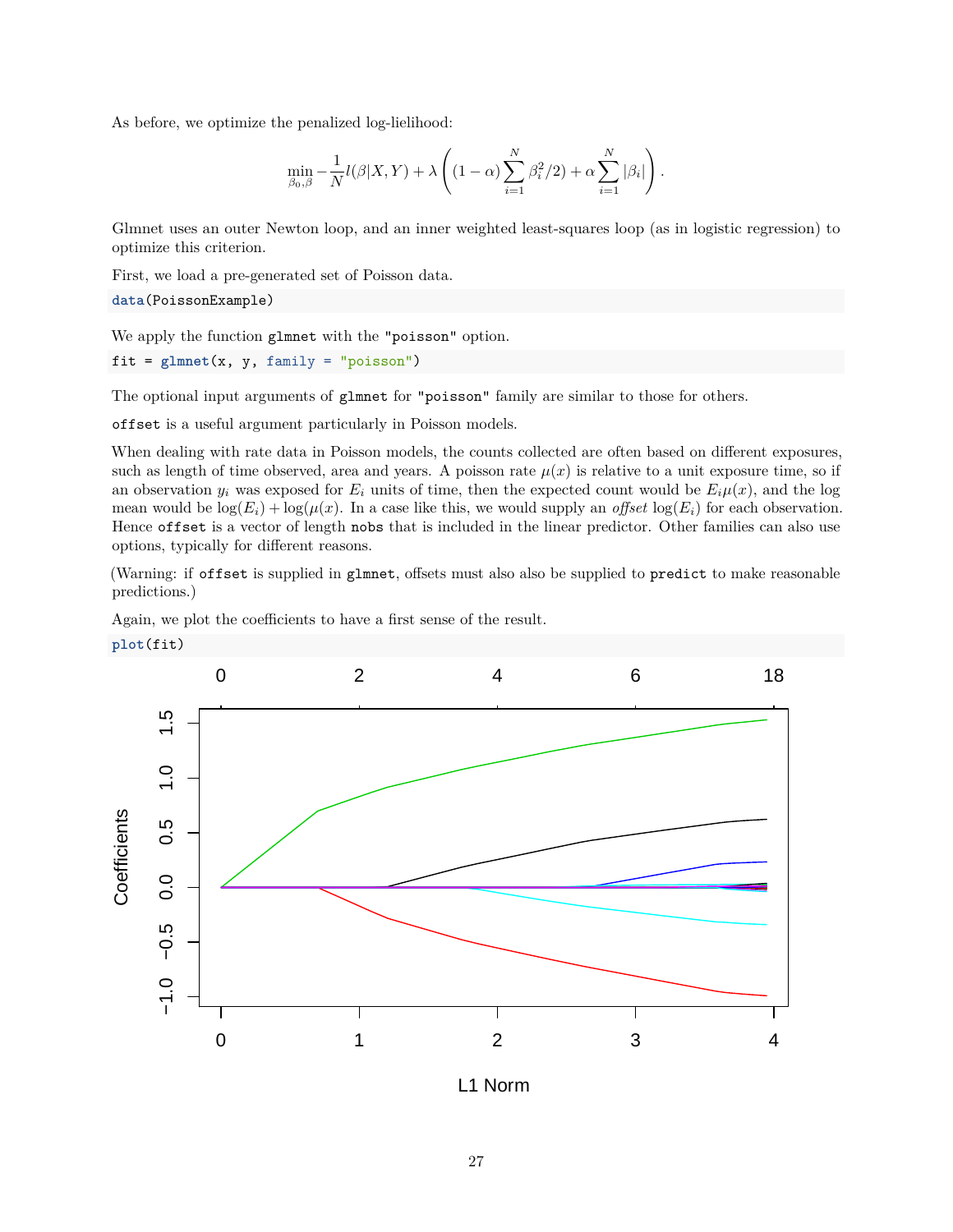Like before, we can extract the coefficients and make predictions at certain *λ*'s by using coef and predict respectively. The optional input arguments are similar to those for other families. In function predict, the option type, which is the type of prediction required, has its own specialties for Poisson family. That is, \* "link" (default) gives the linear predictors like others \* "response" gives the fitted mean \* "coefficients" computes the coefficients at the requested values for s, which can also be realized by coef function \* "nonzero" returns a a list of the indices of the nonzero coefficients for each value of s.

For example, we can do as follows.

```
\text{coeff}(\text{fit}, s = 1)
```

```
## 21 x 1 sparse Matrix of class "dgCMatrix"
\# \# \qquad \qquad \qquad \qquad \qquad \qquad \qquad \qquad \qquad \qquad \qquad \qquad \qquad \qquad \qquad \qquad \qquad \qquad \qquad \qquad \qquad \qquad \qquad \qquad \qquad \qquad \qquad \qquad \qquad \qquad \qquad \qquad \qquad \qquad \qquad ## (Intercept) 0.61123371
## V1 0.45819758
## V2 -0.77060709
## V3 1.34015128
## V4 0.04350500
## V5 -0.20325967
## V6 .
## V7 .
## V8 .
## V9 .
## V10 .
## V11
## V12 0.01816309
## V13
## V14
## V15 .
## V16
## V17
## V18
## V19
## V20 .
predict(fit, newx = x[1:5,], type = "response", s = c(0.1,1))
\# \# \frac{1}{2}## [1,] 2.4944232 4.4263365
## [2,] 10.3513120 11.0586174
## [3,] 0.1179704 0.1781626
## [4,] 0.9713412 1.6828778
## [5,] 1.1133472 1.9934537
```
We may also use cross-validation to find the optimal *λ*'s and thus make inferences.

cvfit = **cv.glmnet**(x, y, family = "poisson")

Options are almost the same as the Gaussian family except that for type.measure, \* "deviance" (default) gives the deviance \* "mse" stands for mean squared error \* "mae" is for mean absolute error.

We can plot the cv.glmnet object.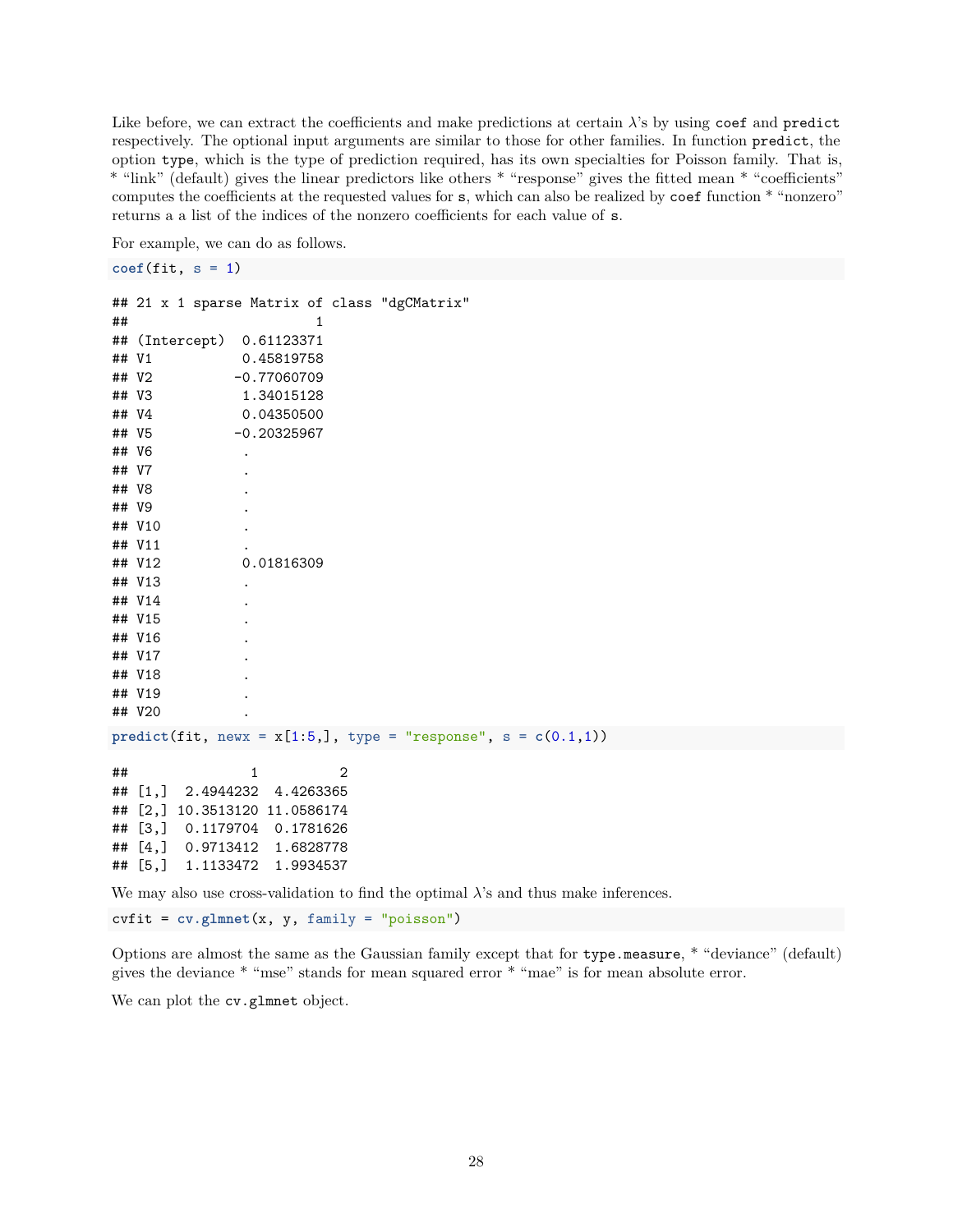**plot**(cvfit)



log(Lambda)

We can also show the optimal  $\lambda$ 's and the corresponding coefficients.

```
opt.lam = c(cvfit$lambda.min, cvfit$lambda.1se)
coef(cvfit, s = opt.lam)
## 21 x 2 sparse Matrix of class "dgCMatrix"
\# \# \qquad 1 2
## (Intercept) 0.031262578 0.185696196
## V1 0.619053001 0.575373801
## V2 -0.984550161 -0.932121975
## V3 1.525234026 1.470567302
## V4 0.231590890 0.196923579
## V5 -0.336659414 -0.304694503
## V6 0.001025945 .
## V7 -0.012829626
## V8 . .
## V9 . .
## V10 0.015983078
## V11 . .
           0.030866986
## V13 -0.027970571
## V14 0.032750270
## V15 -0.005932709
## V16 0.017505507
## V17
## V18 0.004026211
## V19 -0.033579041
## V20 0.012048941 0.009929548
```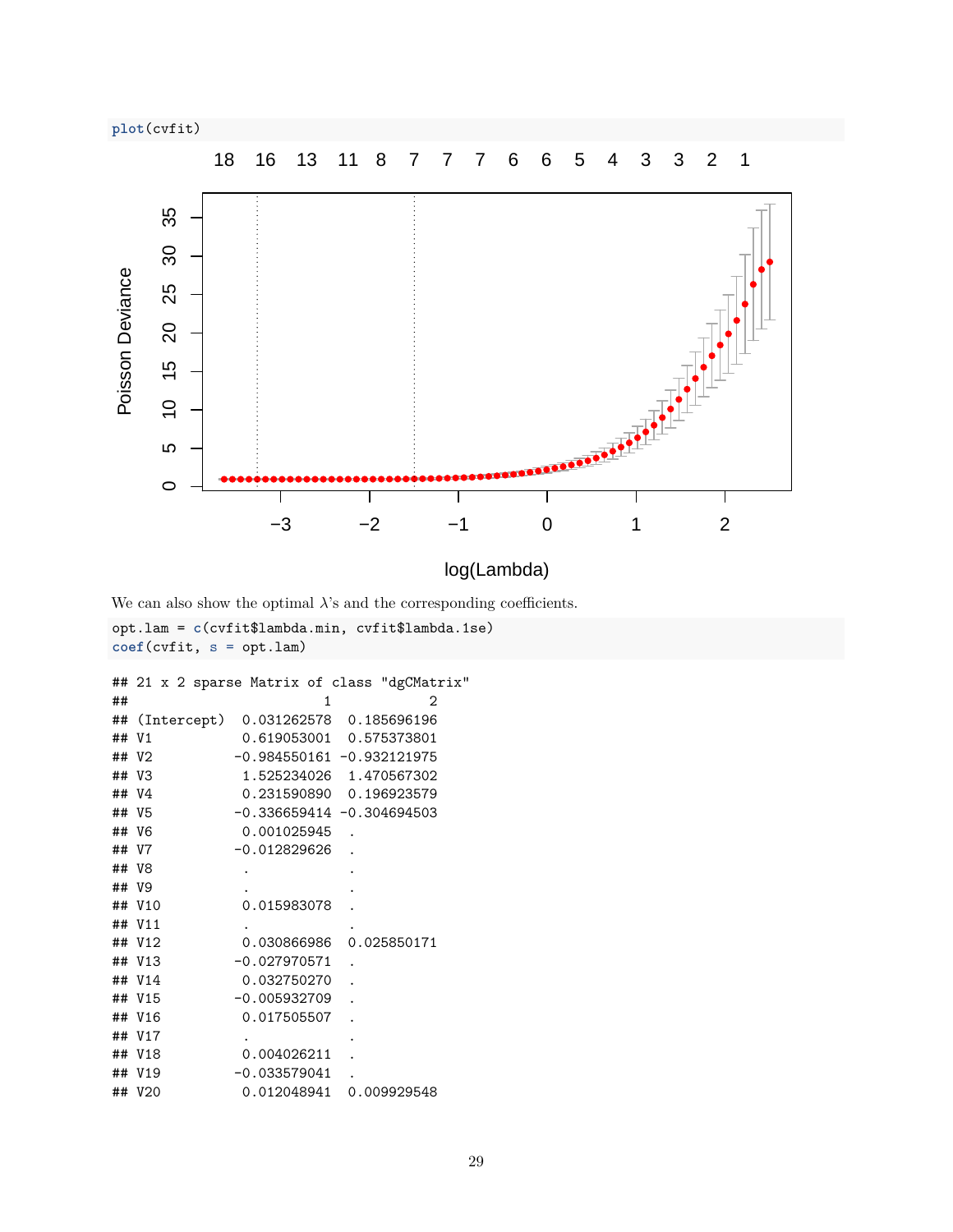The predict method is similar and we do not repeat it here.

[Back to Top](#page-0-0)

### **Cox Models**

The Cox proportional hazards model is commonly used for the study of the relationship beteween predictor variables and survival time. In the usual survival analysis framework, we have data of the form  $(y_1, x_1, \delta_1), \ldots, (y_n, x_n, \delta_n)$  where  $y_i$ , the observed time, is a time of failure if  $\delta_i$  is 1 or right-censoring if  $\delta_i$  is 0. We also let  $t_1 < t_2 < \ldots < t_m$  be the increasing list of unique failure times, and  $j(i)$  denote the index of the observation failing at time *t<sup>i</sup>* .

The Cox model assumes a semi-parametric form for the hazard

$$
h_i(t) = h_0(t)e^{x_i^T \beta},
$$

where  $h_i(t)$  is the hazard for patient *i* at time *t*,  $h_0(t)$  is a shared baseline hazard, and  $\beta$  is a fixed, length *p* vector. In the classic setting  $n \geq p$ , inference is made via the partial likelihood

$$
L(\beta) = \prod_{i=1}^m \frac{e^{x_{j(i)}^T \beta}}{\sum_{j \in R_i} e^{x_j^T \beta}},
$$

where  $R_i$  is the set of indices *j* with  $y_j \ge t_i$  (those at risk at time  $t_i$ ).

Note there is no intercept in the Cox mode (its built into the baseline hazard, and like it, would cancel in the partial likelihood.)

We penalize the negative log of the partial likelihood, just like the other models, with an elastic-net penalty.

We use a pre-generated set of sample data and response. Users can load their own data and follow a similar procedure. In this case x must be an  $n \times p$  matrix of covariate values — each row corresponds to a patient and each column a covariate.  $y$  is an  $n \times 2$  matrix, with a column "time" of failure/censoring times, and "status" a 0/1 indicator, with 1 meaning the time is a failure time, and zero a censoring time.

**data**(CoxExample) y[1:5,]

| ## |                     | time status |
|----|---------------------|-------------|
|    | ## [1,] 1.76877757  | 1.          |
|    | ## [2,] 0.54528404  | 1           |
|    | ## [3,] 0.04485918  | 0           |
|    | ## [4.] 0.85032298  | 0           |
|    | ## [5, ] 0.61488426 | 1.          |

The Surv function in the package survival can create such a matrix. Note, however, that the coxph and related linear models can handle interval and other fors of censoring, while glmnet can only handle right censoring in its present form.

We apply the glmnet function to compute the solution path under default settings.

 $fit = glmnet(x, y, family = "cox")$ 

All the standard options are available such as alpha, weights, nlambda and standardize. Their usage is similar as in the Gaussian case and we omit the details here. Users can also refer to the help file help(glmnet).

We can plot the coefficients.

**plot**(fit)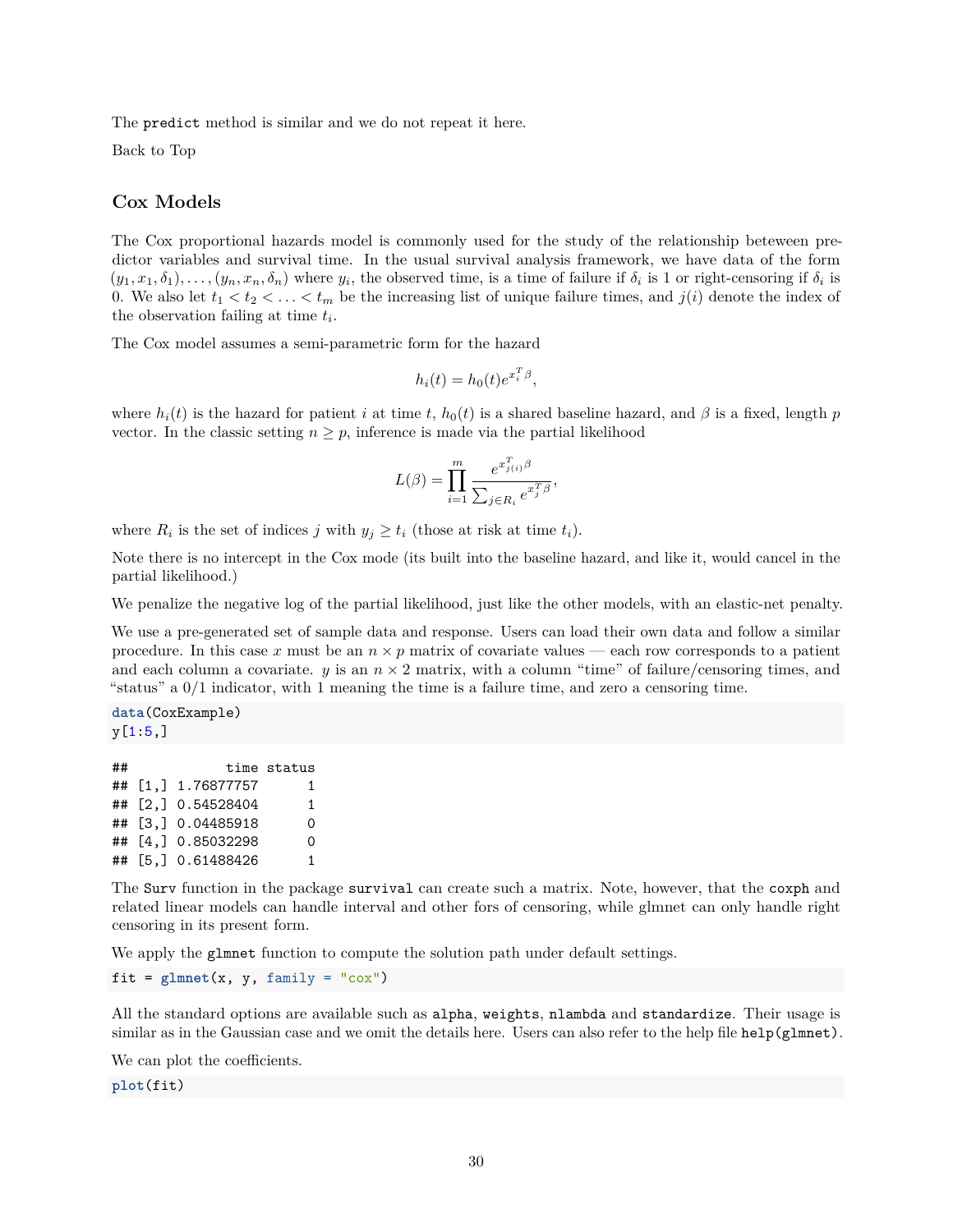

As before, we can extract the coefficients at certain values of  $\lambda$ .

**coef**(fit, s = 0.05)

```
## 30 x 1 sparse Matrix of class "dgCMatrix"
\# \# \qquad \qquad \qquad \qquad \qquad \qquad \qquad \qquad \qquad \qquad \qquad \qquad \qquad \qquad \qquad \qquad \qquad \qquad \qquad \qquad \qquad \qquad \qquad \qquad \qquad \qquad \qquad \qquad \qquad \qquad \qquad \qquad \qquad \qquad \qquad ## V1 0.37693638
## V2 -0.09547797
## V3 -0.13595972
## V4 0.09814146
## V5 -0.11437545
## V6 -0.38898545
## V7 0.24291400
## V8 0.03647596
## V9 0.34739813
## V10 0.03865115
## V11 .
## V12 .
## V13 .
## V14
## V15 .
## V16
## V17
## V18 .
## V19
## V20
## V21
## V22
## V23
## V24 .
## V25 .
```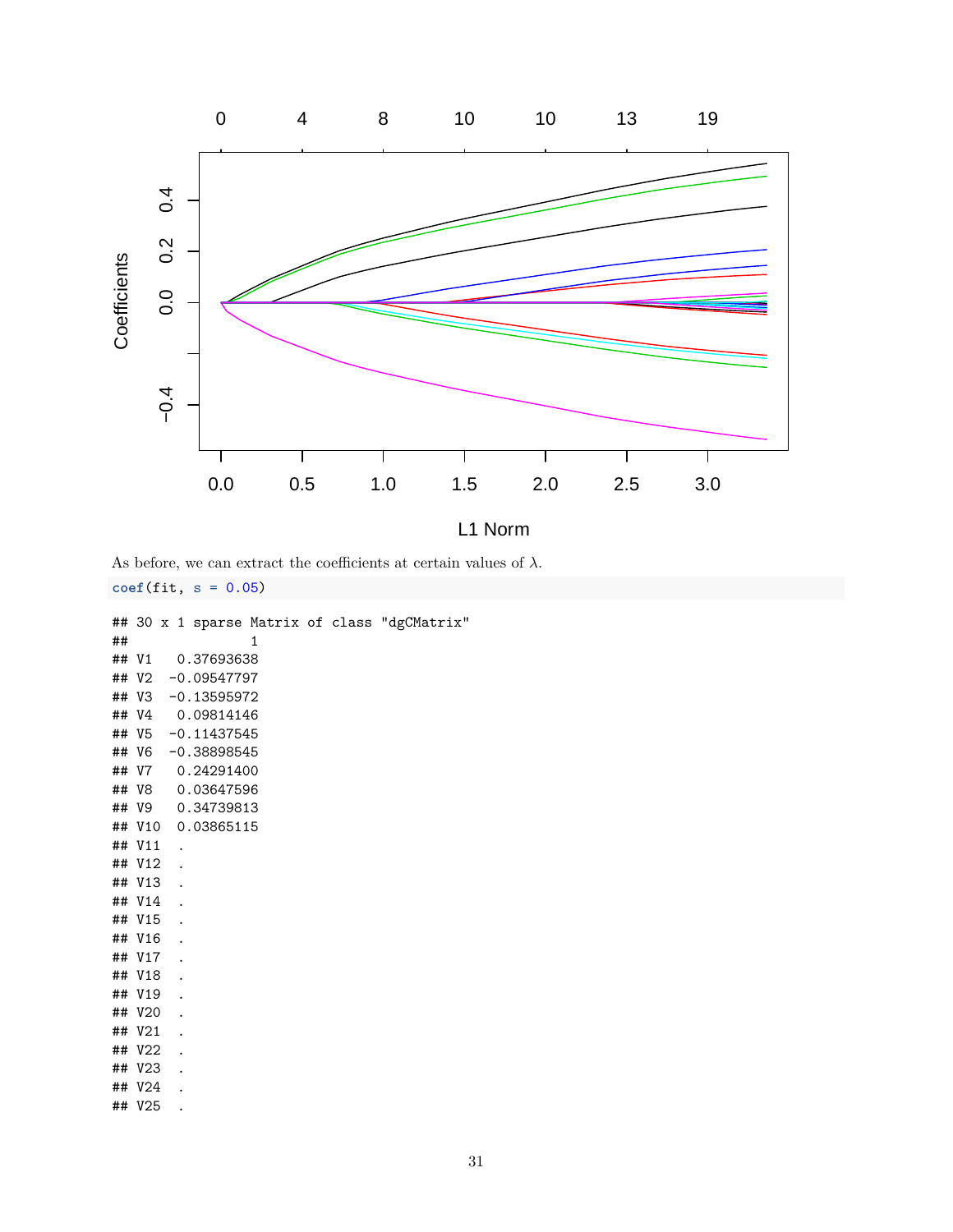## V26 ## V27 ## V28 ## V29 ## V30

Since the Cox Model is not commonly used for prediction, we do not give an illustrative example on prediction. If needed, users can refer to the help file by typing help(predict.glmnet).

Also, the function cv.glmnet can be used to compute *k*-fold cross-validation for the Cox model. The usage is similar to that for other families except for two main differences.

One is that type.measure only supports "deviance"(also default), which gives the partial-likelihood.

The other is in the option grouped. grouped = TRUE obtains the CV partial likelihood for the Kth fold by subtraction; by subtracting the log partial likelihood evaluated on the full dataset from that evaluated on the on the  $(K-1)/K$  dataset. This makes more efficient use of risk sets. With grouped=FALSE the log partial likelihood is computed only on the Kth fold, which is only reasonable if each fold has a large number of observations.

 $\text{c}\text{virt} = \text{cv}. \text{glmnet}(x, y, \text{family} = " \text{co}x")$ 

Once fit, we can view the optimal  $\lambda$  value and a cross validated error plot to help evaluate our model.

```
plot(cvfit)
```


As previously, the left vertical line in our plot shows us where the CV-error curve hits its minimum. The right vertical line shows us the most regularized model with CV-error within 1 standard deviation of the minimum. We also extract such optimal *λ*'s.

#### cvfit\$lambda.min

## [1] 0.01594373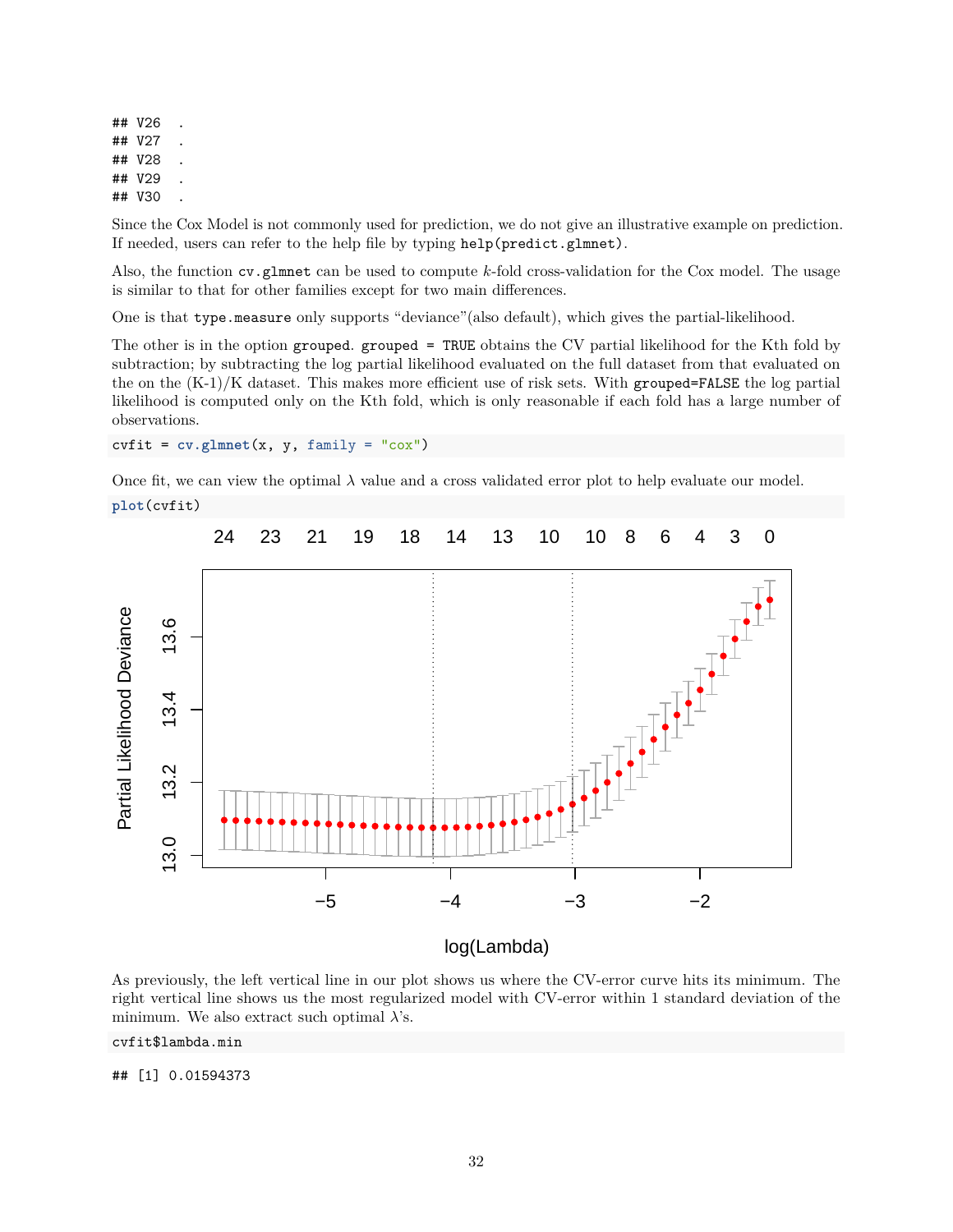cvfit\$lambda.1se

## [1] 0.04868986

We can check the active covariates in our model and see their coefficients.

```
coef.min = coef(cvfit, s = "lambda.min")
active.min = which(coef.min != 0)
index.min = coef.min[active.min]
index.min
## [1] 0.491297030 -0.174600537 -0.218648771 0.175112406 -0.186673099
## [6] -0.490250398 0.335197365 0.091586519 0.450169329 0.115921793
## [11] 0.017594799 -0.018364649 -0.002805776 -0.001422613 -0.023429230
## [16] 0.001687662 -0.008236046
coef.min
## 30 x 1 sparse Matrix of class "dgCMatrix"
\# \# \qquad \qquad \qquad \qquad \qquad \qquad \qquad \qquad \qquad \qquad \qquad \qquad \qquad \qquad \qquad \qquad \qquad \qquad \qquad \qquad \qquad \qquad \qquad \qquad \qquad \qquad \qquad \qquad \qquad \qquad \qquad \qquad \qquad \qquad \qquad ## V1 0.491297030
## V2 -0.174600537
## V3 -0.218648771
## V4 0.175112406
## V5 -0.186673099
## V6 -0.490250398
## V7 0.335197365
## V8 0.091586519
## V9 0.450169329
## V10 0.115921793
## V11 .
## V12 .
## V13 0.017594799
## V14
## V15 .
## V16 .
## V17 -0.018364649
## V18 .
## V19 .
## V20 .
## V21 -0.002805776
## V22 -0.001422613
## V23 .
## V24 .
## V25 -0.023429230
## V26 .
## V27 0.001687662
## V28 .
## V29 .
## V30 -0.008236046
```
[Back to Top](#page-0-0)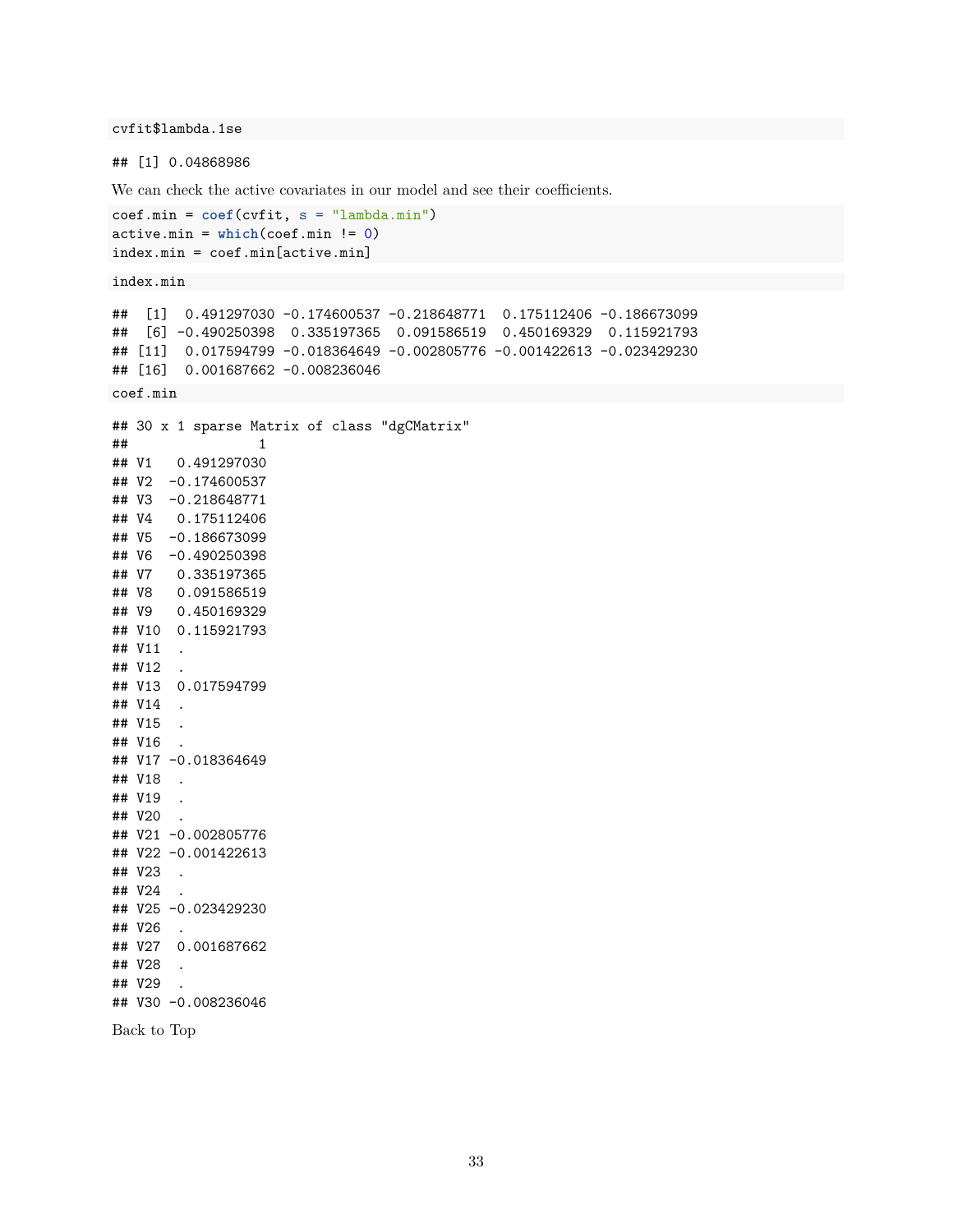## **Sparse Matrices**

Our package supports sparse input matrices, which allow efficient storage and operations of large matrices but with only a few nonzero entries. It is available for all families except for the cox family. The usage of sparse matrices (inherit from class "sparseMatrix" as in package Matrix) in glmnet is the same as if a regular matrix is provided.

We load a set of sample data created beforehand.

```
data(SparseExample)
```
It loads x, a 100\*20 sparse input matrix and y, the response vector.

**class**(x)

```
## [1] "dgCMatrix"
## attr(,"package")
## [1] "Matrix"
```
Users can create a sparse matrix with the function sparseMatrix by providing the locations and values of the nonzero entries. Alternatively, Matrix function can also be used to contruct a sparse matrix by setting sparse = TRUE, but this defeats the purpose somewhat.

We can fit the model the same way as before.

```
fit = glmnet(x, y)
```
We also do the cross-validation and plot the resulting object.



log(Lambda)

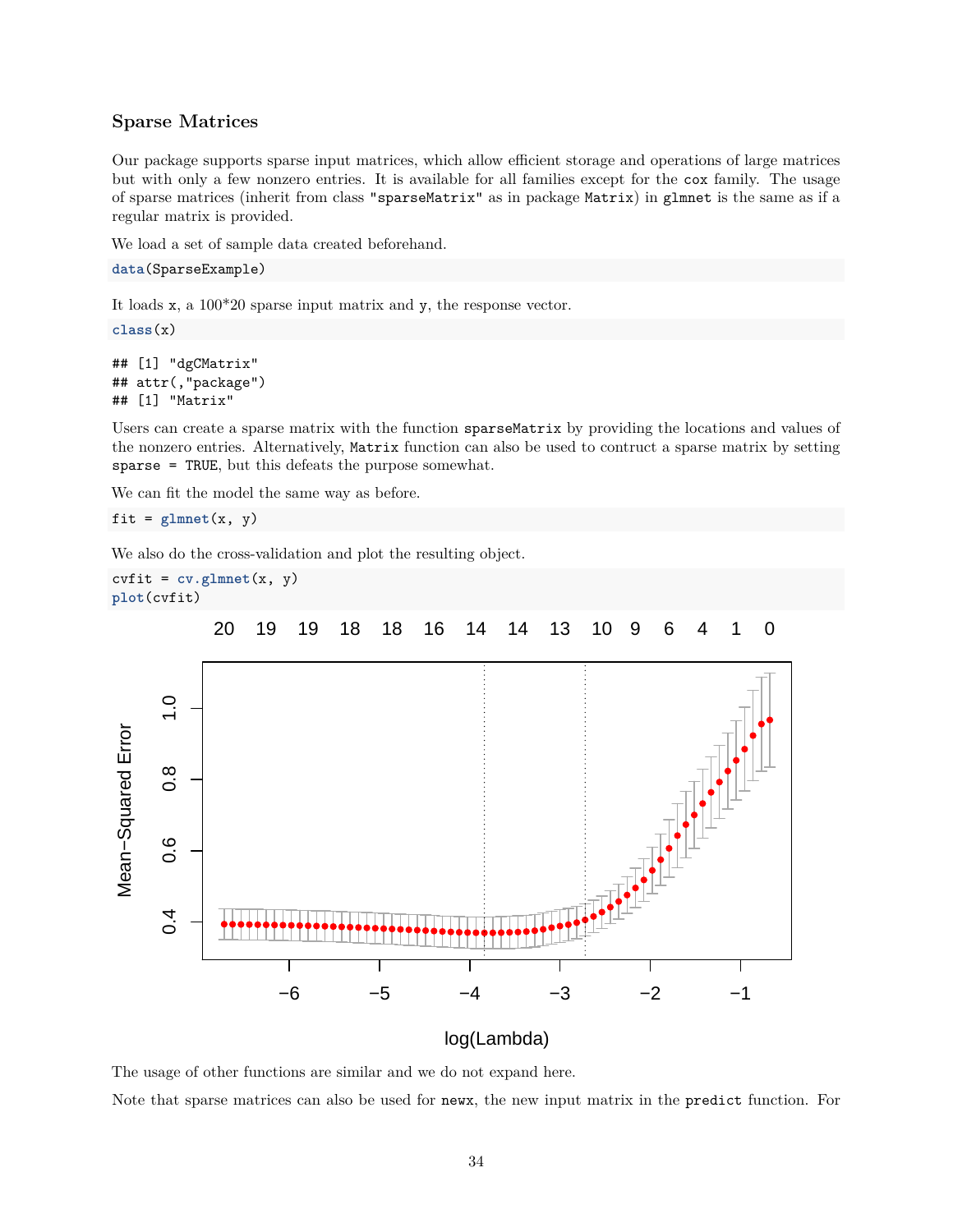example,

```
i = sample(1:5, size = 25, replace = TRUE)j = sample(1:20, size = 25, replace = TRUE)
x = rnorm(25)nx = sparseMatrix(i = i, j = j, x = x, dims = c(5, 20))predict(cvfit, newx = nx, s = "lambda.min")
\# \# \qquad \qquad \qquad \qquad \qquad \qquad \qquad \qquad \qquad \qquad \qquad \qquad \qquad \qquad \qquad \qquad \qquad \qquad \qquad \qquad \qquad \qquad \qquad \qquad \qquad \qquad \qquad \qquad \qquad \qquad \qquad \qquad \qquad \qquad \qquad ## [1,] 0.3825586
## [2,] -0.2172428
## [3,] -1.6621635
## [4,] -0.4174700
## [5,] -1.3940989
```
[Back to Top](#page-0-0)

#### **Appendix 0: Convergence Criteria**

Glmnet uses a convergence criterion that focuses not on coefficient change but rather the impact of the change on the fitted values, and hence the loss part of the objective. The net result is a weighted norm of the coefficient change vector.

For gaussian models it uses the following. Suppose observation *i* has weight  $w_i$ . Let  $v_j$  be the (weighted) sum-of-squares for variable  $x_j$ :

$$
v_j = \sum_{i=1}^N w_i x_{ij}^2.
$$

If there is an intercept in the model, these  $x_j$  will be centered by the weighted mean, and hence this would be a weighted variance. After  $\hat{\beta}_j^o$  has been updated to  $\hat{\beta}_j^n$ , we compute  $\Delta_j = v_j(\hat{\beta}_j^o - \hat{\beta}_j^n)^2$ . After a complete cycle of coordinate descent, we look at  $\Delta_{max} = \max_j \Delta_j$ . Why this measure? We can write

$$
\Delta_j = \frac{1}{N} \sum_{i=1}^N w_j (x_{ij} \hat{\beta}_j^o - x_{ij} \hat{\beta}_j^n)^2,
$$

which measures the weighted sum of squares of changes in fitted values for this term. This measures the impact of the change in this coefficient on the fit. If the largest such change is negligible, we stop.

For logistic regression, and other non-Gaussian models it is similar for the inner loop. Only now the weights for each observation are more complex. For example, for logisitic regression the weights are those that arise from the current Newton step, namely  $w_i^* = w_i \hat{p}_i (1 - \hat{p}_i)$ . Here  $\hat{p}_i$  are the fitted probabilities as we entered the current inner loop. The intuition is the same — it measures the impact of the coefficient change on the current weighted least squares loss, or quadratic approximation to the log-likelihood loss.

What about outer-loop convergence? We use the same measure, except now  $\hat{\beta}^o$  is the coefficient vector before we entered this inner loop, and  $\hat{\beta}^n$  the converged solution for this inner loop. Hence if this Newton step had no impact, we declare outer-loop convergence.

[Back to Top](#page-0-0)

### **Appendix 1: Internal Parameters**

Our package has a set of internal parameters which control some aspects of the computation of the path. The *factory default* settings are expected to serve in most cases, and users do not need to make changes unless there are special requirements.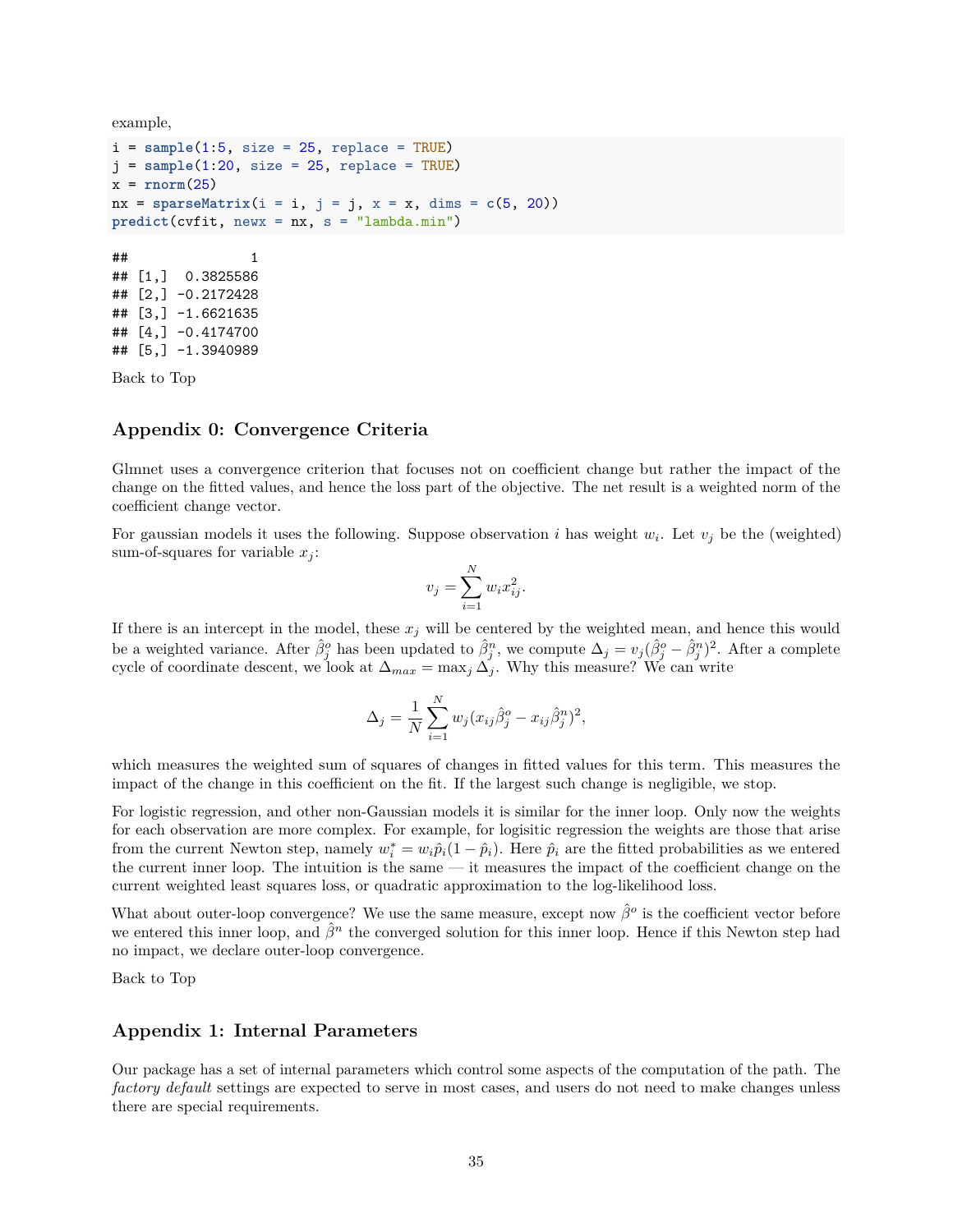There are several parameters that users can change:

 $\texttt{fdev}$  - minimum fractional change in deviance for stopping path; factory default = 1.0e-5

devmax - maximum fraction of explained deviance for stopping path; factory default  $= 0.999$ 

- eps minimum value of lambda.min.ratio (see glmnet); factory default=  $1.0e-6$
- big large floating point number; factory default  $= 9.9e35$ . Inf in definition of upper. limit is set to big
- mnlam minimum number of path points (lambda values) allowed; factory default  $= 5$
- pmin minimum null probability for any class; factory default  $= 1.0e-5$
- exmx maximum allowed exponent; factory default  $= 250.0$
- prec convergence threshold for multi-response bounds adjustment solution; factory default  $= 1.0e^{-10}$
- mxit maximum iterations for multiresponse bounds adjustment solution; factory default  $= 100$
- factory If TRUE, reset all the parameters to the factory default; default is FALSE

We illustrate the usage by an example. Note that any changes made hold for the duration of the R session, or unless they are changed by the user with a subsequent call to glmnet.control.

**data**(QuickStartExample) fit =  $glmnet(x, y)$ **print**(fit)

```
##
## Call: glmnet(x = x, y = y)##
## Df %Dev Lambda
## [1,] 0 0.00000 1.631000
## [2,] 2 0.05528 1.486000
## [3,] 2 0.14590 1.354000
## [4,] 2 0.22110 1.234000
## [5,] 2 0.28360 1.124000
## [6,] 2 0.33540 1.024000
## [7,] 4 0.39040 0.933200
## [8,] 5 0.45600 0.850300
## [9,] 5 0.51540 0.774700
## [10,] 6 0.57350 0.705900
## [11,] 6 0.62550 0.643200
## [12,] 6 0.66870 0.586100
## [13,] 6 0.70460 0.534000
## [14,] 6 0.73440 0.486600
## [15,] 7 0.76210 0.443300
## [16,] 7 0.78570 0.404000
## [17,] 7 0.80530 0.368100
## [18,] 7 0.82150 0.335400
## [19,] 7 0.83500 0.305600
## [20,] 7 0.84620 0.278400
## [21,] 7 0.85550 0.253700
## [22,] 7 0.86330 0.231200
## [23,] 8 0.87060 0.210600
## [24,] 8 0.87690 0.191900
## [25,] 8 0.88210 0.174900
## [26,] 8 0.88650 0.159300
## [27,] 8 0.89010 0.145200
```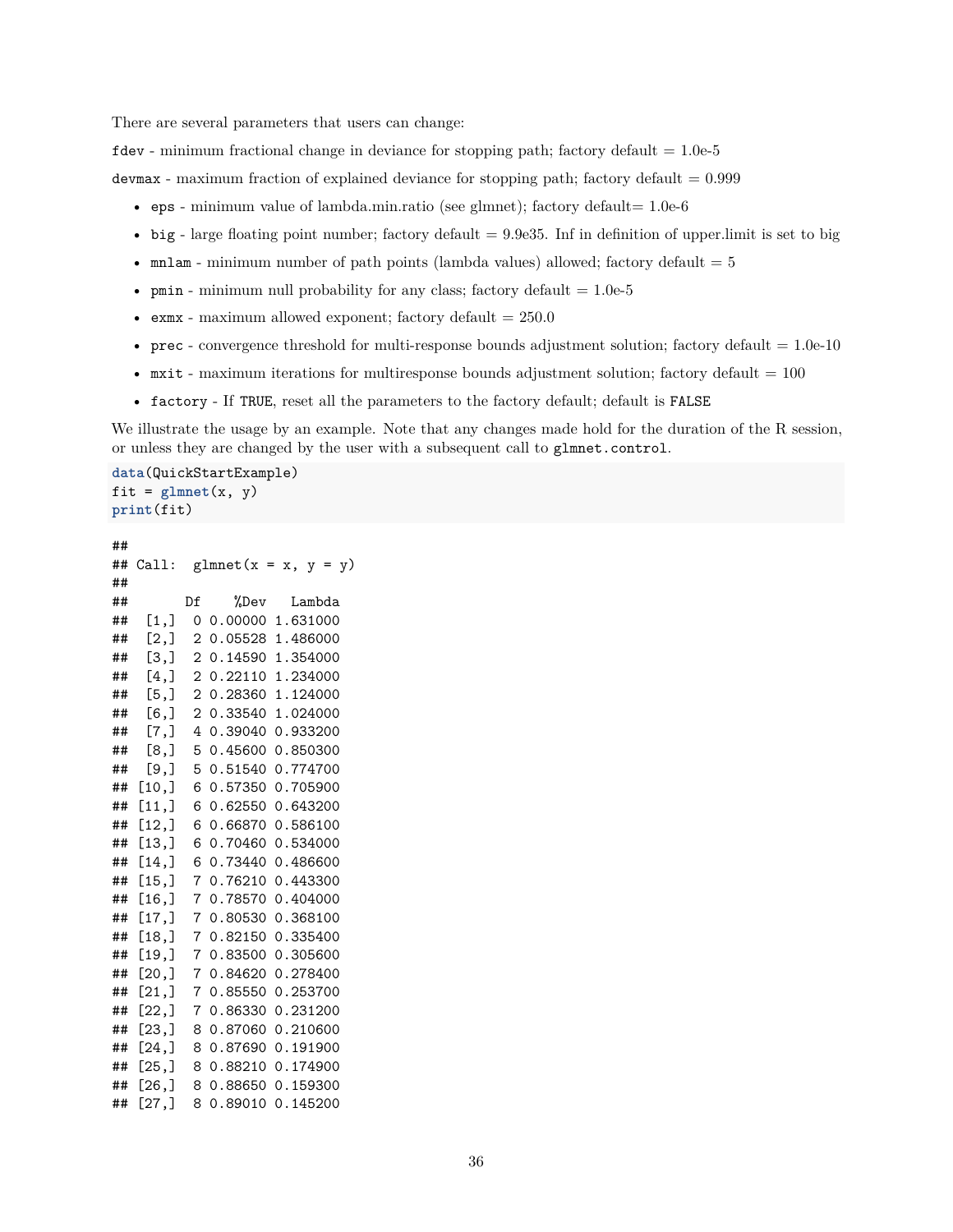## [28,] 8 0.89310 0.132300 ## [29,] 8 0.89560 0.120500 ## [30,] 8 0.89760 0.109800 ## [31,] 9 0.89940 0.100100 ## [32,] 9 0.90100 0.091170 ## [33,] 9 0.90230 0.083070 ## [34,] 9 0.90340 0.075690 ## [35,] 10 0.90430 0.068970 ## [36,] 11 0.90530 0.062840 ## [37,] 11 0.90620 0.057260 ## [38,] 12 0.90700 0.052170 ## [39,] 15 0.90780 0.047540 ## [40,] 16 0.90860 0.043310 ## [41,] 16 0.90930 0.039470 ## [42,] 16 0.90980 0.035960 ## [43,] 17 0.91030 0.032770 ## [44,] 17 0.91070 0.029850 ## [45,] 18 0.91110 0.027200 ## [46,] 18 0.91140 0.024790 ## [47,] 19 0.91170 0.022580 ## [48,] 19 0.91200 0.020580 ## [49,] 19 0.91220 0.018750 ## [50,] 19 0.91240 0.017080 ## [51,] 19 0.91250 0.015570 ## [52,] 19 0.91260 0.014180 ## [53,] 19 0.91270 0.012920 ## [54,] 19 0.91280 0.011780 ## [55,] 19 0.91290 0.010730 ## [56,] 19 0.91290 0.009776 ## [57,] 19 0.91300 0.008908 ## [58,] 19 0.91300 0.008116 ## [59,] 19 0.91310 0.007395 ## [60,] 19 0.91310 0.006738 ## [61,] 19 0.91310 0.006140 ## [62,] 20 0.91310 0.005594 ## [63,] 20 0.91310 0.005097 ## [64,] 20 0.91310 0.004644 ## [65,] 20 0.91320 0.004232 ## [66,] 20 0.91320 0.003856 ## [67,] 20 0.91320 0.003513

We can change the minimum fractional change in deviance for stopping path and compare the results.

**glmnet.control**(fdev = 0) fit =  $glmnet(x, y)$ **print**(fit)

##

## Call:  $glmnet(x = x, y = y)$ ## ## Df %Dev Lambda ## [1,] 0 0.00000 1.6310000 ## [2,] 2 0.05528 1.4860000 ## [3,] 2 0.14590 1.3540000 ## [4,] 2 0.22110 1.2340000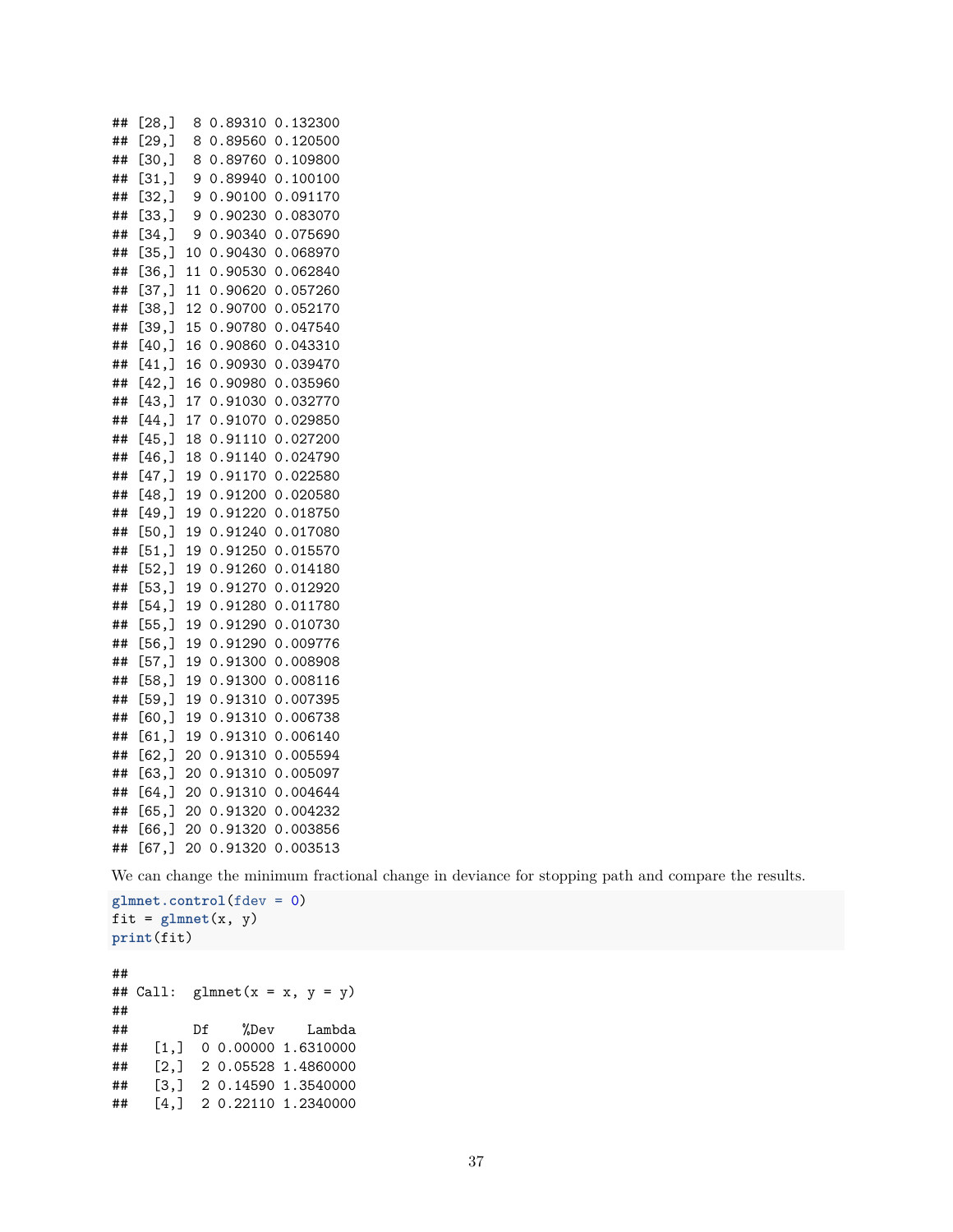| ##       | [5,]            | 2        | 0.28360            | 1.1240000              |
|----------|-----------------|----------|--------------------|------------------------|
| ##       | $[6,$ ]         | 2        | 0.33540            | 1.0240000              |
| ##       | $[7,$ ]         | 4        | 0.39040            | 0.9332000              |
| ##       | [8,]            | 5        | 0.45600            | 0.8503000              |
| ##       | [9,]            | 5        | 0.51540            | 0.7747000              |
| ##       | [10,]           | 6        | 0.57350            | 0.7059000              |
| ##       | [11,]           | 6        | 0.62550            | 0.6432000              |
| ##       | [12,]           | 6        | 0.66870            | 0.5861000              |
| ##       | [13,]           | 6        | 0.70460            | 0.5340000              |
| ##       | [14,            | 6        | 0.73440            | 0.4866000              |
| ##       | [15,]           | 7        | 0.76210            | 0.4433000              |
| ##       | [16, ]          | 7        | 0.78570            | 0.4040000              |
| ##       | [17,            | 7        | 0.80530            | 0.3681000              |
| ##       | [18, ]          | 7        | 0.82150            | 0.3354000              |
| ##       | [19,]           | 7        | 0.83500            | 0.3056000              |
| ##       | [20,]           | 7        | 0.84620            | 0.2784000              |
| ##       | [21,]           | 7        | 0.85550            | 0.2537000              |
| ##       | [22,]           | 7        | 0.86330            | 0.2312000              |
| ##       | [23, ]          | 8        | 0.87060            | 0.2106000              |
| ##       | [24,]           | 8        | 0.87690            | 0.1919000              |
| ##       | [25,]           | 8        | 0.88210            | 0.1749000              |
| ##       | [26,]           | 8        | 0.88650            | 0.1593000              |
| ##       | [27,]           | 8        | 0.89010            | 0.1452000              |
| ##       | [28, ]          | 8        | 0.89310            | 0.1323000              |
| ##       | [29, ]          | 8        | 0.89560            | 0.1205000              |
| ##       | [30,]           | 8        | 0.89760            | 0.1098000              |
| ##       | [31,]           | 9        | 0.89940            | 0.1001000              |
| ##       | [32,]           | 9        | 0.90100            | 0.0911700              |
| ##       | [33,]           | 9        | 0.90230            | 0.0830700              |
| ##       | [34,]           | 9        | 0.90340            | 0.0756900              |
| ##       | [35,]           | 10       | 0.90430            | 0.0689700              |
| ##       | [36, ]          | 11       | 0.90530            | 0.0628400              |
| ##       | [37,]           | 11       | 0.90620            | 0.0572600              |
| ##       | [38,]           | 12       | 0.90700            | 0.0521700              |
| ##       | [39,]           | 15       | 0.90780            | 0.0475400              |
| ##       | [40,            | 16       | 0.90860            | 0.0433100              |
| ##       | $[41,$ ]        | 16       | 0.90930            | 0.0394700              |
| ##       | [42,            | 16       | 0.90980            | 0.0359600              |
| ##       | [43,]           | 17       | 0.91030            | 0.0327700              |
| ##       | [44, ]          | 17       | 0.91070            | 0.0298500              |
| ##       | [45, ]          | 18       | 0.91110            | 0.0272000              |
| ##       | [46,]           | 18       | 0.91140            | 0.0247900              |
| ##       | [47,]           | 19       | 0.91170            | 0.0225800              |
| ##       | [48, ]          | 19       | 0.91200            | 0.0205800              |
| ##       | [49,            | 19       | 0.91220            | 0.0187500              |
| ##       | [50, ]          | 19       | 0.91240            | 0.0170800              |
| ##       | [51,]           | 19       | 0.91250            | 0.0155700              |
| ##       | [52,]           | 19       | 0.91260            | 0.0141800              |
| ##       | [53, ]          | 19       | 0.91270            | 0.0129200              |
| ##       | [54,]           | 19       | 0.91280            | 0.0117800              |
| ##<br>## | [55,]<br>[56, ] | 19       | 0.91290<br>0.91290 | 0.0107300<br>0.0097760 |
| ##       | [57,]           | 19<br>19 | 0.91300            | 0.0089080              |
| ##       | [58,]           | 19       | 0.91300            | 0.0081160              |
|          |                 |          |                    |                        |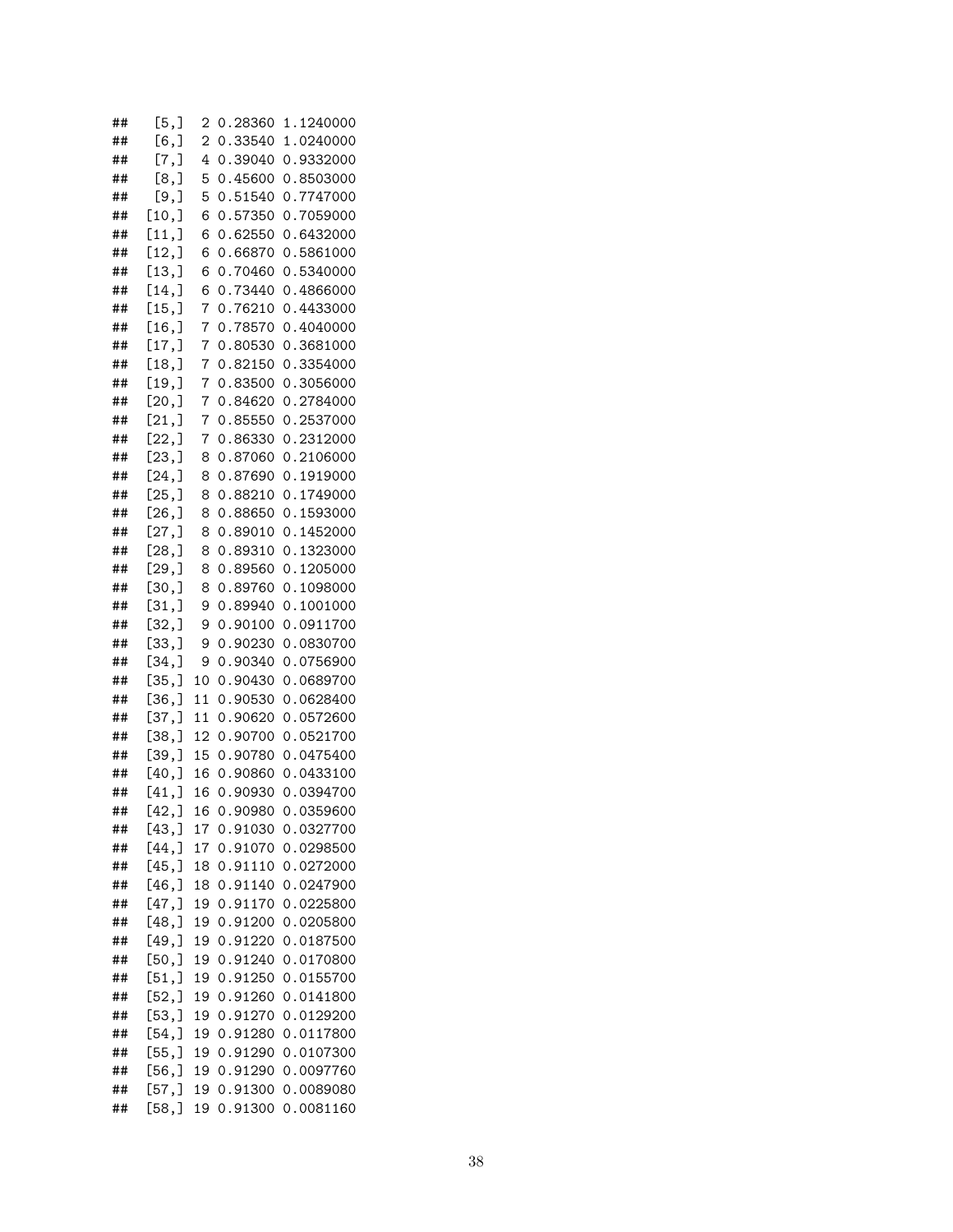## [59,] 19 0.91310 0.0073950 ## [60,] 19 0.91310 0.0067380 ## [61,] 19 0.91310 0.0061400 ## [62,] 20 0.91310 0.0055940 ## [63,] 20 0.91310 0.0050970 ## [64,] 20 0.91310 0.0046440 ## [65,] 20 0.91320 0.0042320 ## [66,] 20 0.91320 0.0038560 ## [67,] 20 0.91320 0.0035130 ## [68,] 20 0.91320 0.0032010 ## [69,] 20 0.91320 0.0029170 ## [70,] 20 0.91320 0.0026580 ## [71,] 20 0.91320 0.0024220 ## [72,] 20 0.91320 0.0022060 ## [73,] 20 0.91320 0.0020100 ## [74,] 20 0.91320 0.0018320 ## [75,] 20 0.91320 0.0016690 ## [76,] 20 0.91320 0.0015210 ## [77,] 20 0.91320 0.0013860 ## [78,] 20 0.91320 0.0012630 ## [79,] 20 0.91320 0.0011500 ## [80,] 20 0.91320 0.0010480 ## [81,] 20 0.91320 0.0009551 ## [82,] 20 0.91320 0.0008703 ## [83,] 20 0.91320 0.0007930 ## [84,] 20 0.91320 0.0007225 ## [85,] 20 0.91320 0.0006583 ## [86,] 20 0.91320 0.0005999 ## [87,] 20 0.91320 0.0005466 ## [88,] 20 0.91320 0.0004980 ## [89,] 20 0.91320 0.0004538 ## [90,] 20 0.91320 0.0004135 ## [91,] 20 0.91320 0.0003767 ## [92,] 20 0.91320 0.0003433 ## [93,] 20 0.91320 0.0003128 ## [94,] 20 0.91320 0.0002850 ## [95,] 20 0.91320 0.0002597 ## [96,] 20 0.91320 0.0002366 ## [97,] 20 0.91320 0.0002156 ## [98,] 20 0.91320 0.0001964 ## [99,] 20 0.91320 0.0001790 ## [100,] 20 0.91320 0.0001631

We set fdev = 0 to continue all along the path, even without much change. The length of the sequence becomes 100, which is the default of nlambda.

Users can also reset to the default settings.

**glmnet.control**(factory = TRUE)

The current settings are obtained as follows.

**glmnet.control**()

## \$fdev ## [1] 1e-05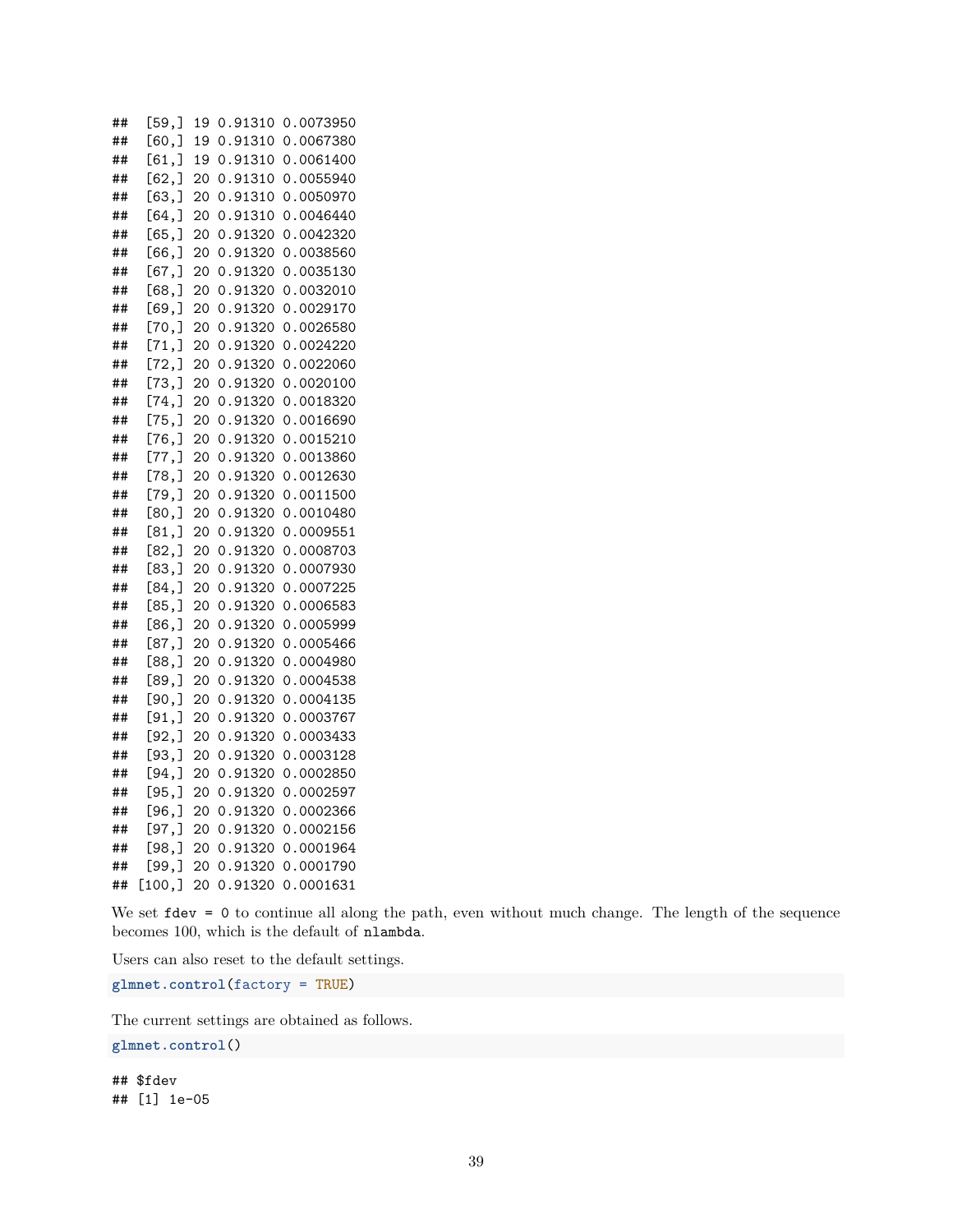## ## \$eps ## [1] 1e-06 ## ## \$big ## [1] 9.9e+35 ## ## \$mnlam ## [1] 5 ## ## \$devmax ## [1] 0.999 ## ## \$pmin ## [1] 1e-09 ## ## \$exmx ## [1] 250 ## ## \$prec ## [1] 1e-10 ## ## \$mxit ## [1] 100

[Back to Top](#page-0-0)

## **Appendix 2: Comparison with Other Packages**

Some people want to use glmnet to solve the Lasso or elastic-net problem at a single *λ*. We compare here the solutions obtained by glmnet with other packages (such as CVX), and also as an illustration of parameter settings in this situation.

**Warning**: Though such problems can be solved by glmnet, it is **not recommended** and is not the spirit of the package. glmnet fits the **entire** solution path for Lasso or elastic-net problems efficiently with various techniques such as warm starts, which are essential for the nonlinear models like logistic regression. Those advantages will disappear if the *λ* sequence is limited to only one value, and convergence is not guaranteed.

Nevertheless, we illustrate with a typical example of a linear model in the following for the purpose of comparison. Given *X, Y* and  $\lambda_0 > 0$ , we want to find  $\beta$  such that

$$
\min_{\beta} ||Y - X\beta||_2^2 + \lambda_0 ||\beta||_1,
$$

where, say,  $\lambda_0 = 8$ .

We first solve using glmnet. Notice that there is no intercept term in the objective function, and the columns of *X* are not necessarily standardized. Corresponding parameters have to be set to make it work correctly. In addition, there is a  $1/(2n)$  factor before the quadratic term by default, we need to adjust  $\lambda$  accordingly. For the purpose of comparison, the thresh option is specified to be 1e-20. However, this is not necessary in many practical applications.

fit =  $glmnet(x, y, intercept = F, standardize = F, lambda = 8/(2*dim(x)[1]), thresh = 1e-20)$ 

We then extract the coefficients (with no intercept).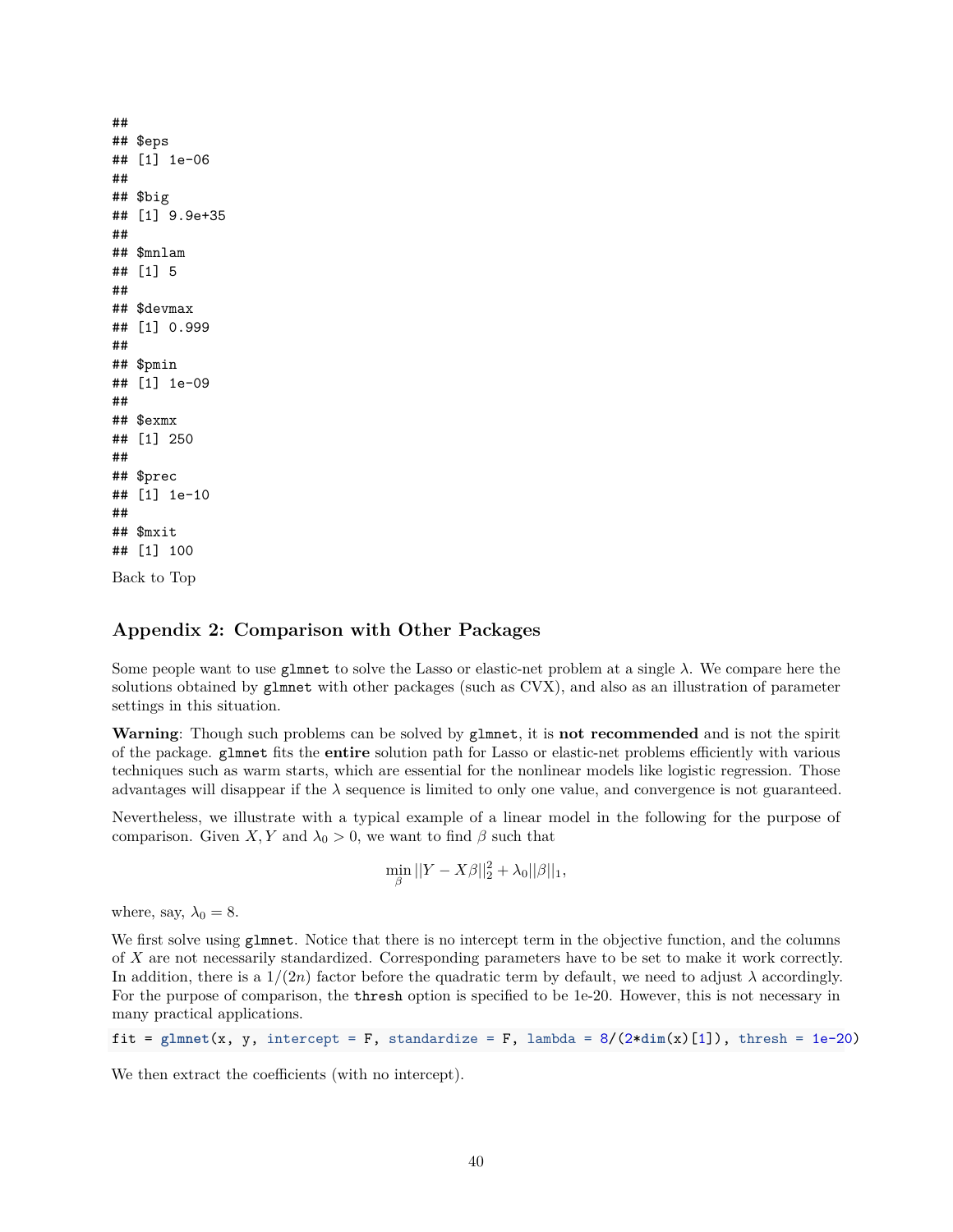$beta_g$ lmnet =  $\text{coef}(fit)[-1,])$ 

Note: even though we specify no intercept, there is a place for one, but it is zero.

In a linear model as here this approach worked because we were using squared error loss, and coordinate descent is guaranteed to converge. But with any nonlinear family, it will probably fail. The reason is we are not using step length optimization, and so rely on very good warm starts to put us in the quadratic region of the loss function.

Alternatively, a more stable and **strongly recommended** way to perform this task is in two stages. First fit the entire lasso or elastic-net path without specifying lambda, letting it chose its own sequence. Then make a call to coef or predict (using the exact = TRUE option) and provide the requested  $\lambda_0$  to extract the corresponding coefficients. (If  $\lambda_0$  is not in the  $\lambda$  sequence generated by glmnet, the path will be refitted along a new  $\lambda$  sequence that augments the original sequence with the new value(s)).

```
fit = glmnet(x, y, intercept = F, standardize = F, thresh = 1e-20)beta_glmnet = \text{coeff}(\text{fit}, s = 8/(2* \text{dim}(x)[1]), \text{ exact} = T)[-1,]
```
We now use CVX, a general convex optimization solver, to solve this specific Lasso problem. Users could also call CVX from R using the CVXfromR package and solve the problem as follows.

```
library(CVXfromR)
setup.dir = "change/this/to/your/cvx/directory"
n = \dim(x) [1]; p = \dim(x) [2]cvxcode = paste("variables beta(p)",
                "minimize(square_pos(norm(y - x * beta, 2)) + lambda * norm(beta, 1))",
                sep = ";")Lasso = CallCVX(cvxcode, const.var = list(p = p, x = x, y = y, lambda = 8), opt.var.names = "beta", set
beta_CVX = Lasso$beta
```
For convenience here, the results were saved in CVXResult.RData, and we simply load in the results.

### **data**(CVXResults)

In addition, we use lars to solve the same problem.

**library**(lars)

```
fit lars = lars(x, y, type = "lasso", intercept = F, normalize = F)beta_lars = predict(fit_lars, s = 8/2, type = "coefficients", mode = "lambda")$coefficients
```
The results are listed below up to 6 decimal digits (due to convergence thresholds).

```
cmp = round(cbind(beta_glmnet, beta_lars, beta_CVX), digits = 6)
colnames(cmp) = c("beta_glmnet", "beta_lars", "beta_CVX")
cmp
```
## beta\_glmnet beta\_lars beta\_CVX ## V1 1.389118 1.389118 1.389118 ## V2 0.007991 0.007991 0.007991 ## V3 0.731234 0.731234 0.731234 ## V4 0.031119 0.031119 0.031119 ## V5 -0.866793 -0.866793 -0.866793 ## V6 0.564867 0.564867 0.564867 ## V7 0.069678 0.069678 0.069678 ## V8 0.358346 0.358346 0.358346 ## V9 0.000000 0.000000 0.000000 ## V10 0.070565 0.070565 0.070565 ## V11 0.173464 0.173464 0.173464